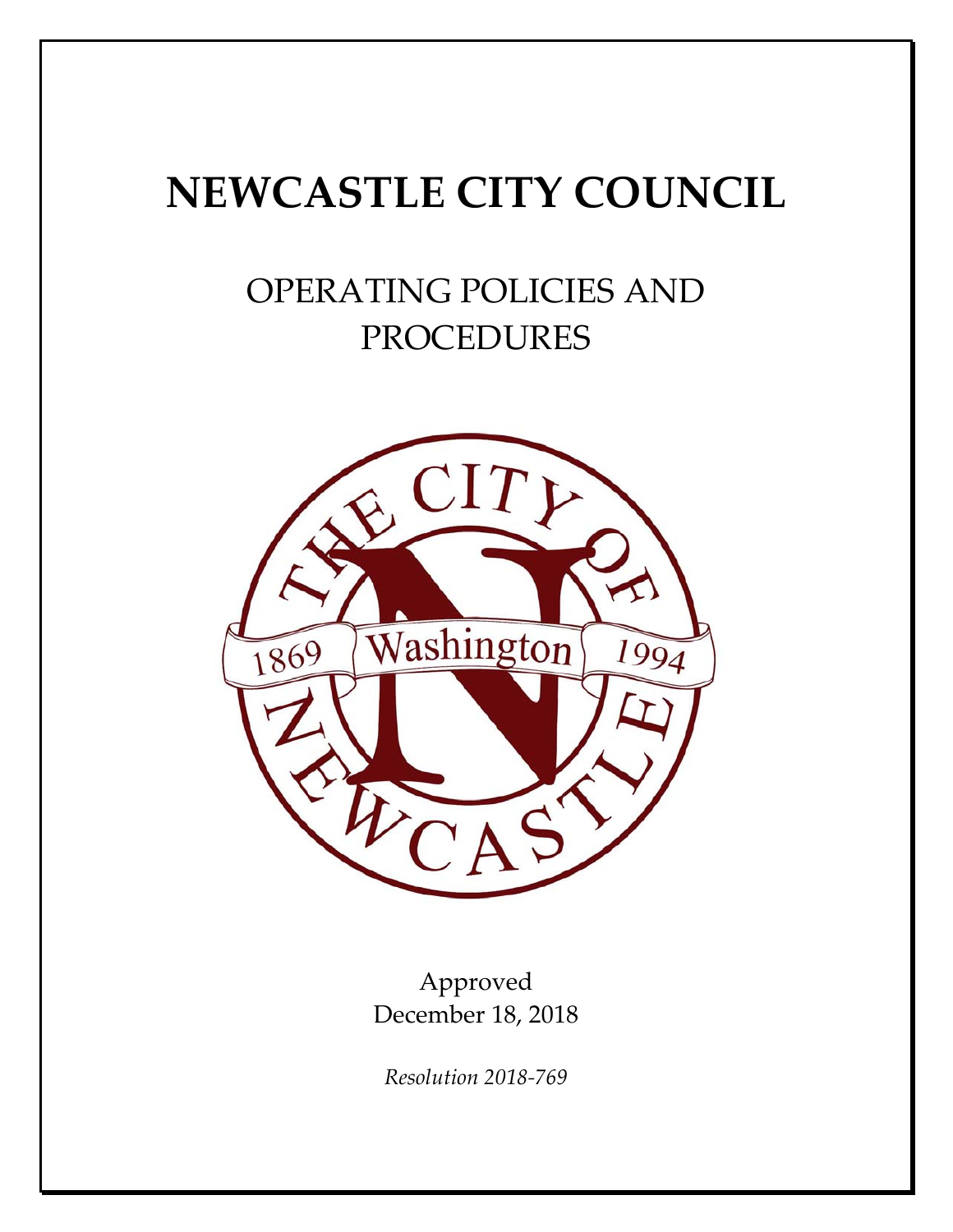# **TABLE OF CONTENTS**

| 1.01 |  |  |
|------|--|--|
| 1.02 |  |  |
| 1.03 |  |  |
| 1.04 |  |  |
| 1.05 |  |  |
|      |  |  |
|      |  |  |
| 2.01 |  |  |
| 2.02 |  |  |
| 2.03 |  |  |
| 2.04 |  |  |
| 2.05 |  |  |
| 2.06 |  |  |
| 2.07 |  |  |
| 2.08 |  |  |
| 2.09 |  |  |
| 2.10 |  |  |
| 2.11 |  |  |
| 2.12 |  |  |
| 2.13 |  |  |
|      |  |  |
|      |  |  |
| 3.01 |  |  |
| 3.02 |  |  |
| 3.03 |  |  |
| 3.04 |  |  |
| 3.05 |  |  |
| 3.06 |  |  |
| 3.07 |  |  |
|      |  |  |
|      |  |  |
| 4.01 |  |  |
| 4.02 |  |  |
| 4.03 |  |  |
| 4.04 |  |  |
| 4.05 |  |  |
| 4.06 |  |  |
| 4.07 |  |  |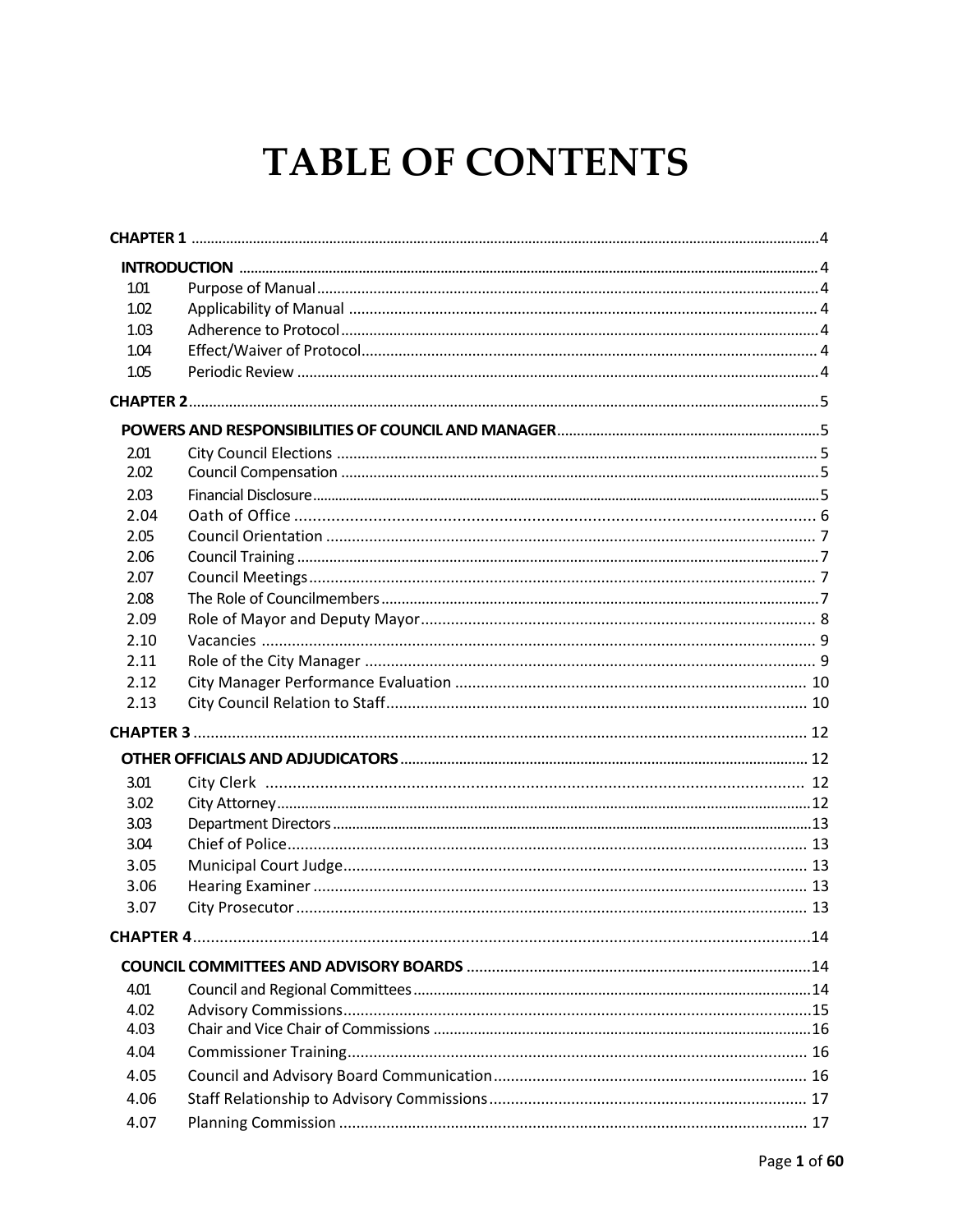| 4.08 |  |
|------|--|
| 4.09 |  |
|      |  |
|      |  |
| 5.01 |  |
| 5.02 |  |
|      |  |
| 5.03 |  |
| 5.04 |  |
| 5.05 |  |
| 5.06 |  |
| 5.07 |  |
| 5.08 |  |
| 5.09 |  |
| 5.10 |  |
|      |  |
|      |  |
| 6.01 |  |
| 6.02 |  |
| 6.03 |  |
| 6.04 |  |
| 6.05 |  |
| 6.06 |  |
|      |  |
| 6.07 |  |
| 6.08 |  |
| 6.09 |  |
|      |  |
|      |  |
| 7.01 |  |
| 7.02 |  |
| 7.03 |  |
| 7.04 |  |
| 7.05 |  |
| 7.06 |  |
| 7.07 |  |
| 7.08 |  |
| 7.09 |  |
|      |  |
|      |  |
|      |  |
| 8.01 |  |
| 8.02 |  |
| 8.03 |  |
| 8.04 |  |
| 8.05 |  |
| 8.06 |  |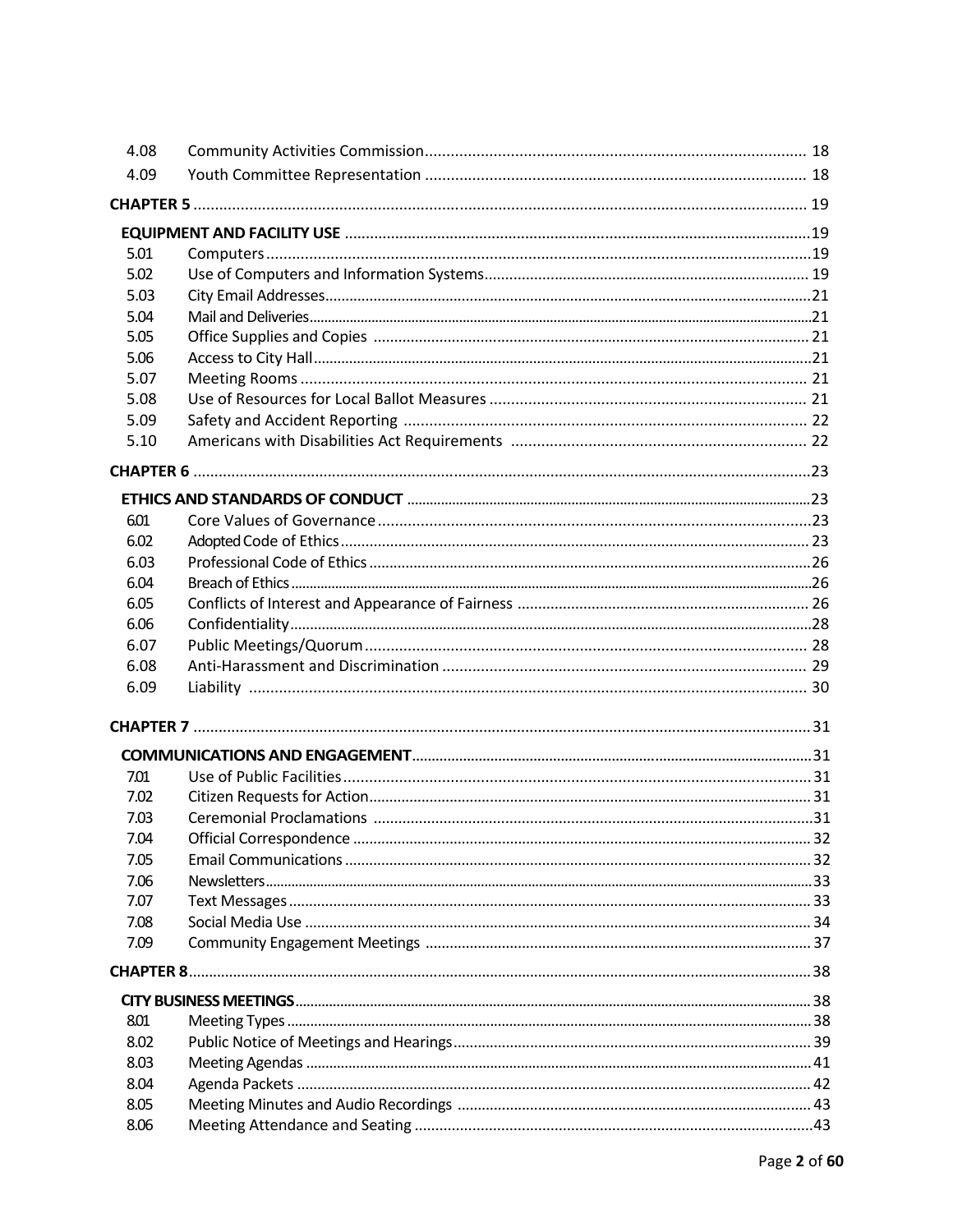| 8.07  |                                                                         |  |
|-------|-------------------------------------------------------------------------|--|
| 8.08  |                                                                         |  |
| 8.09  |                                                                         |  |
| 8.10  |                                                                         |  |
| 8.11  |                                                                         |  |
| 8.12  |                                                                         |  |
| 8.13  |                                                                         |  |
| 8.14  |                                                                         |  |
| 8.15  |                                                                         |  |
| 8.16  |                                                                         |  |
| 8.17  |                                                                         |  |
|       |                                                                         |  |
|       |                                                                         |  |
| 9.01  |                                                                         |  |
| 9.02  |                                                                         |  |
| 9.03  |                                                                         |  |
| 9.04  |                                                                         |  |
| 9.05  |                                                                         |  |
|       |                                                                         |  |
|       |                                                                         |  |
| 10.01 |                                                                         |  |
| 10.02 | Municipal Research & Services Center of Washington [(206) 625-1300]  57 |  |
| 10.03 |                                                                         |  |
| 10.04 | International City/County Management Association [(202) 289-4262] 57    |  |
| 10.05 |                                                                         |  |
| 10.06 |                                                                         |  |
| 10.07 |                                                                         |  |
| 10.08 |                                                                         |  |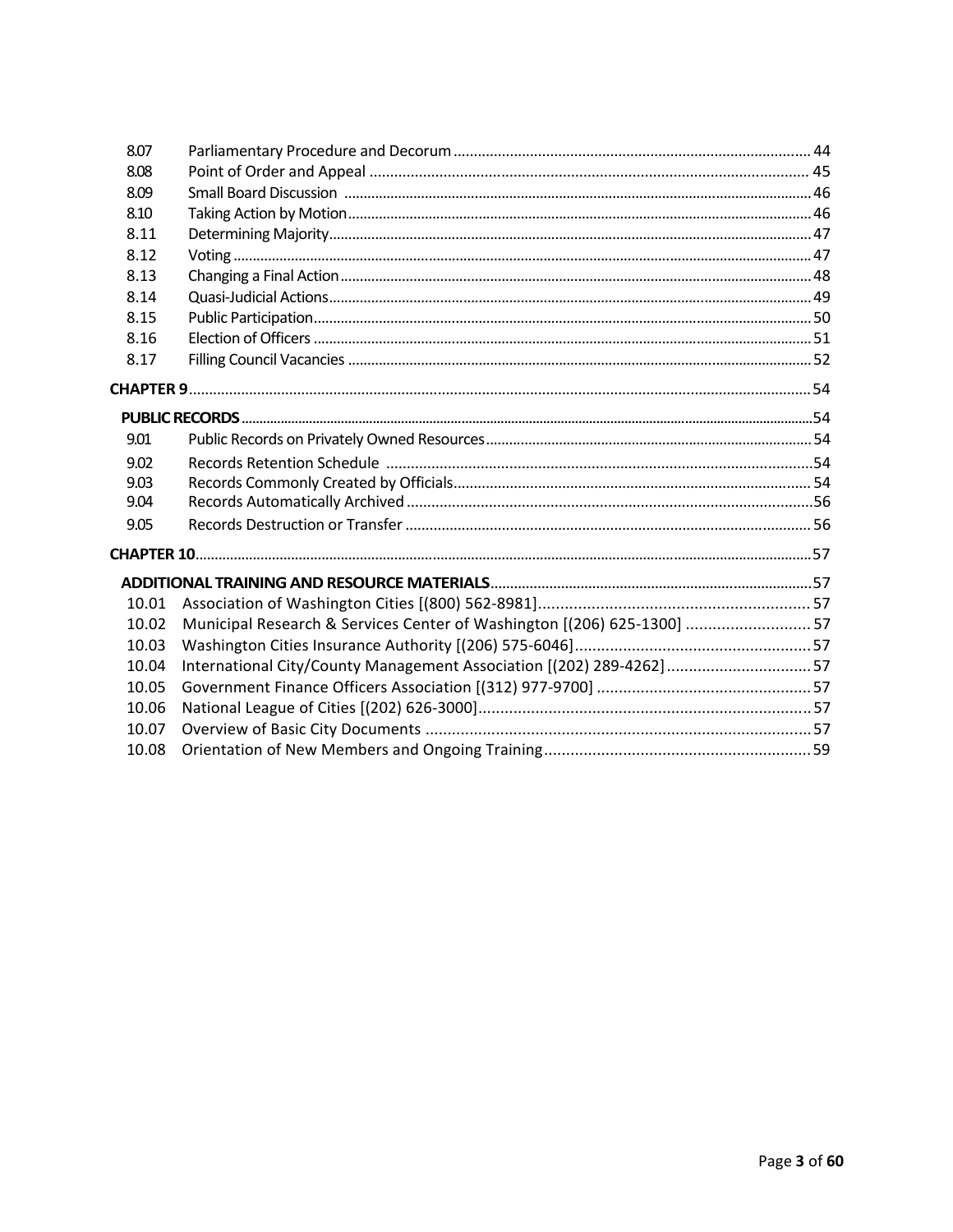# **Chapter 1 Introduction**

Newcastle's citizens trust their representatives to act in the best interest of the community in a way that follows the rule of law and is participatory, consensus oriented, accountable, transparent, responsive, equitable, inclusive, efficient and effective. The Newcastle City Council Protocol Manual is a resource to assist officials and staff in meeting these expectations.

### **1.01 Purpose of Manual**

This manual centralizes information about the formal government structure in Newcastle and the process of decision-making. It provides principles, standards, policies, procedures, meeting rules, references to applicable laws and other guidance to assist officials in governance. The manual is not a substitute for any state statute, local law, court decision or other authority.

The City Council has formally adopted the protocols included in this reference document, but issues addressed are at times complex. This manual is a guide and is not a substitute for the counsel, guidance, or opinion of the City Attorney. It does not expand or restrict Council authority or grant rights and privileges to the public or third parties. Failure of the City Council to adhere to the manual shall not result in invalidation of any Council act, nor result in any liability to the City, its officers, agents or employees.

# **1.02 Applicability of Manual**

City staff, City Councilmembers and members of standing advisory commissions or any other committees formed by the Council shall follow the protocols of this manual as applicable.

#### **1.03 Adherence to Protocol**

Agreement to follow these practices greatly enhances operations. Each elected and appointed official shall have the duty to review this protocol manual and be familiar with its provisions. During discussions, deliberations and proceedings, the Mayor or Commission Chair is primarily responsible for ensuring adherence. The City Attorney or City Clerk shall assist officials and serve as advisors for interpreting the adopted manual.

#### **1.04 Effect/Waiver of Protocol**

With approval of a simple majority of Councilmembers present, the Council may waive or suspend any rule contained in this manual provided there is no conflict with superior statute. No prior notice of such waiver or suspension is required.

#### **1.05 Periodic Review**

The City Council will review and revise the protocol manual as needed. Amendments shall be approved by resolution.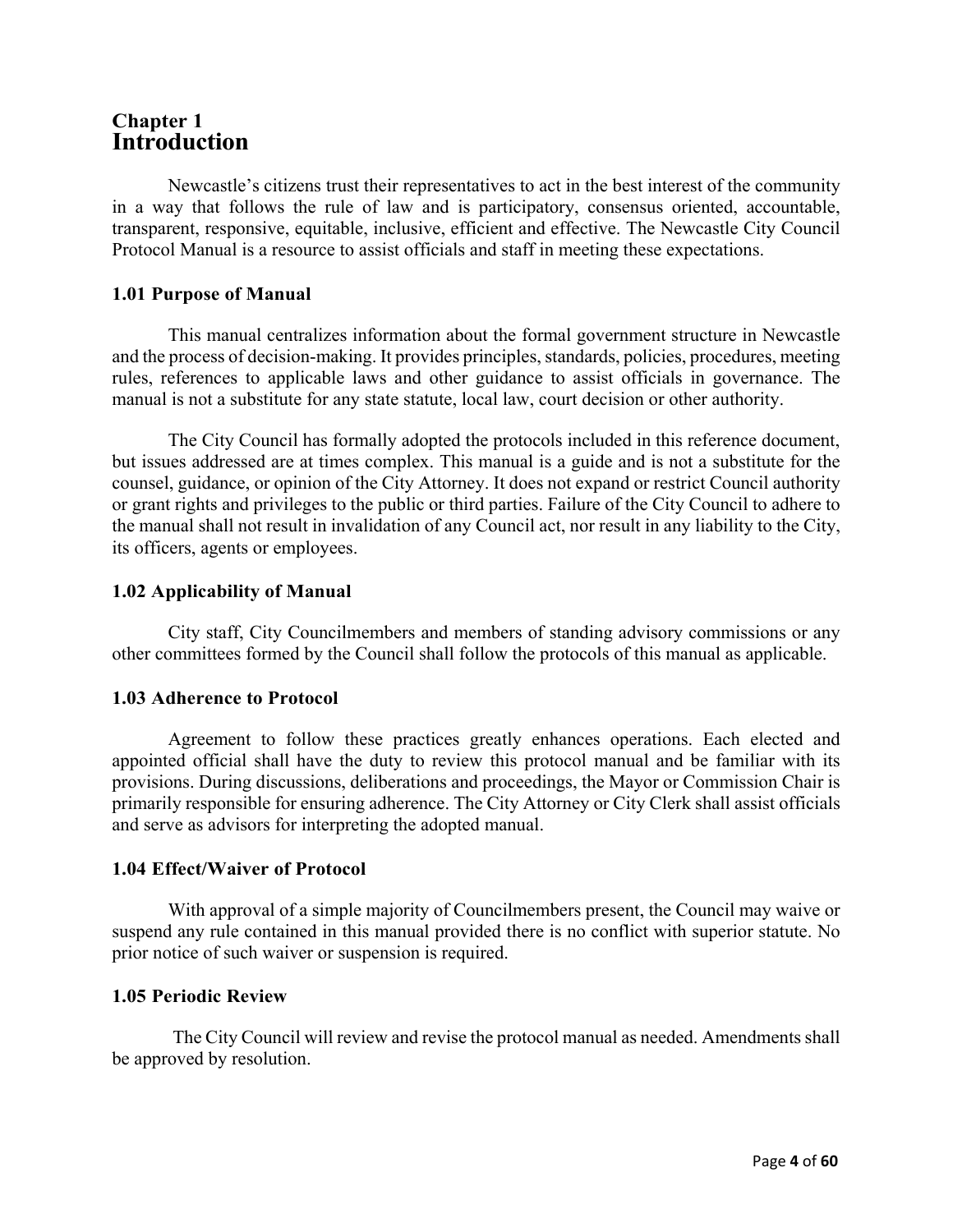# **Chapter 2 Powers and Responsibilities of Council and Manager**

The City of Newcastle officially incorporated September 30, 1994 as the  $271<sup>st</sup>$  city in the State of Washington. Washington state law determines the various powers its municipal corporations have. Like most cities in the state, Newcastle is classified as a non-charter code city. Code cities have broad police powers granted in both the state constitution and statutes. State law (RCW 35A.11.020) includes language that "the legislative body of each code city shall have all powers possible for a city or town to have under the constitution of this state and not specifically denied to code cities by law." The City Council is Newcastle's legislative body.

The City of Newcastle operates with a Council-Manager form of government. The basic structure and organization of Council-Manager governments is set out in RCW 35A.13. The Council's principal job is making policy. Councilmembers appoint a City Manager who is the chief executive officer and head of the administrative branch implementing policy. The Council elects the Mayor from among its membership, and the Mayor's primary duty is presiding over Council meetings.

# **2.01 City Council Elections**

Newcastle's voters elect Councilmembers to four-year terms from a citywide basis, and not from districts. The seven positions are non-partisan. Terms are staggered, with positions ending for three members at one time and four members the next. Newcastle City Council elections are a part of the King County General Election held in November of odd-numbered years.

King County Elections administers elections in partnership with Newcastle staff. To become a candidate, citizens must complete and file a Declaration of Candidacy at King County Elections. Candidate filing opens the Monday two weeks prior to Memorial Day and ends the following Friday. Filing fees or filing fee petitions must accompany the declaration at the time of filing. The filing fee is based on the Council salary in effect at the time of filing. View information provided by King County Elections for full details on election procedures.

#### **2.02 Council Compensation**

Newcastle Municipal Code (NMC) 2.25 establishes salaries for the Council and Mayor. Each Councilmember receives a salary of \$500 per month, paid twice a month. The Mayor receives a salary of \$600 per month. A seated City Council may not increase or decrease its own compensation. Councils may only adopt an ordinance to adjust the compensation of incoming City Council (State Constitutional Article 2, Section 25 and Article 30, Section 1).

#### **2.03 Financial Disclosure**

Candidates for the office of Councilmember shall file a financial disclosure statement with the State Public Disclosure Commission within two weeks of filing a nomination paper. When appointed to fill a vacancy on the Council, the appointee shall file a financial disclosure statement with the Commission, covering the preceding 12-month period, within two weeks of being so appointed. Councilmembers are required to file a financial disclosure statement with the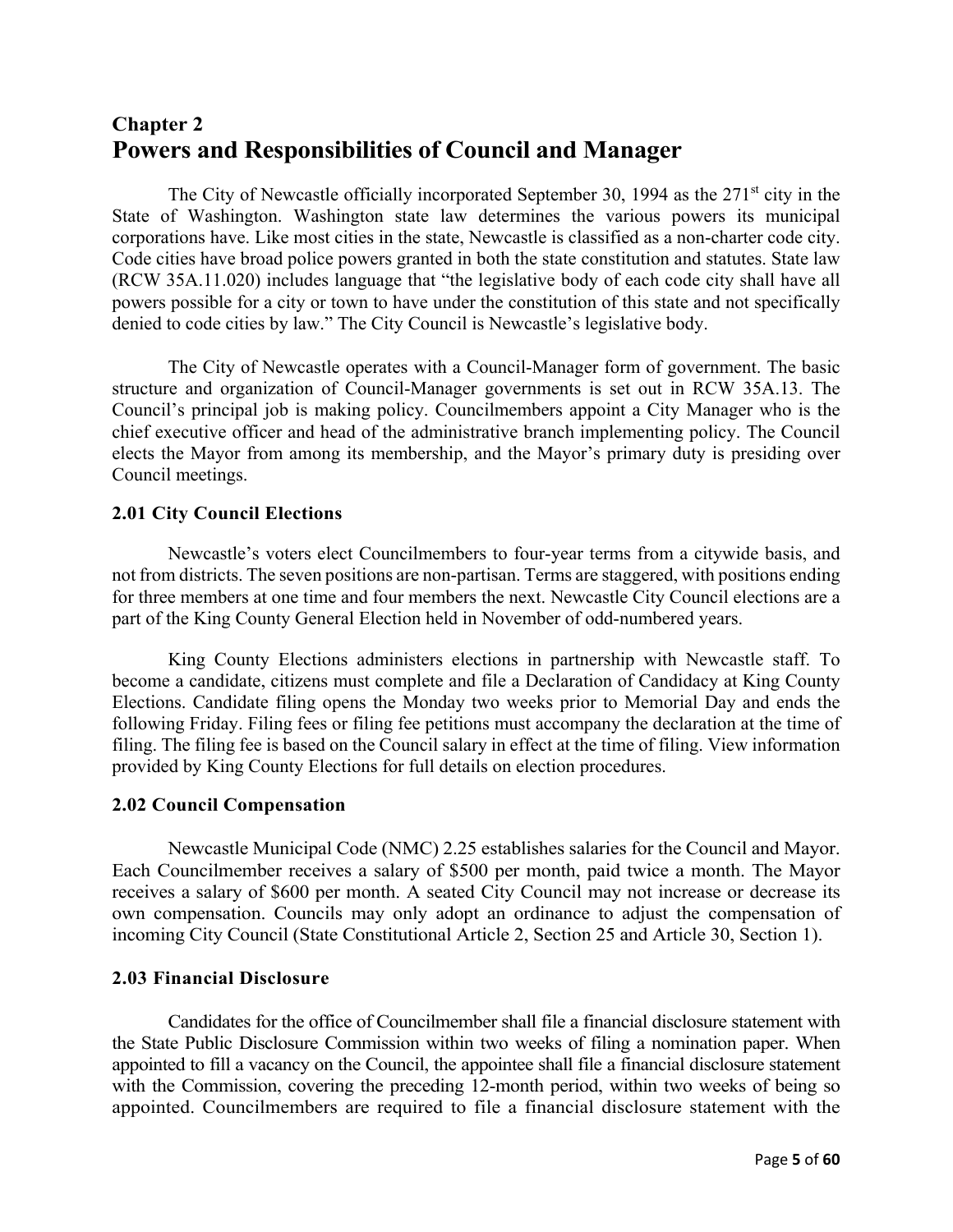Commission on an annual basis after January 1 and before April 15 of each year covering the previous calendar year. Councilmembers whose terms expire on December 31 shall file the statement for the year that ended on that December 31. Statements filed in any of the above cases will be available for public inspection. Failure to file or filing a false or incomplete financial disclosure statement, if done knowingly, is a Class 1 Misdemeanor. There are also civil penalties for violations.

# **2.04 Oath of Office**

Following certification of election results and no later than the first regular City Council meeting following an election year, City Councilmembers shall take an oath prior to performing the duties of their office. The City Clerk or other official as determined by the City Manager shall administer the oath of office. The City Clerk shall file the signed oaths of elected officials with the King County Recorder's Office. The oath shall be in the following form:

#### OATH OF OFFICE

STATE OF WASHINGTON )

COUNTY OF KING (

I do solemnly swear (or affirm) that I will faithfully and impartially discharge the duties of this

office as prescribed by law and to the best of my ability, and that I will support the Constitution

of the United States of America and of the State of Washington, and that I will uphold the

Newcastle Municipal Code and all other legal enactments of the City of Newcastle.

) ss

Signed

Term of Office: Month day, year - Month day, year

Subscribed and sworn to before me this

 $\Delta$  day of  $\Delta$ ,  $\Delta$ ,  $\Delta$ 

(Name) Administering Official

(Name) City Clerk

Attest: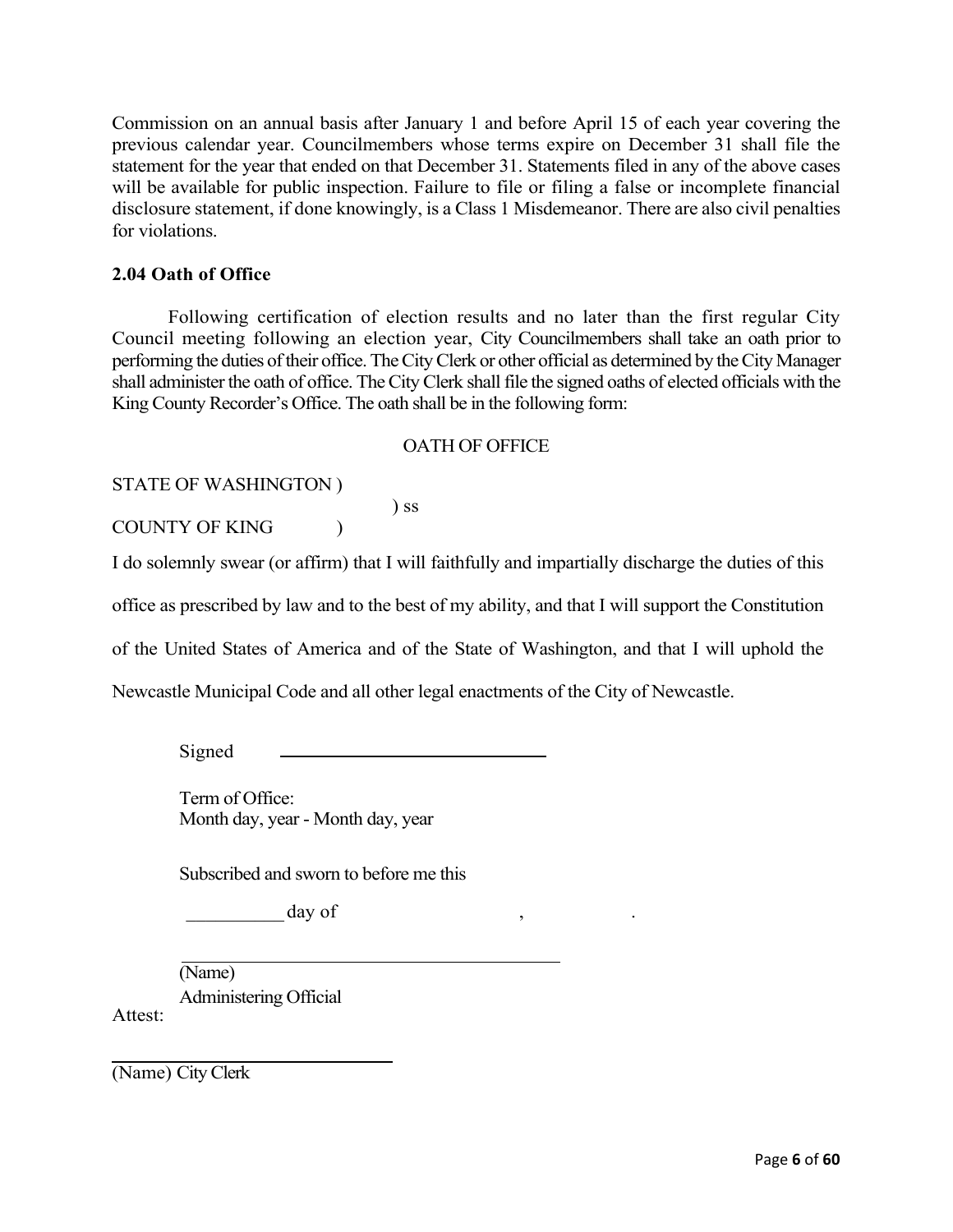#### **2.05 Council Orientation**

Councilmembers who are new to the position shall become acquainted with the City's operation through a formal orientation session or individual meetings with the City Manager and department heads. The City Clerk shall provide Councilmembers with this manual, a list of other key documents to review and other resources. Councilmember orientation should include a tour of the City's physical facilities.

#### **2.06 Council Training**

Elected and appointed officials are required to complete training in Open Public Meetings and Public Records within 90 days of assuming duties. Refresher training is required every four years (RCW 42.30 and 42.56). Councilmembers may complete the training online or in-person and must provide proof of completion to the City Clerk. Ongoing training in areas such as finance, emergency preparedness and meeting conduct assists in providing exceptional service to residents. Councilmembers are responsible for continuous professional development in their vital role. The City shall pay expenses for Council training and travel according to financial and personnel policies, and as budgeted.

Reference materials are provided in chapter 10 of this manual. Councilmembers may request staff provide training sessions as needed. A number of federal and state agencies and non-government organizations provide training programs and resources. All Councilmembers are strongly encouraged to pursue Certificates of Municipal Leadership awarded by the Association of Washington Cities.

#### **2.07 Council Meetings**

Councilmembers primarily accomplish their work during open public meetings regularly held the first and third Tuesdays of the month starting at 7 p.m. at Newcastle City Hall, 12835 Newcastle Way, Suite 200, Newcastle, Washington, 98056. Study sessions, retreats, town hall meetings and other special meetings are infrequently held. More detail concerning meetings and meeting procedures is found in chapter eight of this manual.

#### **2.08 The Role of Councilmembers**

Councilmembers take final action by at least a majority vote, so the Council acts as a body and speaks with one voice. No member has any extraordinary powers beyond those of other members. While individual members may disagree with majority decisions, those decisions bind the Council to a course of action. Councilmembers should respect adopted policy.

Members of the Newcastle City Council are collectively responsible for establishing policy, adopting a budget, and providing vision and goals to the City Manager. The following outline is a brief description of the various duties of Councilmembers. The description is not intended to be comprehensive, but rather is an effort to summarize the primary responsibilities.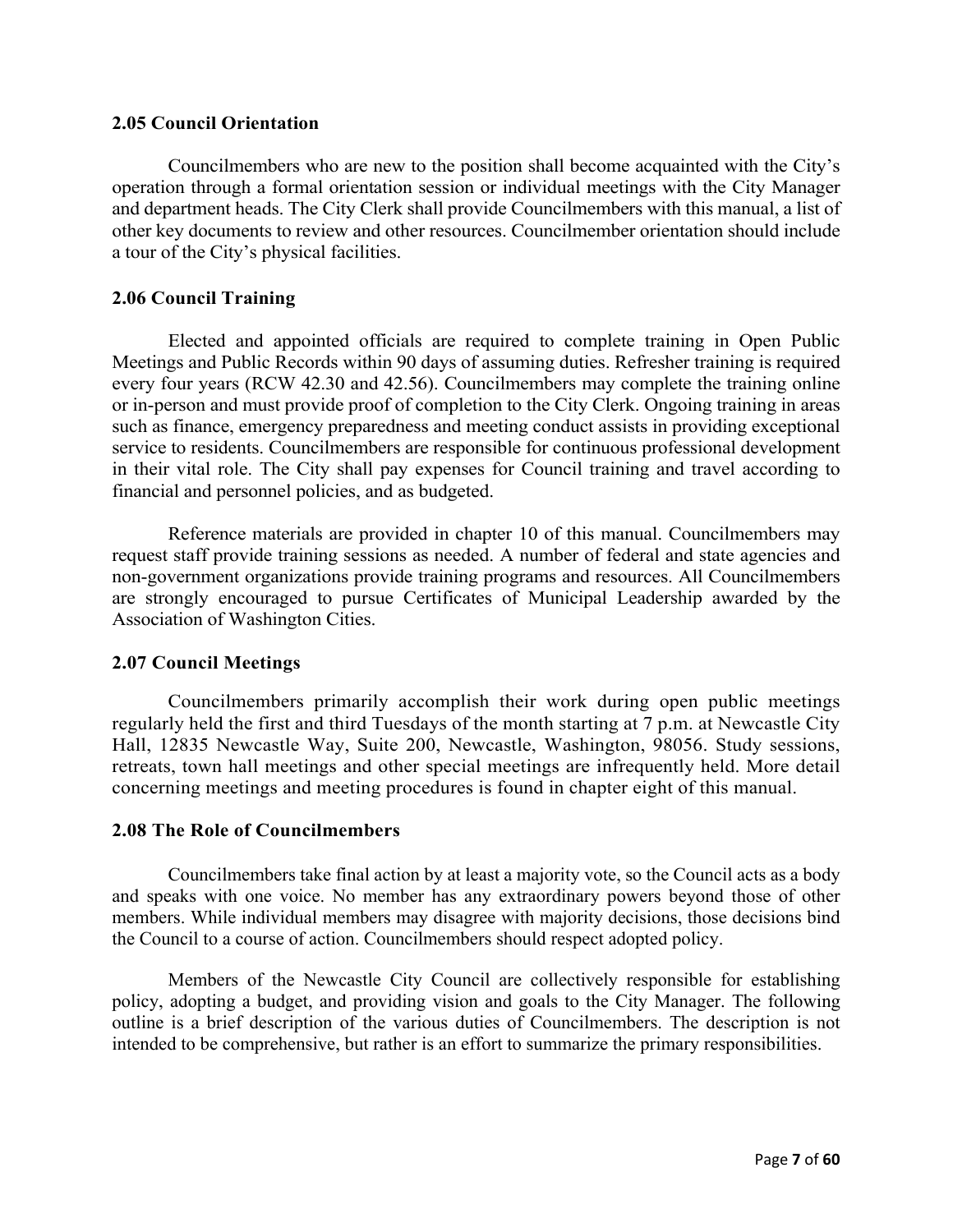- *A. Summary of Council Duties and Responsibilities as Provided in, but not Limited to, the Washington Administrative Code and Revised Code of Washington*
	- 1. Establish Policy
		- a. Adopt goals and objectives
		- b. Establish priorities for public services
		- c. Approve/amend the operating and capital budgets
		- d. Approve contracts consistent with adopted policy
		- e. Adopt resolutions
	- 2. Enact Local Laws
		- a. Adopt ordinances
	- 3. Supervise Appointed Officials
		- a. Appoint City Manager
		- b. Evaluate performance of City Manager
		- c. Establish advisory boards and commissions
		- d. Make appointments to advisory bodies
		- e. Provide direction to advisory bodies
	- 4. Provide Public Leadership
		- a. Relate wishes of constituents to promote representative governance
		- b. Mediate conflicting interests while building a consensus
		- c. Call special elections as necessary
		- d. Communicate the City's vision and goals to constituents
		- e. Represent the City's interests at regional, county, state and federal levels
	- 5. Decision-Making
		- a. Study problems
		- b. Review alternatives
		- c. Determine best course of public policy

# **2.09 Role of Mayor and Deputy Mayor**

The primary duty of the Mayor is to preside at City Council meetings. In addition to the powers of the Mayor, he or she continues to have all the rights and privileges of a Councilmember. The Mayor has no regular administrative or executive duties except as provided in RCW 35A.13.030.

The Deputy Mayor is to perform the duties of the Mayor in his or her absence. When both the Mayor and Deputy Mayor are absent, the Council may choose from among its members a person to serve as acting Mayor.

*A. Presiding Officer* 

The Mayor serves as the presiding officer and acts as chair at meetings of the City Council. The Mayor may participate in deliberations of the Council in the same manner as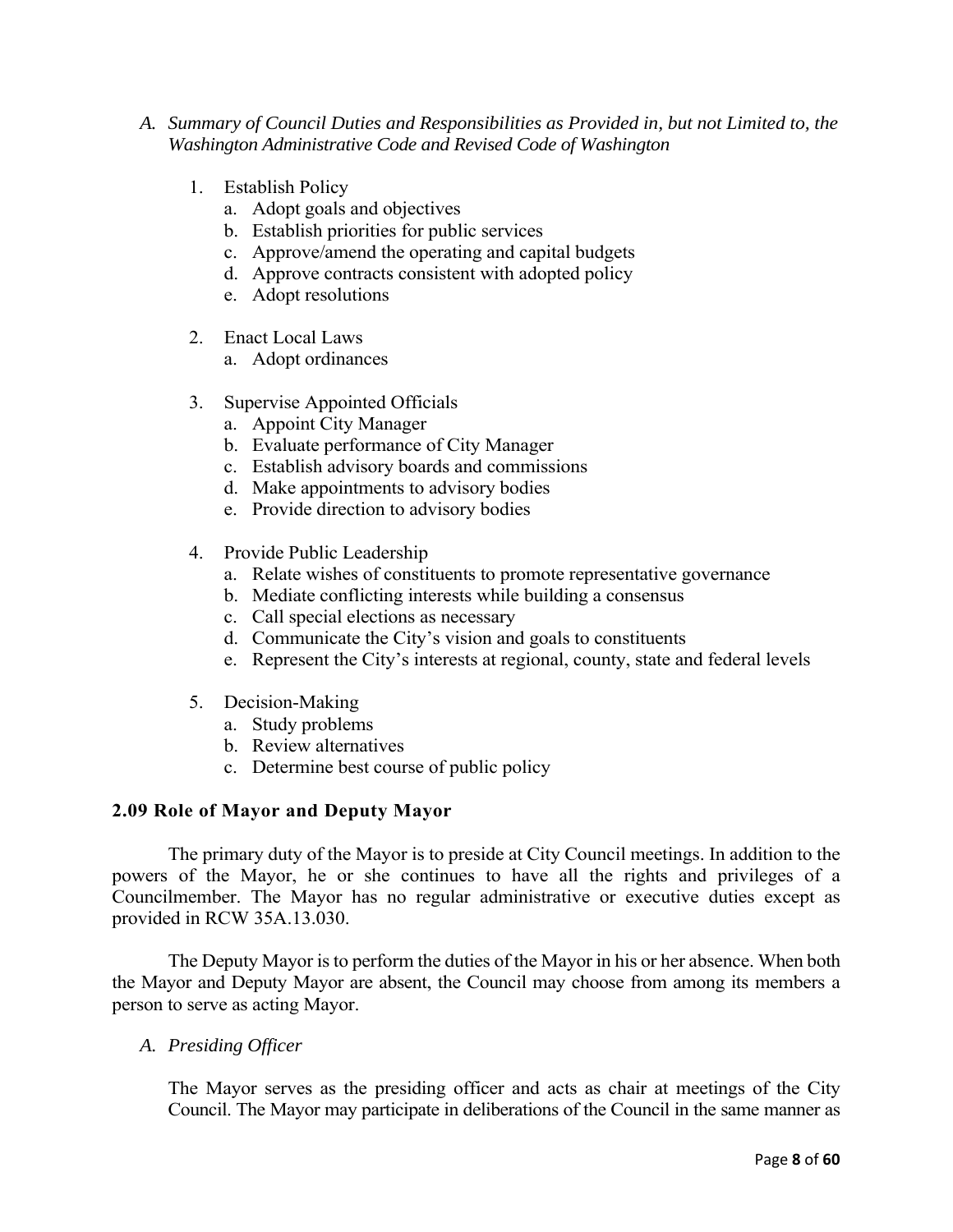any other member and is expected to vote in proceedings, unless a conflict of interest exists. The Mayor can make motions if he or she turns over meeting conduct to the Deputy Mayor or other Councilmember, can second motions at any time, and does not possess any power of veto.

#### *B. Ceremonial Representative*

City Councilmembers authorize the Mayor to act as the Council's ceremonial representative at public events and functions. The Mayor also has the authority to initiate and execute proclamations with Council ratification.

#### *C. Appointments*

The Mayor shall annually appoint Councilmembers to Council committees and regional boards, and appoint members of the public to standing citizen commissions and ad-hoc committees as needed.

#### *D. Civil Emergencies*

During times of public danger or emergency, the Governor of the State of Washington recognizes the Mayor as the head of the city for purposes of military law. Staff shall function under the direction of the Mayor pursuant to any proclamation issued by the Mayor during a civil emergency. The Mayor shall sign any declarations of emergency (RCW 35A.13.030).

#### **2.10 Vacancies**

A Council position becomes vacant if the person elected or appointed fails to qualify, enter office at the time fixed by law without a justifiable reason, fails to attend three consecutive regular Council meetings without excusal, ceases to be a legally registered Newcastle voter, resigns, or any other causes of vacancy listed in RCW 42.12.010. If a Councilmember position is vacant, the Council shall appoint a qualified person to serve in the position using the procedure found in chapter eight of this manual. An appointed Councilmember shall serve until the next municipal election as provided in RCW 42.12.070(6).

Councilmembers will elect a new Mayor or Deputy Mayor at the next regular meeting if a permanent vacancy occurs in these positions.

#### **2.11 Role of the City Manager**

The City Manager is the City's chief executive who is appointed by and directly accountable to the City Council. The City Manager provides professional policy advice, directs daily operations, handles personnel functions and prepares the City budget. As the Council's primary link to administrative affairs, the City Manager should keep the Council fully advised as to the City's business and participate in the Council's decision-making process. When carrying out Council decisions, he or she shall be non-partisan and politically neutral. The powers and duties of the City Manager are defined by state law (RCW 35A.13.080).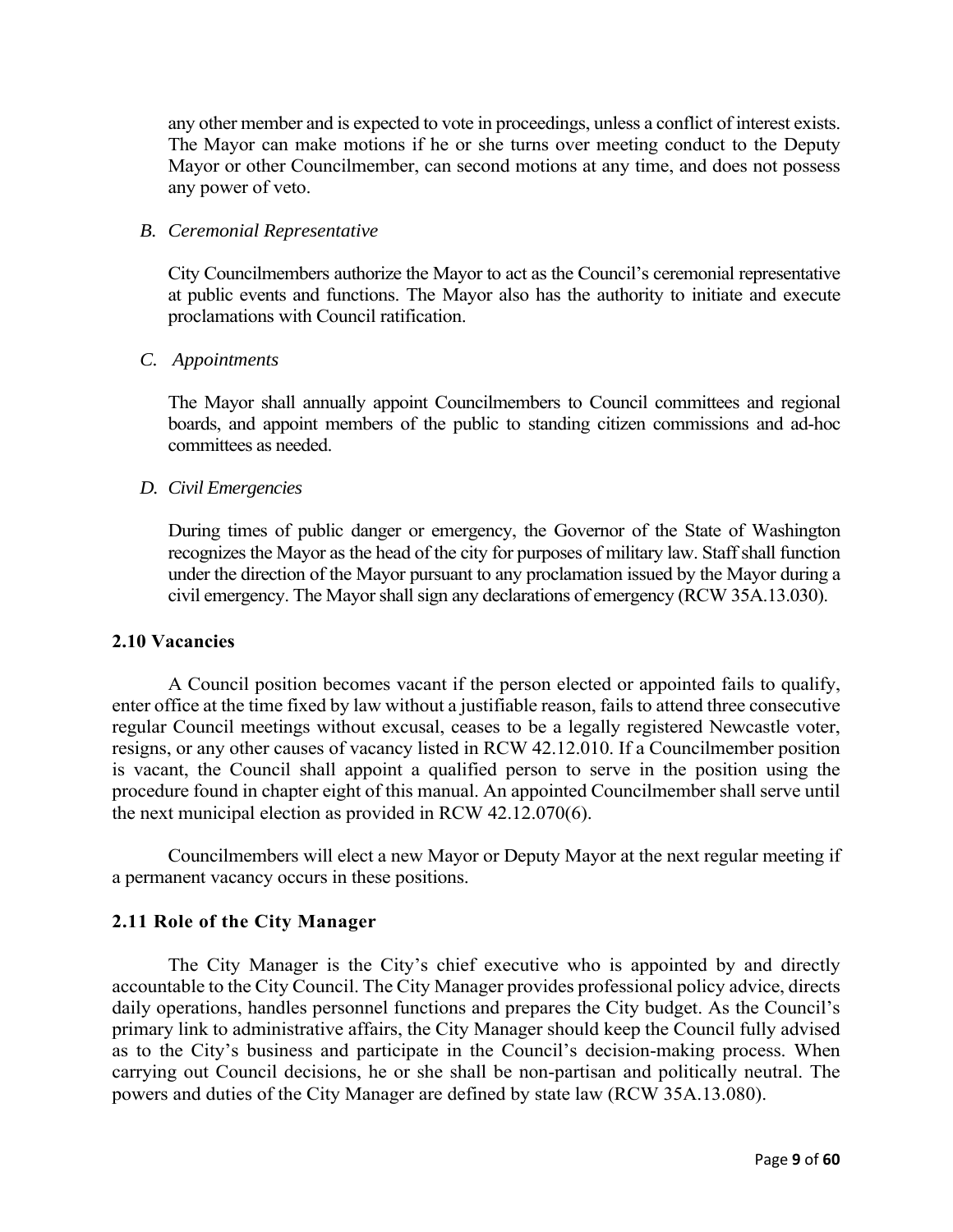### *A. Summary of City Manager Powers and Duties as Provided in, but not Limited to, the Revised Code of Washington*

- 1. General supervision over administrative affairs;
- 2. Appointment and removal at any time of all department heads, officers and employees except Councilmembers;
- 3. Appointment of the Municipal Court Judge subject to Council confirmation;
- 4. Attend Council meetings as required by the Council;
- 5. See that all laws are faithfully executed;
- 6. Recommend measures to the Council;
- 7. Prepare and submit reports to the Council;
- 8. Keep the Council fully advised of the City's finances and future needs;
- 9. Prepare a proposed budget and administrate adopted budget; and
- 10. Other duties as the Council may determine by ordinance or resolution.

#### **2.12 City Manager Performance Evaluation**

The City Council is to evaluate the City Manager on an annual basis to ensure that both the City Council and City Manager are in agreement about performance and goals based on mutual trust and common objectives. The City Manager's performance is evaluated based on a mutually agreed on work plan. Discussion of performance shall take place in executive session pursuant to RCW 42.30.110. If the Council takes any final action concerning the City Manager's performance, it must be in open session.

#### **2.13 City Council Relation to Staff**

The distinction between policy formulation and implementation may not always be clear, requiring communication between Council and Manager. The City Council establishes departments, employee roles, the number of employees, and employee salaries and other compensation. The City Manager is responsible for hiring employees, supervising them and addressing personnel matters. State law (RCW 35A.13.120) specifically prohibits Council interference in the City's administrative service, including the hiring, firing and work of staff, with the exception of the City Manager. The Council may discuss with the City Manager anything pertaining to City officers and employees while in open session.

Councilmembers must avoid intrusion into those areas that are the responsibility of staff. Individual Councilmembers may not intervene in staff decision-making, the development of staff recommendations, scheduling of work, and executing department priorities without the prior knowledge and approval of the City Council as a whole. This is necessary to protect staff from undue influence and pressure from individual Councilmembers, and to allow staff to execute priorities given by management or the Council as a whole without fear of reprisal.

Staff is directed to reject any attempts of individual Councilmembers to direct work or influence recommendations. When administrative policy or performance complaints are made directly to individual Councilmembers, the Councilmember should refer the matter to the City Manager for review and potential action, rather than taking up the issue with an employee.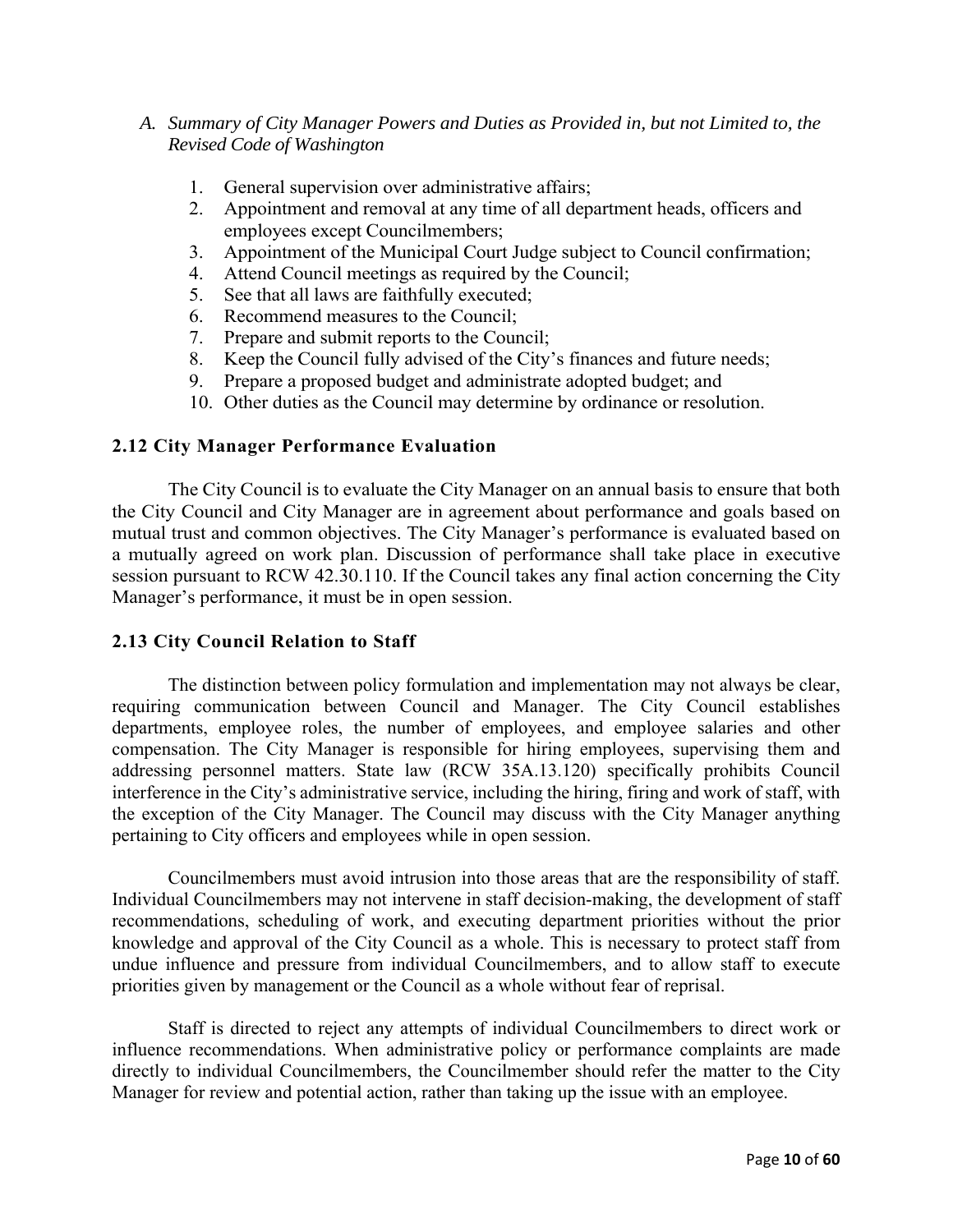#### *A. Access to Information*

A variety of methods are used to share information with the Council. Study sessions are held to provide detailed presentations. Retreats serve to focus on topics and enhance information exchange. The City Manager is the primary information liaison between Council and staff. He or she provides status reports, executive summaries and other documents on a regular basis. The City Manager's open door policy allows individual Councilmembers to meet with the Manager on a one-on-one basis. Councilmember contact with staff for the purpose of inquiries, including the City Manager, shall be during regular business hours, except in the case of an emergency. Inquiries should be directed to the City Manager, City Clerk, City Attorney or Department Directors only.

#### *B. Significant Requests*

No Councilmember shall request or direct the City Manager or Department Directors to initiate any action or prepare any report that is significant in nature, or initiate any significant project or study without consent of a majority of the Council. The City Manager shall determine whether or not a matter is significant.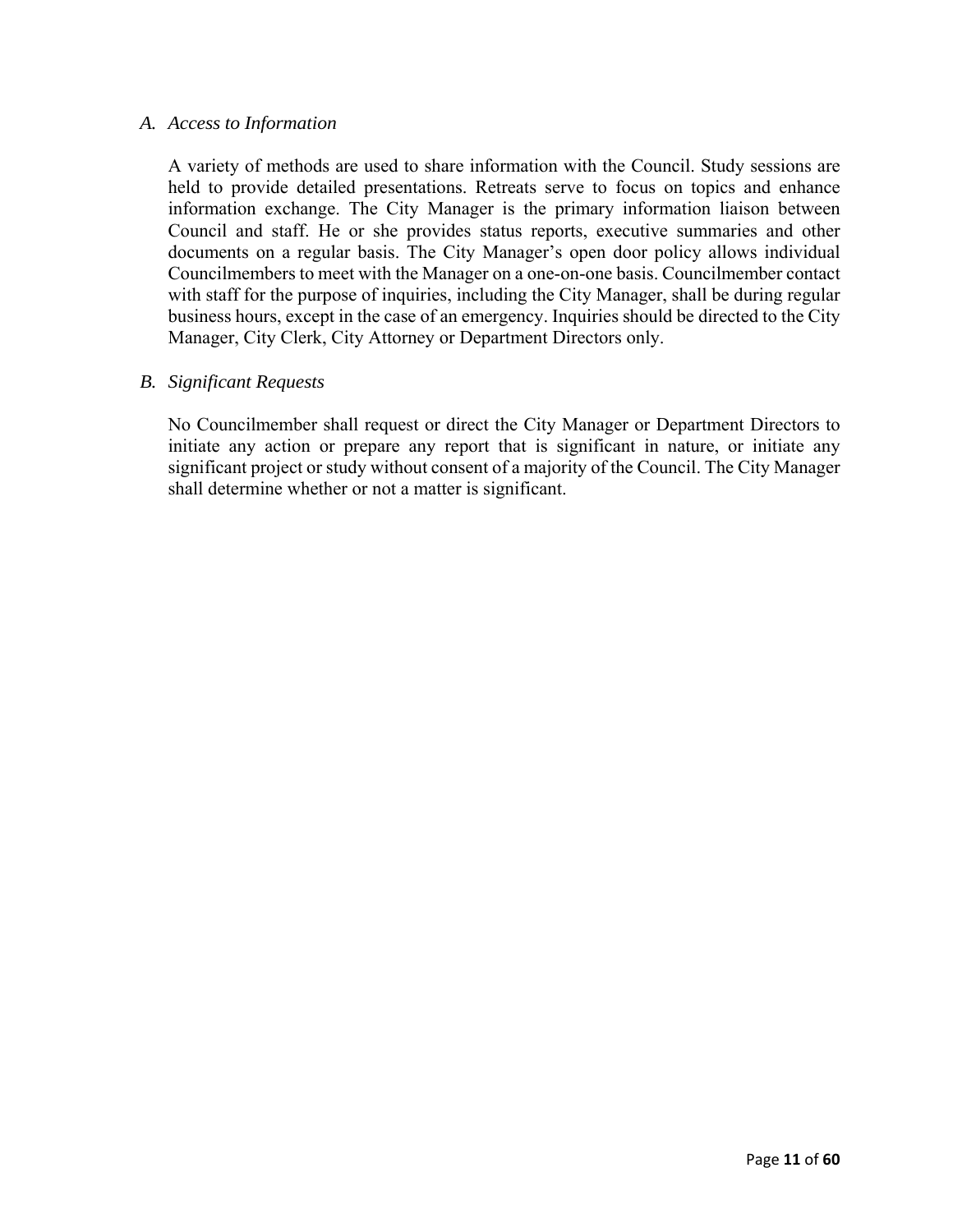# **Chapter 3 Other Officials and Adjudicators**

# **3.01 City Clerk**

The City Clerk administers state and local procedures involved in the legislative process and directly assists the Council and Manager in meeting legal responsibilities. He or she is the liaison to King County Elections, conducts City Council elections and the appointment process for Council vacancies, verifies legal notices have been posted or published and completes the necessary arrangements for effective meetings. The City Clerk records Council decisions in meeting minutes and oversees the preservation and protection of ordinances, the municipal code, and other public record. The powers and duties of the City Clerk are defined by state law, RCW 35.23.121.

#### *A. Summary of City Clerk Powers and Duties as Provided in, but not Limited to, the Revised Code of Washington*

- 1. Keeping a full and true record of every act and proceeding of the Council;
- 2. Recording and certification of all ordinances and authenticating resolutions;
- 3. Acknowledging instruments and attesting to signatures;
- 4. Certifying petitions;
- 5. Recordkeeping and providing records to the public;
- 6. Producing reports required by the State Auditor;
- 7. Custodian of the City seal;
- 8. Publishing notices; and
- 9. Other duties as the Council may determine by ordinance or resolution.

# **3.02 City Attorney**

State law, RCW 35A.12.020, requires appointment of a City Attorney or for the City to contract for legal counsel. According to RCW 35.23.111, the City Attorney advises officials in all legal matters pertaining to City business and approves ordinances as to form. He or she represents the City in all actions brought by or against the City or its officials, and performs any other duties the Council by ordinance directs.

- *A. Summary of General Legal Responsibilities of the City Attorney*
	- 1. Provides legal assistance necessary for the formulation and implementation of legislative policies and projects;
	- 2. Represents the City's interest, as determined by the City Council, in litigation, administrative hearings, negotiations and similar proceedings;
	- 3. Preparing or approving the form of ordinances, resolutions, contracts and other legal documents to best reflect and implement the purposes and intentions of the City Council; and
	- 4. Keeping the City Council and staff apprised of court rulings and legislation affecting the legal interest of the City.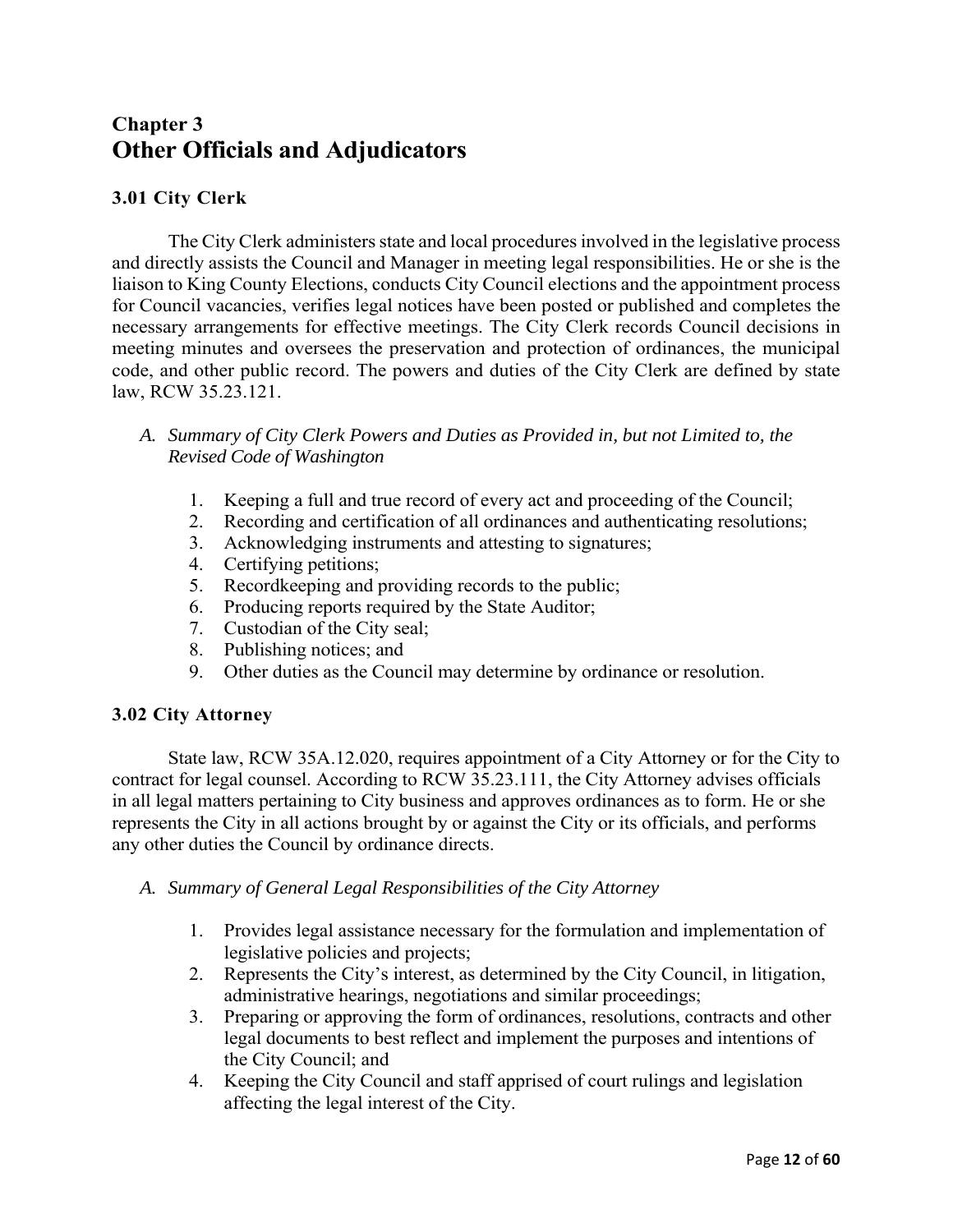Normally the City Attorney advises all City officials and the City Council should not hire separate outside counsel. Other attorneys may be hired to handle specific cases because of the nature of the case or because the City's attorney has a conflict or other reason he or she cannot be involved.

#### **3.03 Department Directors**

The City Council establishes City departments, or principal administrative branches of Newcastle's government, through budget adoption. Department Directors report to the City Manager and supervise employees and contractors working in each specialized functional area. Directors interpret and apply Council policies and provide recommendations to the City Manager and Council on nearly all aspects of governance.

#### **3.04 Chief of Police**

State law, RCW 35A.12.020, requires appointment of a chief law enforcement officer. Newcastle contracts with the King County Sheriff's Office or KCSO for law enforcement services. The Newcastle Chief of Police is a KCSO Sergeant who functions as a Newcastle Department Director. He or she reports to the KCSO Precinct Commander and takes direction from the City Manager. The Police Chief manages personnel regularly assigned to the City.

#### **3.05 Municipal Court Judge**

The Municipal Court of the City of Newcastle is created in Newcastle Municipal Code 2.60. Newcastle's Municipal Court Judge serves four-year terms. The City Manager with Council confirmation is to appoint the judge on or before December 1 of the next preceding year in which the judicial term commences. Before performing the duties of the office, the judge shall take an oath to be filed with the Newcastle City Clerk and King County Auditor's Office. Newcastle's court is provided through the terms of an interlocal agreement with the City of Mercer Island.

#### **3.06 Hearing Examiner**

Newcastle Municipal Code 2.20 establishes the Hearing Examiner office as an independent office to conduct hearings on matters as the Council delegates through ordinance adoption. The Hearing Examiner is an administrative law judge appointed by the City Manager. Hearing Examiner decisions or recommendations to the City Council primarily regard land use.

#### **3.07 City Prosecutor**

The City contracts for prosecution legal services, which includes all services for the prosecution of persons charged by the City with a crime or infraction, including pre-charging decisions, sentencing, post-sentencing phase and any appeals of such actions. The prosecutor is an independent contractor.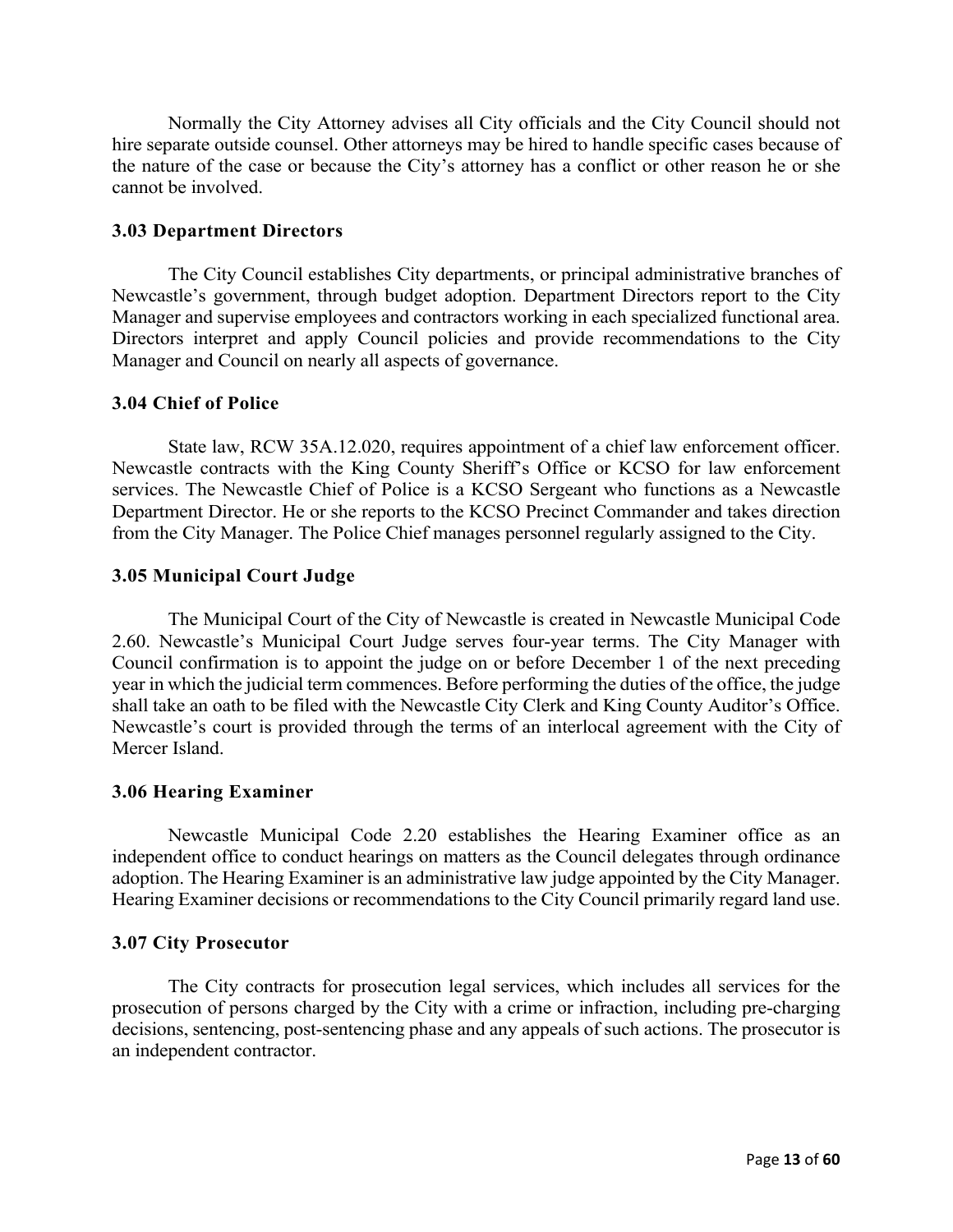# **Chapter 4 Council Committees and Advisory Boards**

The City Council forms Council subgroups, groups or committees of appointed officials and citizen groups to study certain issues and solutions and accomplish specific tasks. Group members provide professional expertise, qualified viewpoints and additional representation from the community at large. Groups may be "standing" which means essentially permanent, or "ad hoc" meaning temporary. Standing committees and commissions regularly provide reports and recommendations to the full City Council, and ad hoc committees generally cease in existence after completing final reports and assigned tasks. Groups function within authority established by the City Council.

Newcastle Council or staff participation in groups of representatives from other agencies provides beneficial regional perspective and connection. Newcastle representatives to these outside groups regularly provide Council reports to assist in decision-making or to communicate Newcastle Council perspectives to the region. Participation facilitates adequate consideration of complex matters affecting a large number and broad variety of people.

#### **4.01 Council and Regional Committees**

This manual establishes standing Council committees and the Council may create ad hoc Council committees by motion. The Mayor annually appoints Councilmembers to Council and regional committees. The Mayor shall take into account any stated interest and expertise of Councilmembers when making appointments. Appointments shall be made no later than the first regular Council meeting in February, or the meeting immediately following election of a Mayor.

Each Council committee consists of three Councilmembers and any staff necessary for efficient functioning. A quorum of the Council, or four members, shall not attend committee meetings. Within 30 days of appointment to committees, members shall meet and elect a chair and secretary. The committee chair or two committee members may call other meetings as needed. The committee chair shall routinely report to the City Council. The committee secretary shall provide written minutes to the City Clerk.

Meetings of the Council Finance Committee must be noticed according to the provisions of the Open Public Meetings Act or OPMA, RCW 42.30, because the committee exercises decisionmaking power. Other committees, unless composed of four Councilmembers or members of standing commissions, are not subject to noticing requirements. More on the OPMA is found in chapter eight of this manual.

### *A. Council Finance Committee*

This committee makes recommendations relating to financial and investment policies, longterm financial planning and budgeting. Committee members routinely approve contracts of monetary thresholds established within financial policies. A member of the committee will review City claims payments. Members attend Washington State Auditor exit interviews.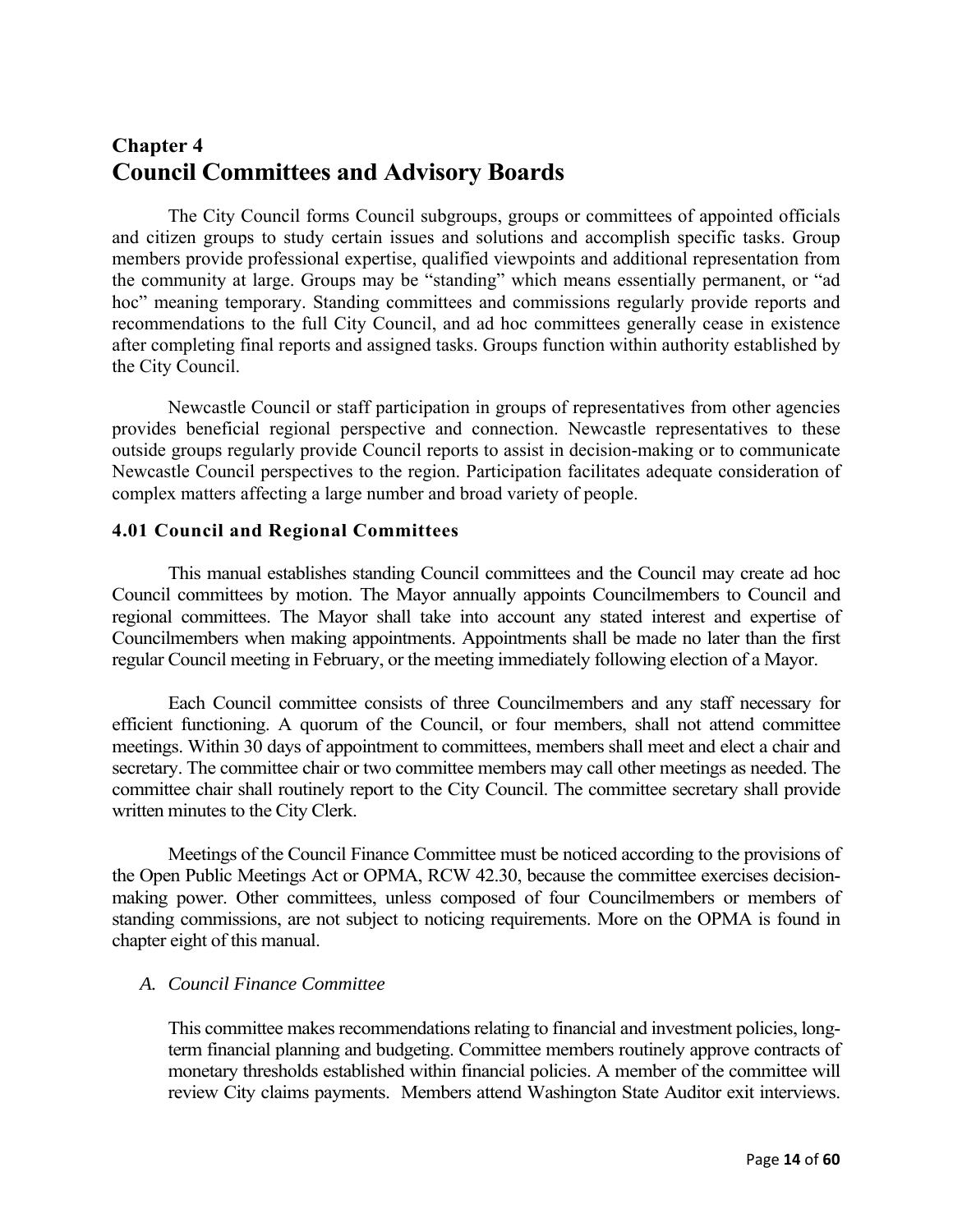The committee will also perform other tasks related to financial management as directed by the Council.

#### *B. Council Salary and Benefits Committee*

Committee members make recommendations on staff salaries and benefits and Council salaries. The committee every three years shall review a comparison of the salaries and benefits of Newcastle staff positions with those of comparable positions in a group of similar cities selected by the City Council. This committee may also review proposals made during the course of collective bargaining or professional negotiations.

#### *C. Council Economic and Community Development Committee*

The purpose of this committee is to foster appropriate growth and development and support Newcastle businesses. It is to formulate recommendations on issues related to development and local economic conditions.

#### *D. Representation to Regional Groups*

The Mayor with Council confirmation appoints Councilmembers and alternates to these groups. Councilmembers participating in regional meetings will represent the consensus of the Council. Personal positions, when given, will be identified as such. Assignment and direction of staff in relation to regional meetings are at the discretion of the City Manager.

Three consecutive unexcused absences of any member of a regional committee shall be cause for removal from the committee. In the case of such removal, the alternate shall be automatically appointed.

#### **4.02 Advisory Commissions**

The Council establishes its standing advisory commissions in the Newcastle Municipal Code. Currently the City has two advisory boards containing seven appointed officials, the Planning Commission (NMC 2.30) and Community Activities Commission (NMC 2.32). The Planning Commission makes recommendations to the Council on matters related to development and land use. The Community Activities Commission advises Councilmembers on parks and events (see sections 4.07 and 4.08 of this manual). One of the most important purposes of the commissions is to provide an additional avenue for public representation and participation. For this reason, the Council gives consideration toward maintaining an equitable balance of community representation and a broad mix of occupational backgrounds on the commissions. For the Community Activities Commission, whenever possible, the Council shall appoint representatives from Newcastle community interest groups.

Commission members are selected without respect to political affiliation and serve without compensation. The Mayor with Council approval appoints Commissioners to serve four-year terms expiring on July 31. A selection process shall be used for all new appointments. A selection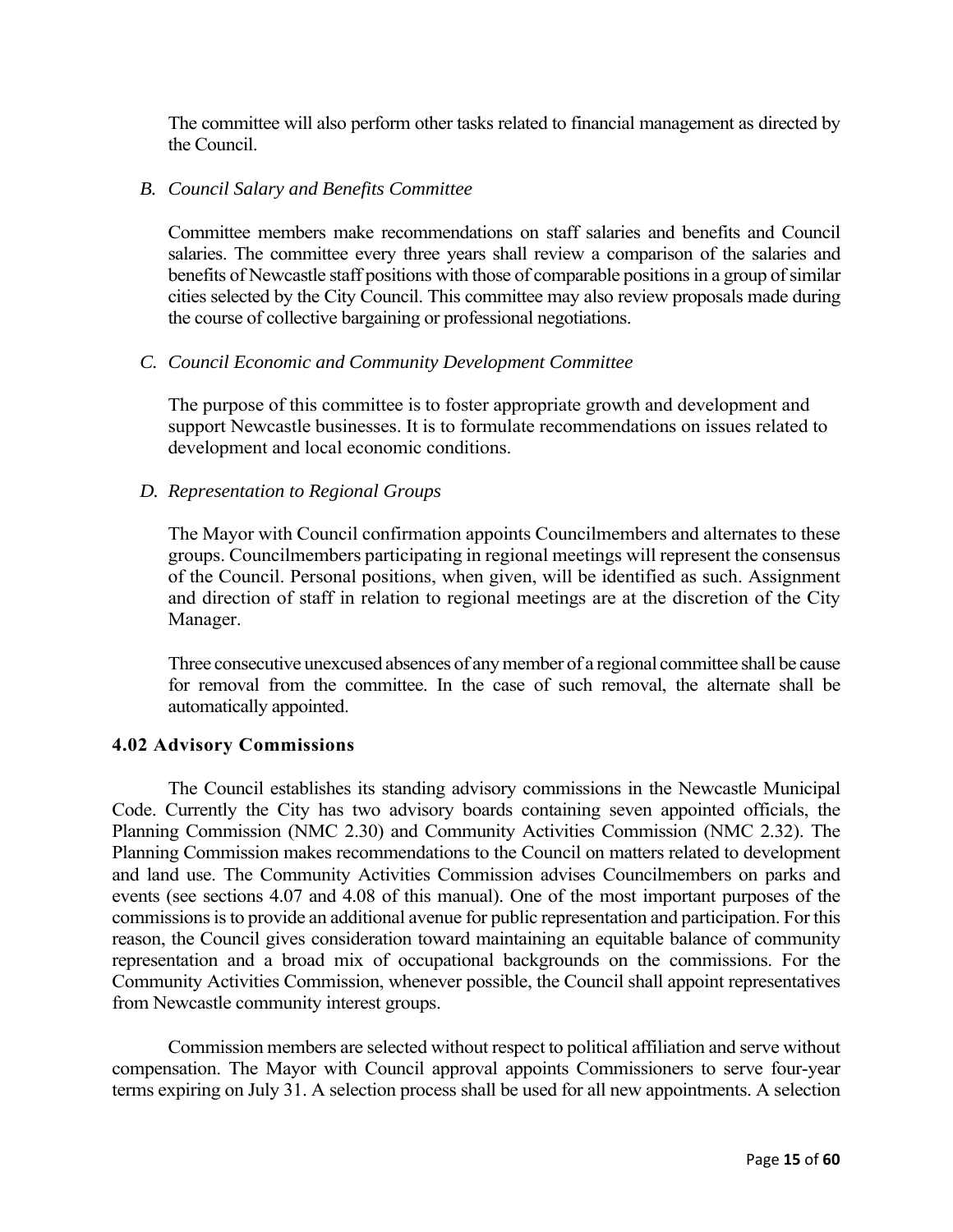process may be used but is not required for re-appointment of incumbents. The City Clerk will conduct the selection process by publicly announcing the position vacancy and application period, providing application forms and accepting completed applications, letters of interest and resumes. The Mayor shall review applications and select candidates for interviews, and the City Clerk shall schedule interviews. The Mayor, a Councilmember or staff member the Mayor selects, and the chair of the commission experiencing a vacancy will conduct interviews. The Mayor and interview team will evaluate applicants on an objective basis.

The City Clerk shall administer an oath of office to appointed Commission members. Commissioners shall sign a code of ethics prior to assuming the duties of their offices. Commissioners may be removed by a majority vote of all members of the City Council. In these instances, the decision of the Council is final.

#### **4.03 Chair and Vice Chair of Commissions**

 Commissions are to elect a Chair and Vice Chair using the same procedure as that of Mayor and Deputy Mayor, found in chapter eight. The Chair serves as the presiding officer at meetings, may participate in proceedings in the same manner as any other member and is expected to vote, unless a conflict of interest exists. The Chair can second motions at any time. If the Chair would like to make a motion, the Vice Chair if available or other Commissioner must temporarily assume the duties of the Chair and preside over the meeting. The role of the Vice Chair is to preside at meetings in the absence of the Chair.

The chairperson is responsible for Commission compliance with the municipal code and rules of procedure. Staff members are to assist the advisory body chair to ensure appropriate compliance with state and local laws and regulations and meeting procedures.

#### **4.04 Commissioner Training**

Commissioners are required to complete training in Open Public Meetings and Public Records within 90 days of assuming duties. Refresher training is required every four years (RCW 42.30 and 42.56). Commissioners may complete the training online or in-person and must provide proof of completion to the City Clerk. City staff shall provide Commission orientation sessions. City staff or contractors, or staff from other agencies and groups shall provide other training. The City shall pay expenses for Commission training and travel in accordance with financial and personnel policies, and as budgeted.

#### **4.05 Council and Advisory Board Communication**

Unless specifically authorized by the Council, no Councilmember shall state or testify to the policy or position of the Council before any advisory board. Advisory bodies wishing to communicate recommendations to the City Council shall do so through adopted Council agenda procedures as stated in chapter eight of this manual. When an advisory body wishes to correspond with an outside agency, the correspondence shall be approved by the City Council.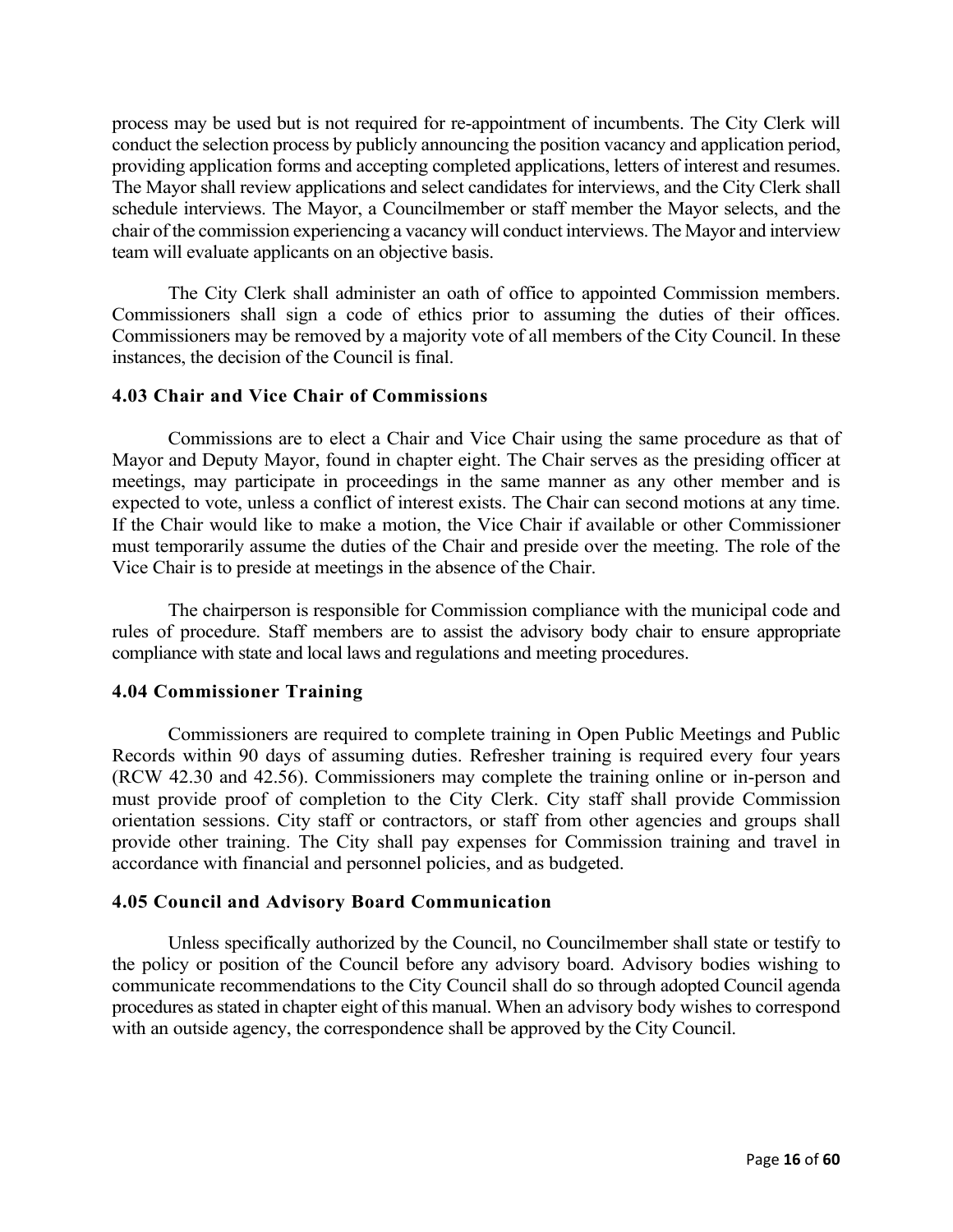#### *A. Commission Work Plans*

The Council communicates its priorities primarily through commission work plans. Commissions will annually recommend work plans to the Council, and the Council by resolution will approve final work plans for advisory commissions. The Council may amend work plans at any time due to unforeseen needs.

#### *B. Reports to the City Council*

Ongoing communication occurs by the attendance of an advisory board representative at Council meetings on a monthly basis. Written reports may also be submitted.

#### *C. Council Liaison to Commissions*

On an annual basis, the Council may elect to appoint a Council liaison to standing commissions. The purpose of the liaison is to communicate information about Council proceedings, decisions and priorities, and to answer questions concerning these topics. Council liaisons are not commission members, and shall speak only when the Commission Chair requests information or during a designated period.

# *D. Quasi-Judicial Matters*

Councilmembers shall not testify in quasi-judicial matters pending before any advisory board or commission that will receive, or could potentially receive future appeal or review before the City Council. Violation of this protocol may require the Councilmember to recuse himself or herself from participating in City Council proceedings concerning these matters.

#### **4.06 Staff Relationship to Advisory Commissions**

The Director of Community Development appoints staff liaisons to support the work of the Planning and Community Activities commissions and as authorized contracts with consultants for Commission technical needs. While staff works closely with advisory bodies staff members remain accountable to their immediate supervisors, and Commissioners do not have supervisory authority. Commissioners are responsible for the functions of the advisory body only.

Staff support includes: (1) preparation of a summary agenda after approval by the chairperson; (2) preparation of reports providing a brief background of the issues, a list of alternatives, recommendations, and appropriate backup materials, if necessary; and (3) preparation of minutes of advisory body meetings. Advisory body members should have sufficient information to reach decisions based upon a clear explanation of the issues.

#### **4.07 Planning Commission**

The Planning Commission provides advice and makes recommendations on the Comprehensive Plan, zoning and development codes, and performs other duties as the Council assigns. Commissioners accomplish their work during open public meetings. Working subgroups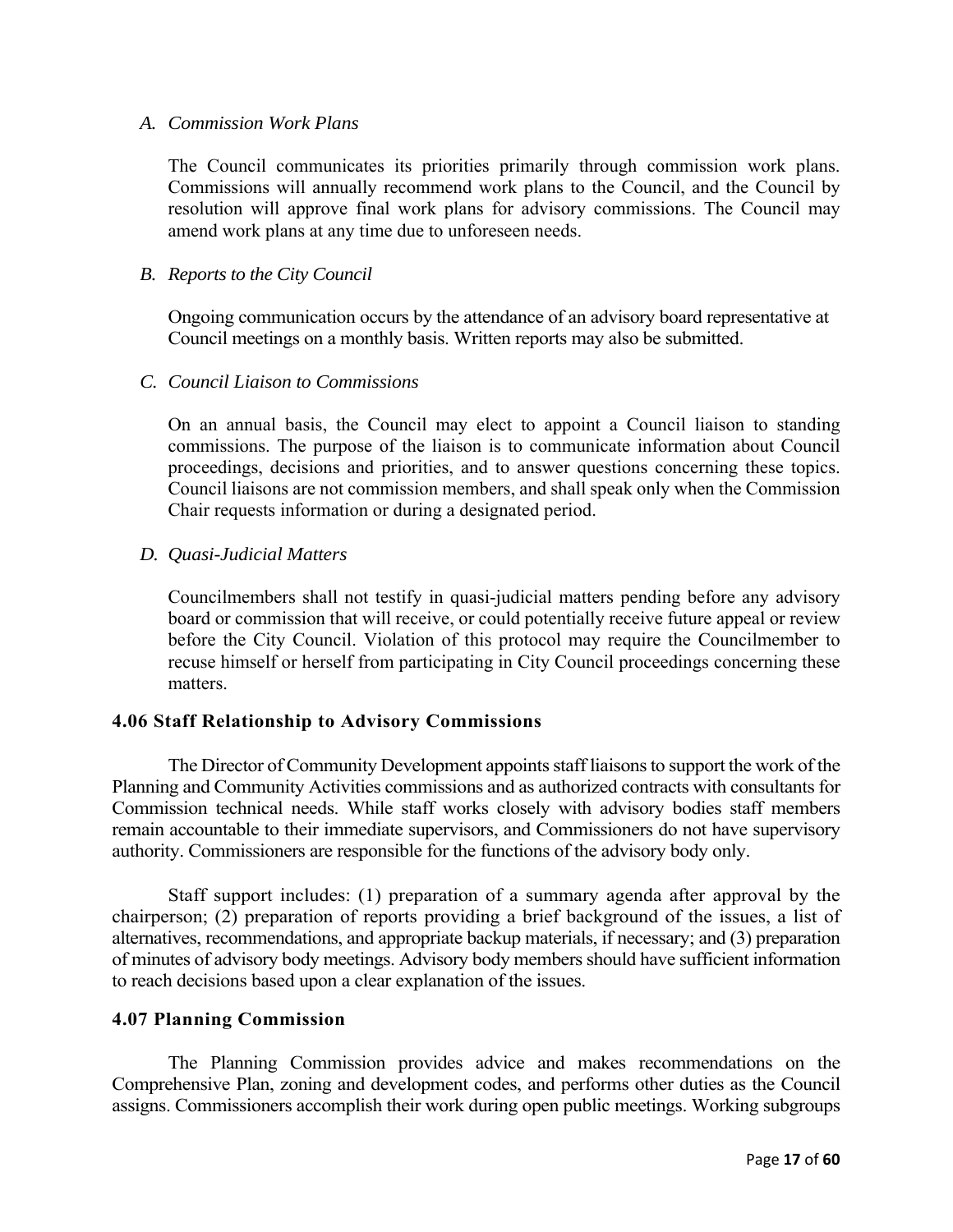of three Commissioners may meet to accomplish specific tasks and report to the full Commission. Planning Commissioners regularly meet the fourth Wednesday of every month at 7 p.m. at Newcastle City Hall. Special meetings may be called in the same manner as special Council meetings. More information on meeting procedures is found in chapter eight of this manual.

# **4.08 Community Activities Commission**

The Community Activities Commission serves as an advisory body on City-owned park planning, design and construction, park and facility development, renovation, trails and paths, recreation programs, special community events and community engagement. Working subgroups of three Commissioners may meet to accomplish specific tasks. Community Activities Commissioners regularly meet the second Wednesday of every month at 7 p.m. at Newcastle City Hall. Special meetings may be called in the same manner as special Council meetings. More information on meeting procedures is found in chapter eight.

- *A. Summary of Community Activities Commission Duties as Provided in, but not Limited to, Newcastle Municipal Code*
	- 1. Collaboration with other City committees and community groups on preservation and growth of parks, trails, open space, historical, cultural and artistic assets;
	- 2. Coordination of efforts to engage the entire community in City activities, including people from diverse age groups and underrepresented ethnic populations;
	- 3. Review of and recommendations on maintenance of city parks and trails;
	- 4. Review of and recommendations on cultural events, festivals, concerts, farmer and craft markets and other community events;
	- 5. Review of and recommendations on community recreation programs;
	- 6. Review of and recommendations on gifting policies regarding citizen contributions to the City;
	- 7. Coordination of City volunteers, except for emergency management volunteers, and volunteer recognition efforts;
	- 8. Review of and recommendations on planning, design, development, construction and renovation of city parks, trails and paths; and
	- 9. Such other duties as may be assigned by the City Council.

#### **4.09 Youth Committee Representation**

The Newcastle Youth Committee is a collaborative effort among the City of Newcastle, Coal Creek YMCA and King County Library System. One member of the youth committee will attend Community Activities Commission meetings as a non-voting member.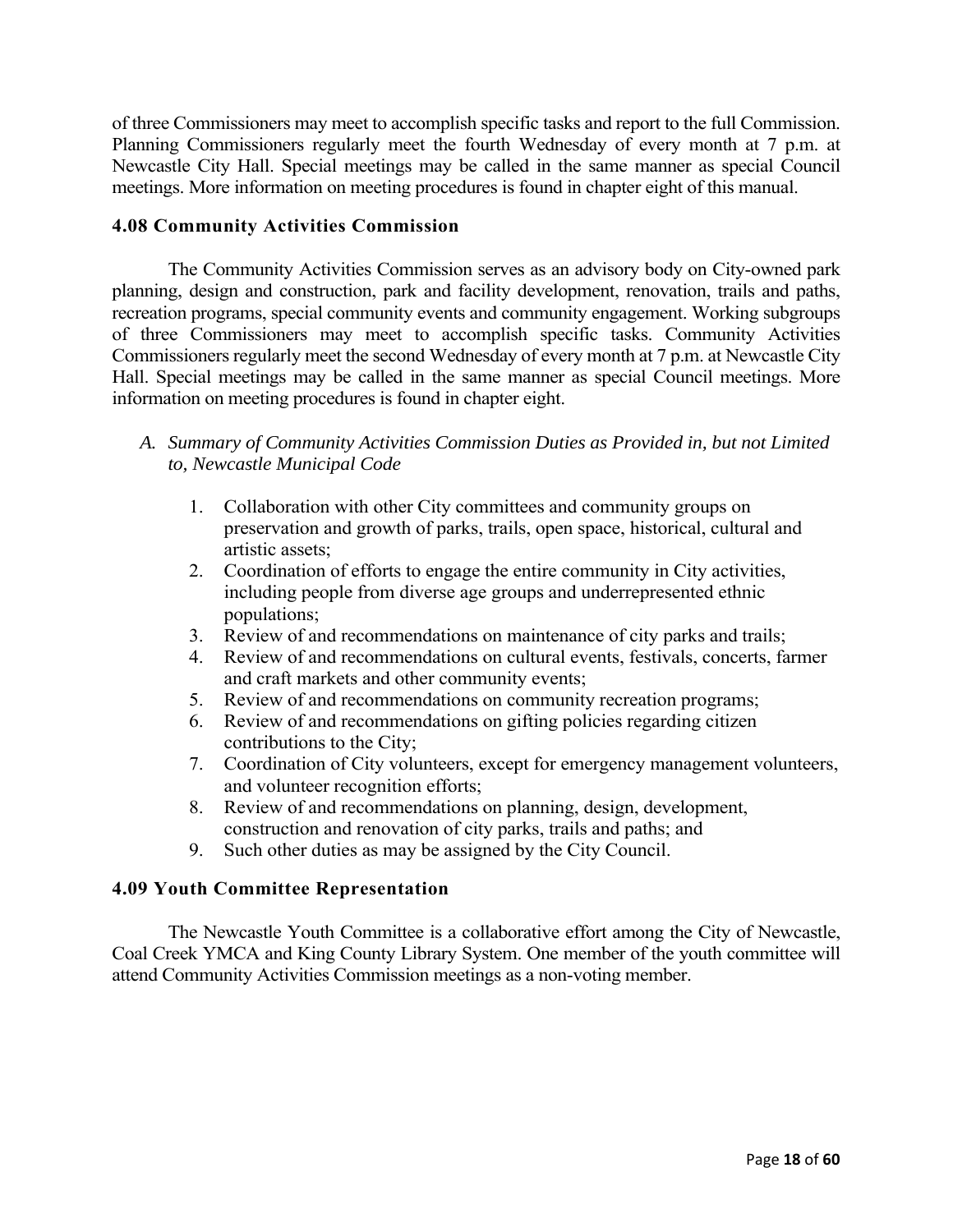# **Chapter 5 Equipment and Facility Use**

To enhance elected and appointed officials' service to the community and their ability to communicate with staff and the public, the City provides meeting facilities and office equipment and supplies for City business.

# **5.01 Computers**

Staff will provide tablet computers on request for officials' use for City business. Officials shall sign an acknowledgement of receipt upon issuance. Information technology staff will ensure that all appropriate software is installed and provide an orientation in the use of computers and related software. While staff will maintain those computer applications related to City affairs, staff cannot provide assistance for personal computer applications. Personal media and programs cannot be stored on City computers.

City-issued computers are subject to audit. There is no right to privacy in the course of using City-issued computers whether for City business or incidental personal use. Virus protection software must not be disabled at any time on City equipment and non-City programs or media found during audits will be removed. Computers are to be returned at the conclusion of a Councilmember's term or when the equipment is no longer needed. Officials shall sign an official statement at the time of return to staff.

#### **5.02 Use of Computers and Information Systems**

The City's computers and information systems are City property and intended for use to conduct City business. Limited personal use is permitted as long as it does not result in a cost to the City, does not interfere with fulfilment of official duties, is brief in duration and frequency and does not compromise the security or integrity of City computers and information systems. This policy permits *minimal* personal use, subject to the following guiding principles: (1) It is not performed during the proceedings of open public meetings, except during breaks; and (2) It does not violate the other "prohibited uses" or other specific limitations outlined in this policy.

#### *A. Non-Exclusive List of Prohibited Uses of City-Issued Computers*

- 1. Sending/receiving content which is discriminatory on the basis of age, race, color, gender, creed, marital status, national origin, disability or sexual orientation;
- 2. Conducting any form of private business, commercial use, or purchasing personal or non-City business items;
- 3. Using the internet to obtain or disseminate language or subject matter that is objectionable, offensive, obscene, threatening or otherwise inappropriate in a workplace;
- 4. Political campaigning;
- 5. Promoting or disparaging outside organizations, groups and non-City related activities;
- 6. Using City-issued computers to access or use any information that promotes illegal activity or activity that violates copyright laws;
- 7. Copying any City-licensed computer software for personal use;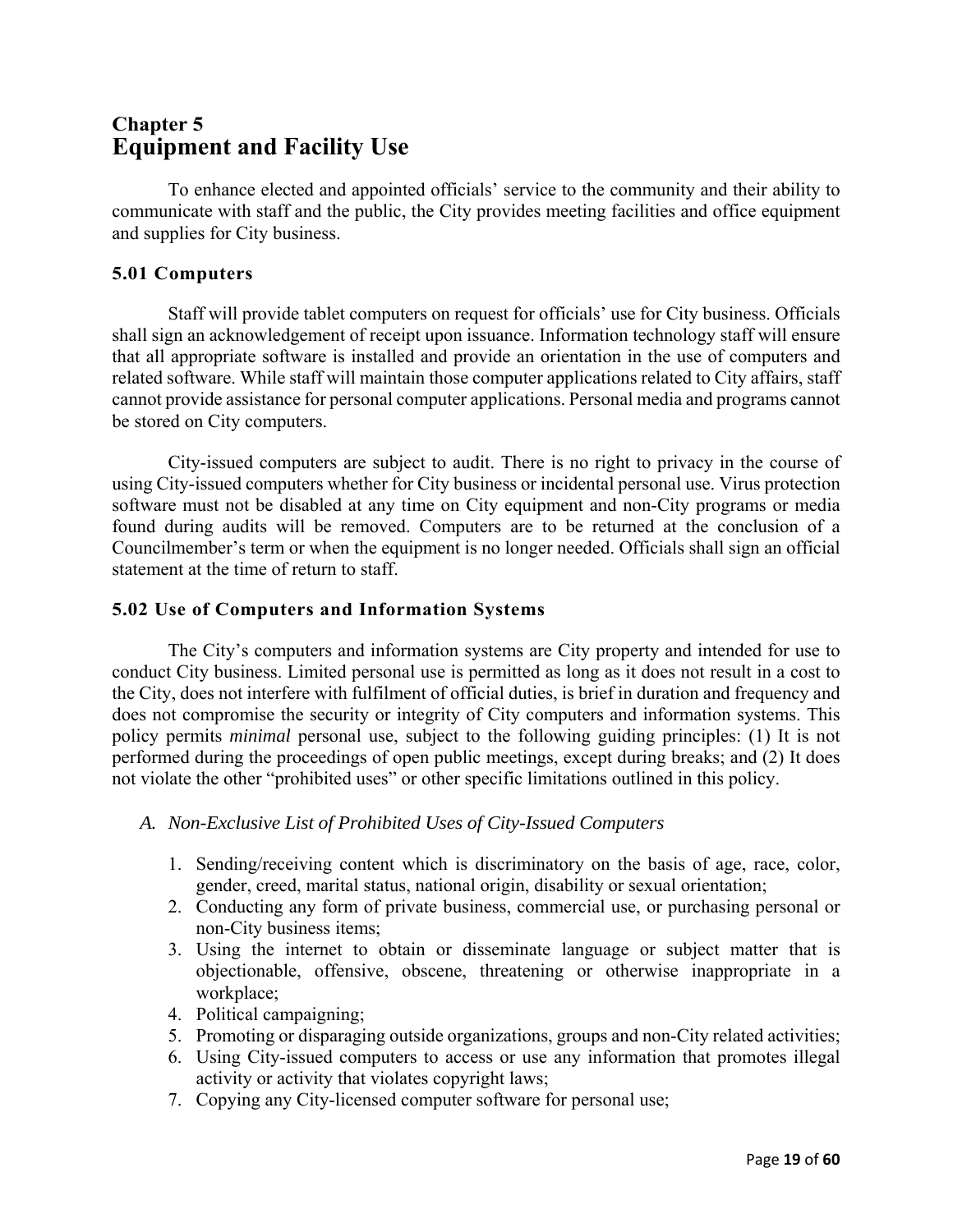- 8. Creating social networking sites;
- 9. Instant messaging; or
- 10. Spamming email accounts from City-issued computers.
- *B. Internet Use: Browsing, List-Servs, Newsgroups, etc.*
	- 1. It is the City's policy to maximize the cost-effective use of its computer systems as a means to improve efficiency and productivity. All officials are responsible for using internet resources in an effective, ethical and lawful manner, and in accordance with this policy.
	- 2. Limited personal use may only consist of browser capability and may not include listservs, newsgroups, chat rooms or other capabilities.
	- 3. No purchases shall be made on behalf of the official using City internet or equipment.
	- 4. Using City equipment or City internet connection to violate the integrity of another system (hacking) is prohibited.
- *C. System Security*
	- 1. All acquisitions of information systems components will be performed by Information Technology staff. This includes demonstration hardware and software used for evaluation purposes as well as products acquired for ongoing use.
	- 2. All officials are responsible to care for the personal computer system components that they are assigned or using. Users are responsible for promptly reporting any equipment, software and data damage and/or destruction of which they become aware. Any damage caused by personal use, including repair costs, will be the responsibility of the official.
	- 3. Virus protection software will be installed on all computers. This software shall not be disabled for any purpose. Any task requiring that virus software be temporarily disabled is to be performed by Information Technology staff only.
	- 4. Officials are individually and directly responsible for checking files for viruses using the latest version of the recommended virus-checking program. Downloading or uploading files is restricted to City business.
	- 5. Officials are prohibited from using "loopholes" or knowledge of a special password to damage computer systems, obtain extra resources, or to gain access to systems for which proper authorization has not been given. Officials are responsible for keeping their password confidential and not sharing it with other users.
	- 6. Use of aliases while using the Internet or internal email is prohibited. Anonymous messages and anonymous newsgroup postings are prohibited.
	- 7. No official may use unlicensed or copied software on any City computer. The City shall seek reimbursement from any official who installs, downloads, uses or authorizes the use of any unlicensed or copied software on any City computer, of any fines, costs or other expenses incurred by the City resulting from such use.
	- 8. City computers and equipment are intended for the use of officials only. Officials are individually and directly responsible to ensure the City provided equipment is not used or accessed by non-authorized persons. It is the responsibility of the official to alert the City Manager of any unauthorized use or upon loss or theft of equipment.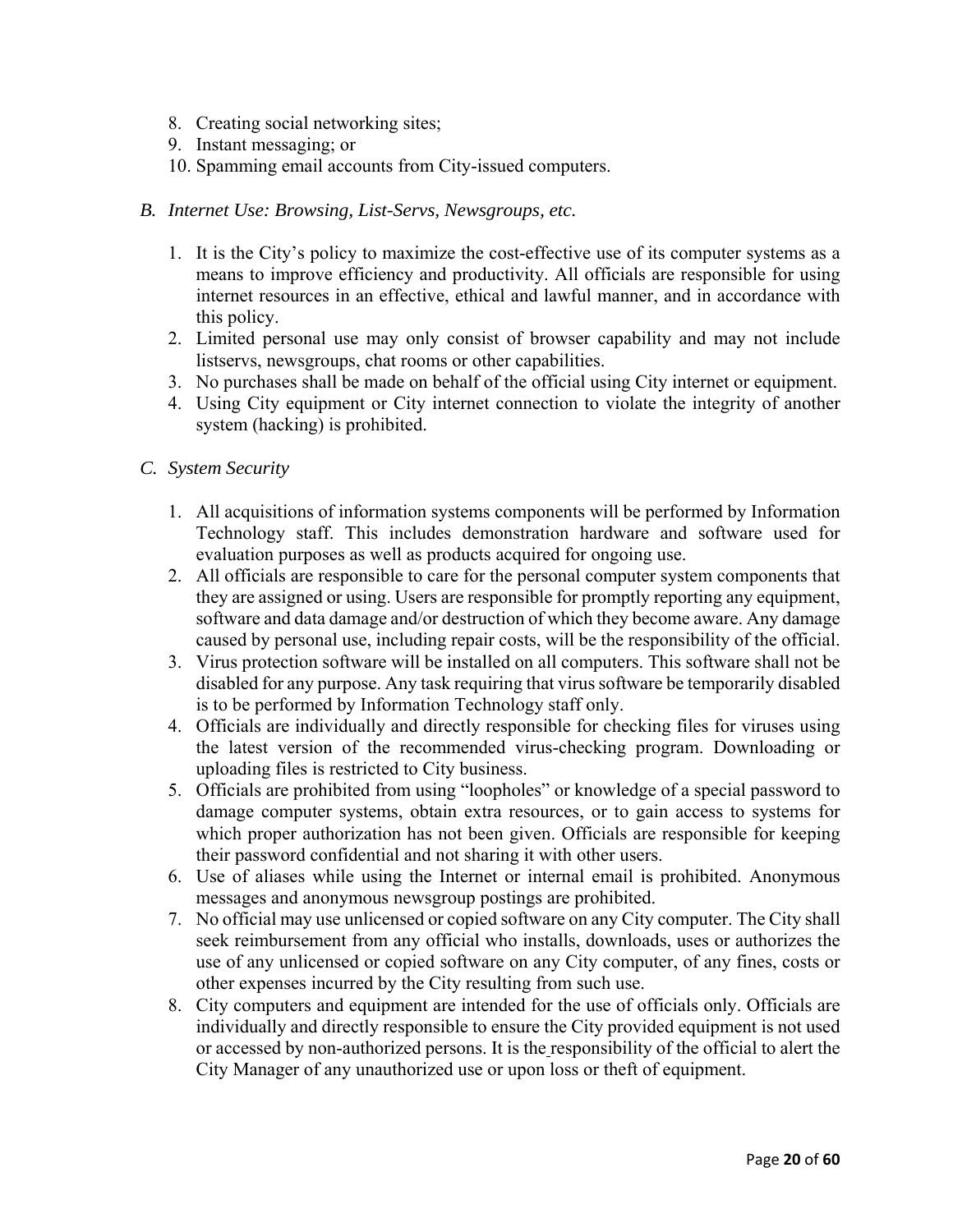9. The City owns all data, files, information and communications created on, stored on, transmitted, received or exchanged via City-issued computers and reserves the right to audit, inspect and monitor any and all City-issued computers with or without notice. There is no right to privacy in the use of City technology resources.

#### **5.03 City Email Addresses**

Members of the Council and all appointed officials will receive City email addresses that must be used for the conduct of City business. Use of private email addresses for City business may subject the private email system or privately owned computers to a public records search. Information technology staff will provide instructions on how to access the email system, training in the use of City email, and may assist officials in setup or in troubleshooting issues.

#### **5.04 Mail and Deliveries**

City officials receive a large volume of mail and other materials that are delivered primarily through the use of mailboxes located in the City Hall copier room. Officials are encouraged to check mailboxes frequently. In addition, City staff will email or personally deliver materials that are time-sensitive to an official's home or office if appropriate. Correspondence addressed to one official will be copied for all members of the Council or board. At the conclusion of a Councilmember's term, mail will not be forwarded.

#### **5.05 Office Supplies and Copies**

City staff shall provide copies of documents and publications to City officials for use in the conduct of City business free of charge using the most expedient means possible. Councilmembers have free and open access to office supplies needed to perform their duties.

#### **5.06 Access to City Hall**

City staff will issue electronic key fobs to City Councilmembers for access to City Hall. Councilmembers may enter City Hall for the purposes of picking up meeting packets, mail, or conducting other City business that could not be conducted during normal business hours. Councilmembers must return keys at the conclusion of a Councilmember's term. Staff will deactivate unreturned keys.

#### **5.07 Meeting Rooms**

The City Council and members of advisory boards hold meetings in the City Hall Council Chambers, located at 12835 Newcastle Way, Suite 200, Newcastle, Washington, 98056. Officials may reserve conference rooms at City Hall for meeting with constituents and performing tasks related to City business. Officials should contact the front desk receptionist to schedule rooms.

#### **5.08 Use of Resources for Local Ballot Measures**

At times, initiatives may be placed on the ballots that affect City Council policy. There are restrictions regarding what actions the City may take on ballot measures. Specifically, state statutes prohibit the City from using its personnel, equipment, materials, buildings, or other resources to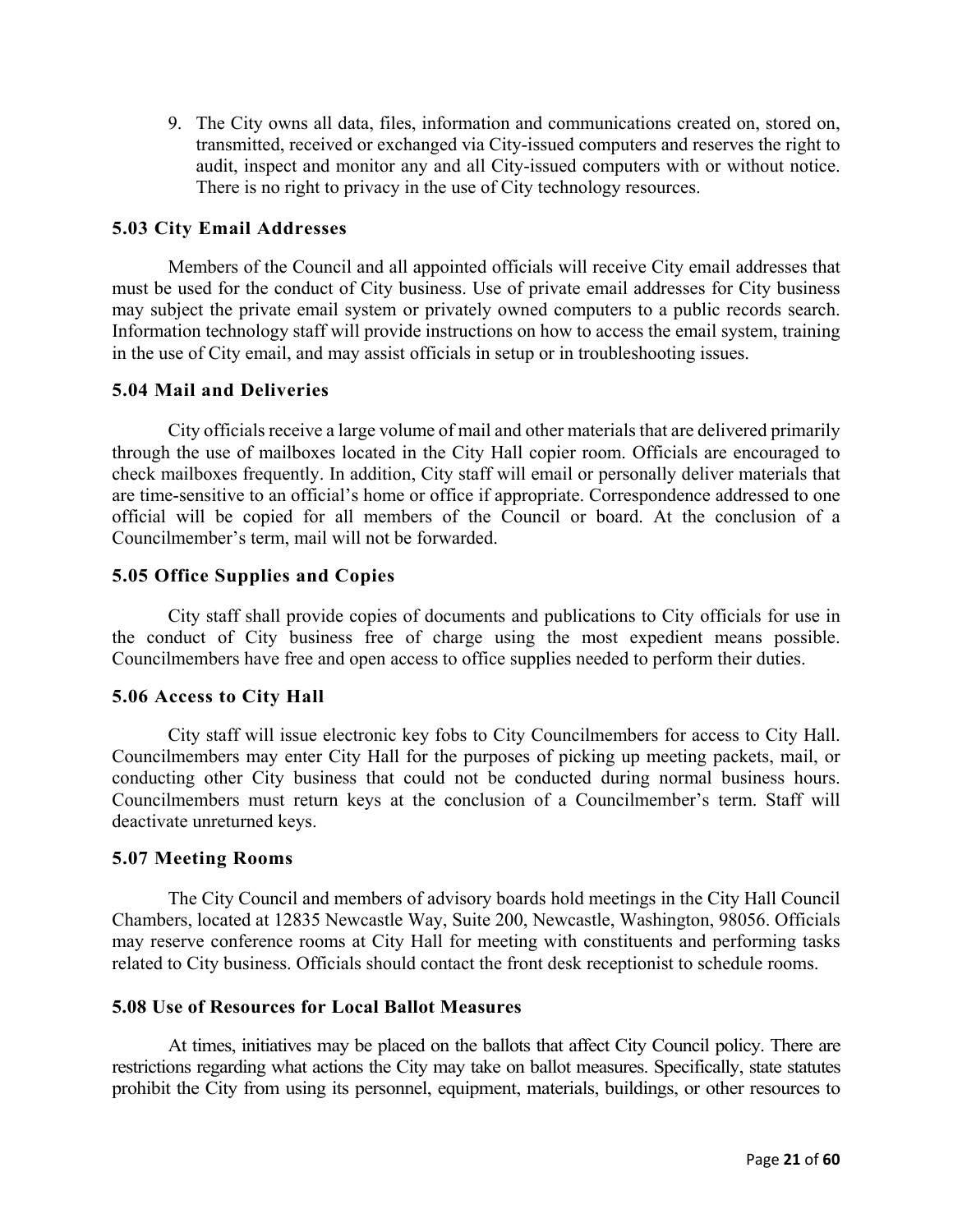influence the outcome of elections except as allowed by state law. The City may distribute informational reports or pamphlets for informing the public of the facts of an issue.

#### **5.09 Safety and Accident Reporting**

To minimize risk and assist in maintaining a safe work environment, Councilmembers should promptly report any unsafe or potentially hazardous conditions to the City Manager or Human Resources. The City will make every effort to remedy problems as quickly as possible.

An accident involving property damage or personal injury, however minor, must be immediately reported to the City Manager. A completed accident report form shall be provided to Human Resources so that staff may make a timely report to the Department of Labor and Industries. Failure to report accidents may result in a violation of legal requirements.

#### **5.10 Americans with Disabilities Act Requirements**

The City of Newcastle strives to provide accessible facilities and meetings for people with disabilities. If any accommodations are required, the City Clerk may be contacted at 425-649- 4444, at least three days prior to a meeting.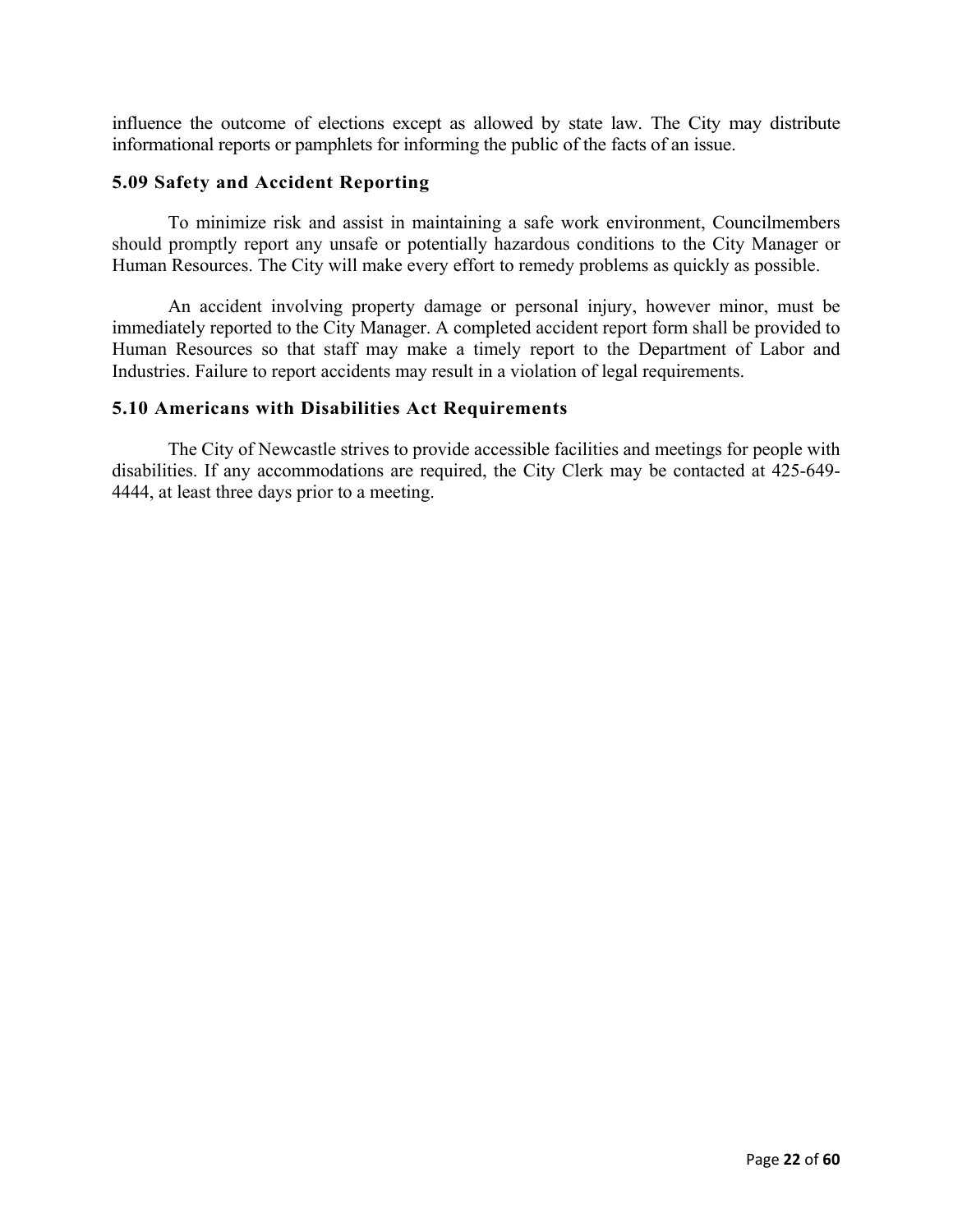# **Chapter 6 Ethics and Standards of Conduct**

In order to best serve the citizens of the City of Newcastle, elected and appointed officials must act individually and collectively to create a City government that is ethical, responsible, fair, honest, open and accountable to the people. Officials are expected not only to follow federal, state and local regulations, but also to demonstrate the highest standards of personal integrity, honesty and conduct in all activities in order to maintain public trust. Actions that betray that trust can result in liability either for the City or the individual official under civil, criminal and case laws.

This chapter provides an ethical guide and specific rules that reflect the values of the City of Newcastle. It is designed to promote high standards for conduct, and to foster a healthy ethical culture throughout Newcastle's government.

# **6.01 Core Values of Governance**

The City Council establishes the following principles for City governance:

- *1. City Leaders Listen to the Community*  City leaders listen to the community in a way that represents the community's interests and goals.
- *2. Collaboration is Valued*

Council and staff should use their best efforts to collaborate in every endeavor, seeking consensus as far as possible. The Council and the City Manager are most effective when working as a team.

- *3. City Leaders Lead and Reason Together*  Councilmembers should individually, and collectively demonstrate the ability to lead and reason together.
- *4. The City Exemplifies Professionalism in City Management*  City leaders exhibit respect for the professionalism and ethical conduct of the City Manager and staff.
- *5. City Representatives Act in Accordance with Policies*  It is a duty of the Council as representatives of the City to advocate positions that are consistent with City policies, projects and plans.

#### **6.02 Adopted Code of Ethics**

State law, RCW 42.23, provides a code of ethics for city officials. The City's adopted code of ethics is found in Resolution 2000-207. According to this resolution, the following ethical principles shall govern the conduct of the City's elected and appointed officials, and employees, who shall:

*1. Be dedicated to the concepts of effective and democratic local government.*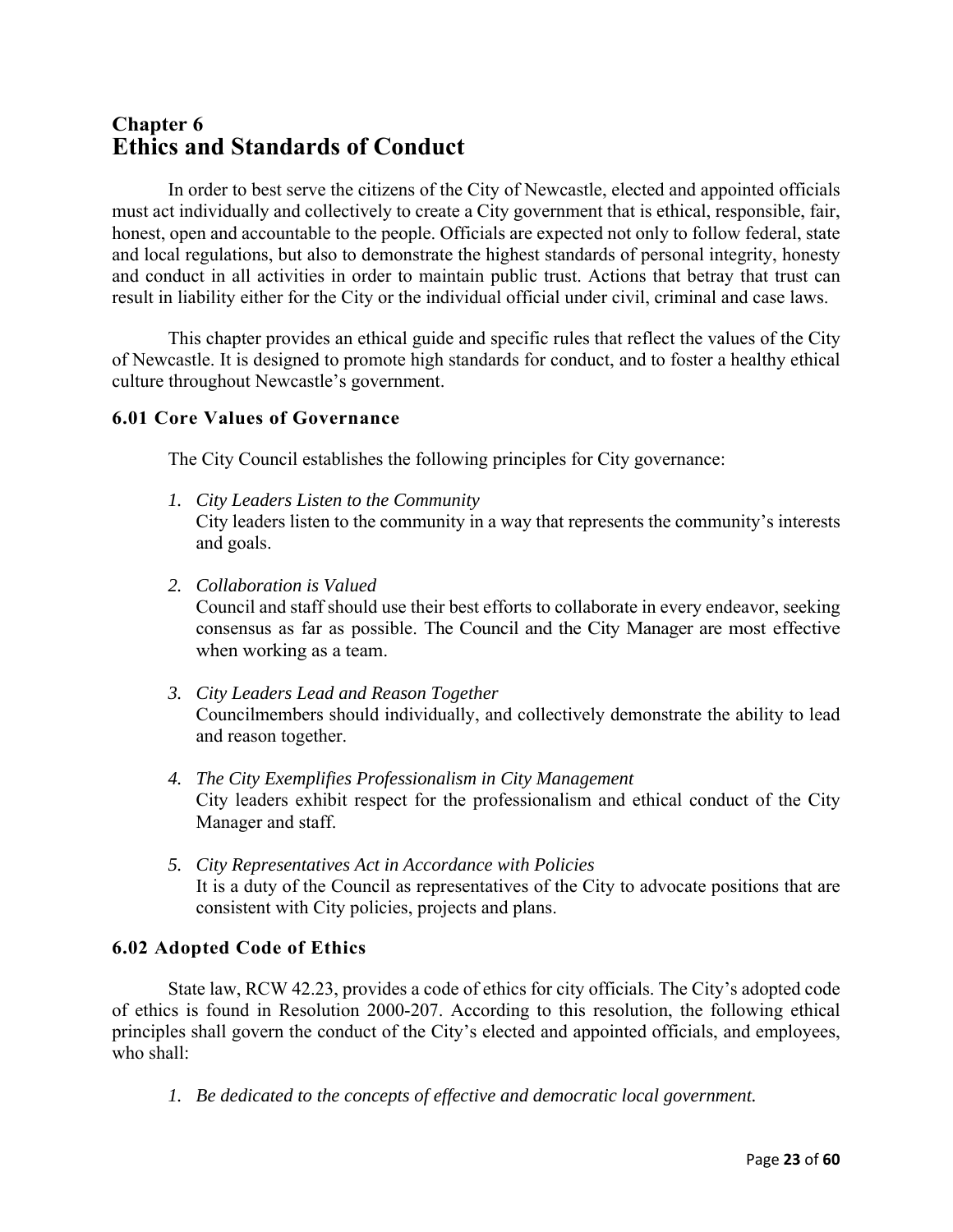- a. Democratic Leadership. Officials and staff shall honor and respect the principles and spirit of representative democracy and set a positive example of good citizenship by scrupulously observing the letter and spirit of laws, rules and regulations.
- *2. Affirm the dignity and worth of the services rendered by government and maintain a deep sense of social responsibility as a trusted public servant.*
- *3. Be dedicated to the highest ideals of honor and integrity in all public and personal relationships.* 
	- a. Public Confidence. Officials and staff shall conduct themselves so as to maintain public confidence in City government and in the performance of the public trust.
	- b. Impression of Influence. Officials and staff shall conduct their official and personal affairs in such a manner as to give the clear impression that they cannot be improperly influenced in the performance of their official duties.
- *4. Recognize that the chief function of local government at all times is to serve the best interests of all people, businesses and other organizations.* 
	- a. Public Interest. Officials and staff shall treat their office as a public trust, only using the power and resources of public office to advance public interests, and not to attain personal benefit or pursue any other private interest incompatible with the public good.
- *5. Keep the community informed on municipal affairs, encourage communication between the citizens and all municipal officers, emphasize friendly and courteous service to the public, and seek to improve the quality and image of public service.* 
	- a. Accountability. Officials and staff shall assure that government is conducted openly, efficiently, equitably and honorably in a manner that permits the citizenry to make informed judgments and hold City officials accountable.
	- b. Respectability. Officials and staff shall safeguard public confidence in the integrity of City government by being honest, fair, caring and respectful and by avoiding conduct creating the appearance of impropriety or which is otherwise unbefitting a public official.
- *6. Seek no favor; believe that personal benefit or profit secured by confidential information or by misuse of public time is dishonest.* 
	- a. Business Interests. Officials and staff shall disclose and limit any business or contract relationship with the City as provided in State law.
	- b. Private Employment. Officials and staff shall not engage in, solicit, negotiate for, or promise to accept private employment or render services for private interests or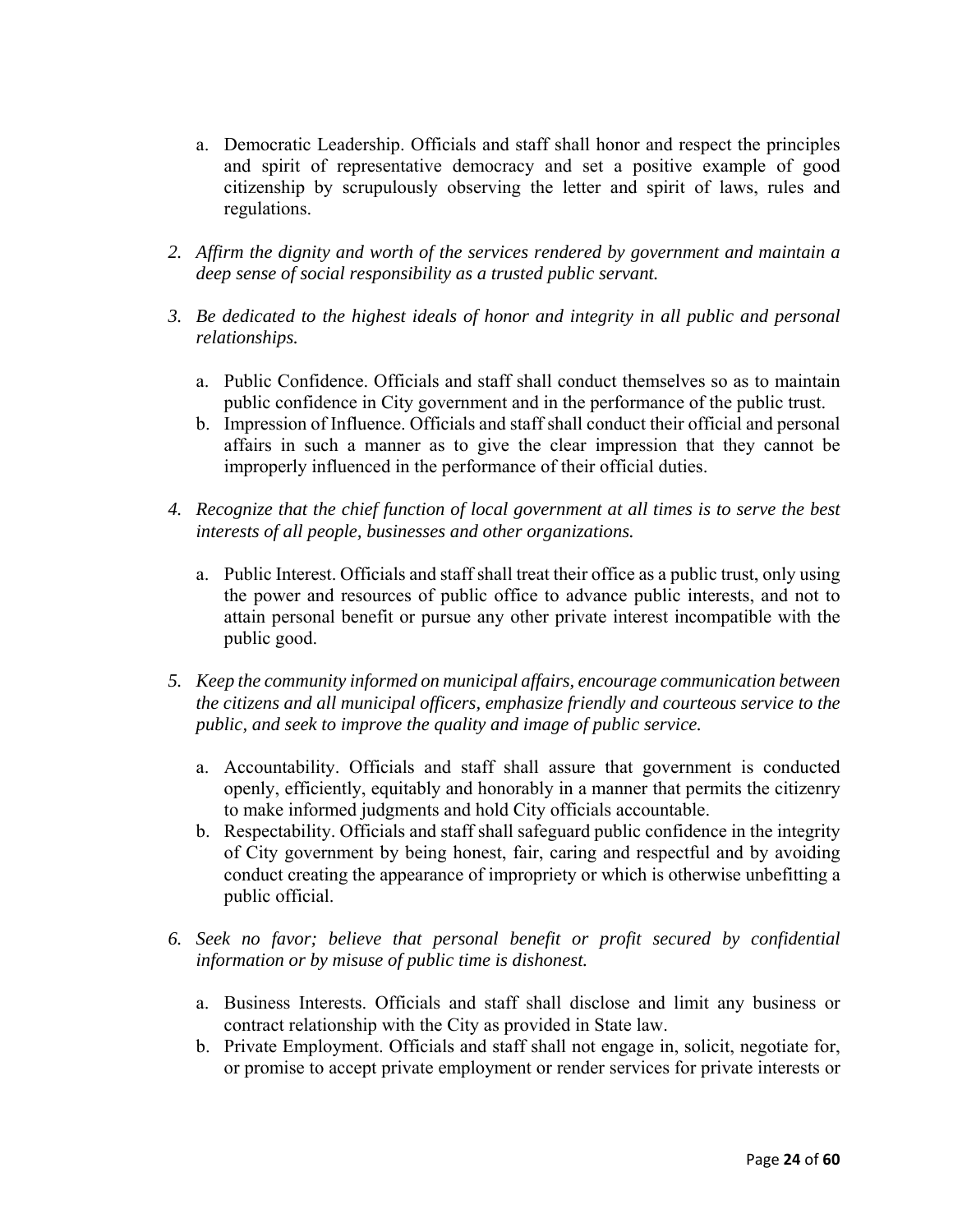conduct a private business when such employment, service or business creates a conflict with or impairs the proper discharge of their official duties.

- c. Confidential Information. Officials and staff shall not disclose to others, or use to further their personal interest, confidential information acquired by them in the course of their official duties.
- d. Gifts. Officials and employees shall not directly or indirectly solicit any gift or accept or receive any gift whether it be money, services, loan, travel, entertainment, hospitality, promise, or any other form under the following circumstances:
	- (1) It could be reasonably inferred or expected that the gift was intended to influence the performance of official duties; or
	- (2) The gift was intended to serve as a reward for any official action on the official's or employee's part.
- e. Investments in Conflict with Official Duties. Officials and employees shall not invest or hold any investment, directly or indirectly, in any financial business, commercial or other private transaction that creates a conflict with their official duties.
- f. Personal Relationships. Personal relationships shall be disclosed in any instance where there could be the appearance of a conflict of interest.
- g. Family Relationships. Officials and staff shall not favor, patron or supervise any person or persons who are deemed family, to wit a spouse, domestic partner, child, stepchild, grandchild, sibling, half-sibling, parent, stepparent, grandparent, aunt, uncle, or any person listed hereinbefore of the spouse or domestic partner.
- h. Business Relationships. Officials and staff shall not use staff time, equipment or facilities for marketing or soliciting for private business activities.
- i. City Funds and Property. Officials and staff shall use City funds and City property solely for the official purpose or purposes intended, without extension to any other person or entity for any purpose outside the intended use of the funds or property.
- j. Reference Checking. Reference checking and responding to agency requests are a normal function of municipal business and is not prohibited if it does not adversely affect the operation of the City.
- *7. Conduct business of the City in a manner which is not only fair in fact, but also in appearance.* 
	- a. Personal Relationships. In quasi-judicial proceedings elected officials shall abide by the directives of RCW 42.36 which requires full disclosure of contacts by proponents and opponents of land use projects which are before the City Council. Boards and Commissions are also subject to these fairness rules when they conduct quasi-judicial hearings.
- *8. Not knowingly violate any Washington statutes, City ordinance or regulation in the course of performing their duties.*
- 9. For one year after end of term or end of employment respectively, officials and staff may not represent any private person as an advocate on a matter in which they were involved, compete for a City contract when they were involved in determining the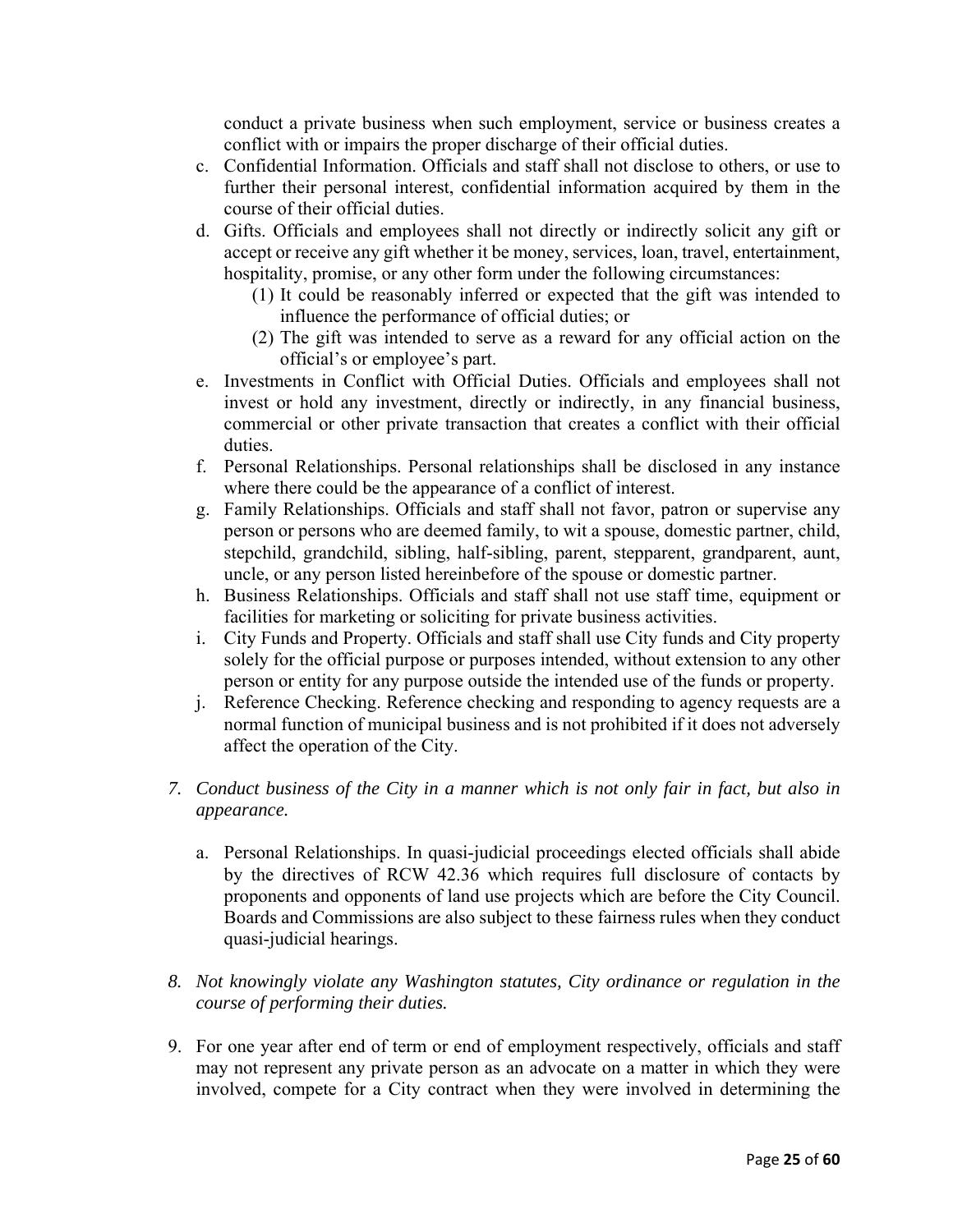scope of work or the selection process, or hold or acquire a financial interest in any contract or contracts having a total value of more than \$5,000 made by, through or under their supervision.

#### **6.03 Professional Code of Ethics**

The City Manager is subject to a professional code of ethics as a member of the International City/County Management Association (ICMA). It should be noted that this code binds the City Manager to certain practices that are designed to ensure actions are in support of the City's best interests. Violations of such principles can result in censure by ICMA.

#### **6.04 Breach of Ethics**

Failure to report a known breach of ethics will be considered in and of itself a separate and serious breach of the ethics code. No retaliatory action, implied, threatened or actual, shall be taken against any person by officials or staff for having raised privately or publicly any concern or question that is neither spurious nor malicious regarding an actual or apparent breach of ethics.

Once aware of committing a breach of ethics as set forth in the ethics code or as commonly accepted by government entities:

- 1. An elected official shall notify the Council no later than at the start of the next Council meeting, regularly scheduled or otherwise;
- 2. The City Manager shall immediately notify the Council of the breach; and
- 3. Staff shall immediately notify the City Manager or immediate supervisor, and the City Manager shall notify the Council of the breach.

#### **6.05 Conflicts of Interest and Appearance of Fairness**

The conflict of interest law (RCW 42.23) is one of the most complicated laws on the books, derived from the state constitution, state statutes and case law. The general rule from which the law derives is that a municipal officer shall not use the position to secure special privileges or exemptions for himself, herself or others. The rule applies to real and perceived conflicts of interest and include a prohibition against elected officials voting on matters in which they stand to benefit financially. Washington's appearance of fairness doctrine (RCW 42.36) applies to quasi-judicial actions before the City Council pursuant to RCW 42.36.010. According to this doctrine, the appearance of fairness is as important as substance.

It is imperative that Councilmembers identify in advance what their conflicts or appearance of fairness considerations are. Councilmembers must declare a conflict of interest, and refrain from participation or involvement in discussions on issues or contracts where such an interest exists.

See chapter eight of this manual for meeting procedures relating to disclosure of conflicts of interest or appearance of fairness considerations, challenges for cause, and Councilmember participation and voting on matters when conflicts of interest or appearance of fairness considerations exist.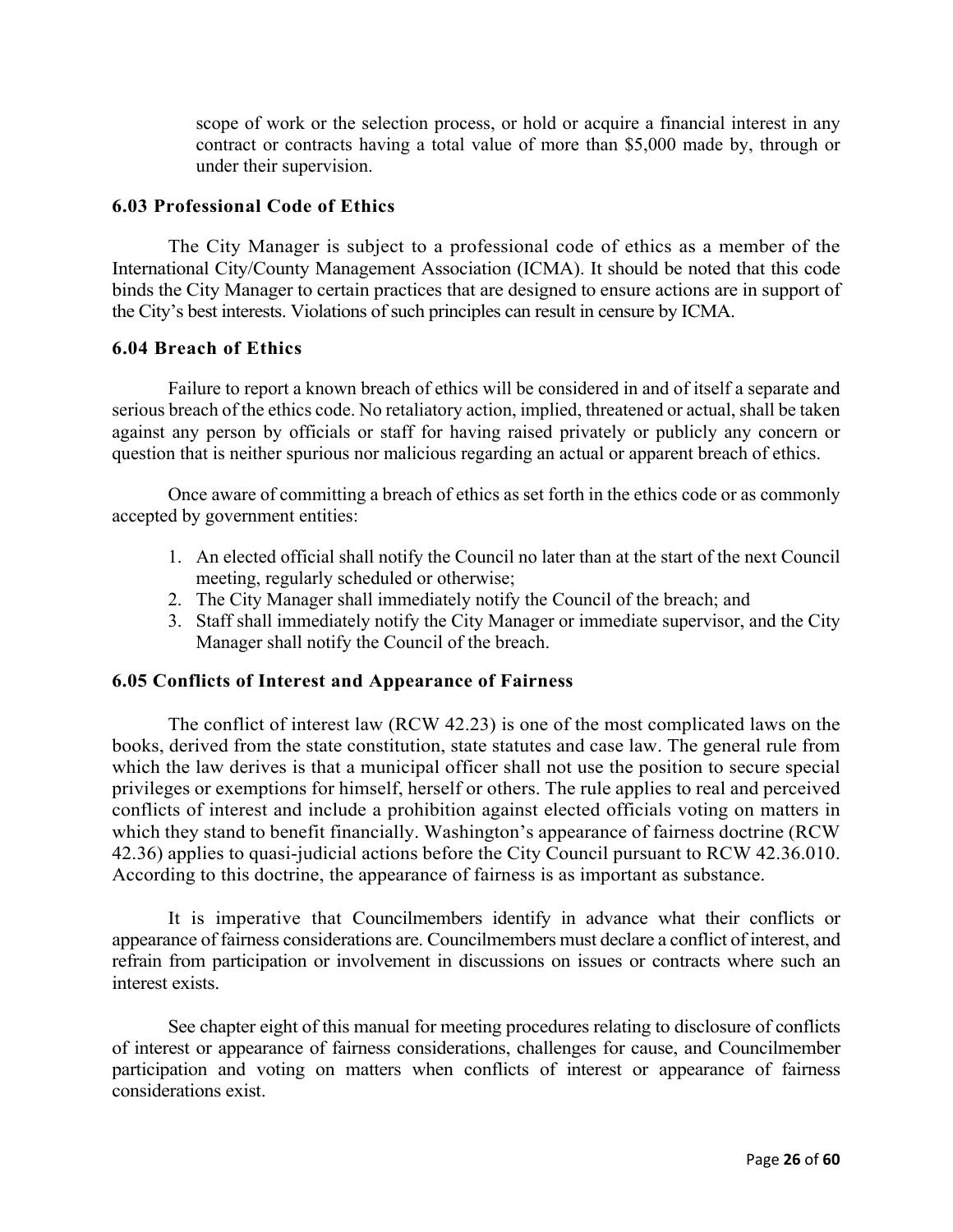The following information is provided as guidance concerning conflict of interest. Due to the complex nature of this law, officials are encouraged to consult with the City Attorney or a private attorney concerning compliance.

### *A. Applicability*

All elected and appointed officials are subject to the conflict of interest law in RCW 42.23.

#### *B. Remote Interests*

Remote Interests are so minor that they do not constitute illegal conflicts of interest. A remote interest exists when a City official is:

- 1. A non-salaried officer or member of a nonprofit doing business or requesting money from the City. Therefore, being such an officer or member would not constitute a conflict of interest.
- 2. The landlord or tenant of a contracting party. For instance, a Councilmember may lease office space to a party that has a private interest in a public matter without it resulting in a conflict of interest.
- 3. The owner of less than 1 percent of the shares of a corporation or a cooperative doing business with the City.
- 4. Being reimbursed only for actual and necessary expenses incurred in the performance of official duties.

#### *C. Acts not Constituting a Conflict of Interest*

- 1. Receiving municipal services on the same terms and conditions as if not a City official. Thus, when a Councilmember who owns a business within the City votes for or against an increase in the business license fees, a conflict would not exist because this action would apply to all businesses in the corporate limits.
- 2. An officer or employee of another political subdivision or public agency unless it is the same governmental entity being served who is voting on a contract or decision which would not confer a direct economic benefit or detriment upon the officer. Therefore, a Councilmember who is a school teacher may vote to enter into an intergovernmental agreement with the school district, unless such agreement would confer some direct economic benefit, such as a salary increase, upon the Councilmember.
- 3. A member of a trade, business, occupation, profession, or class of persons and has no greater interest than the other members of that trade, business, occupation, or class of persons. A class must consist of at least ten members to qualify the interest as remote.

#### *D. Declaration of a Conflict*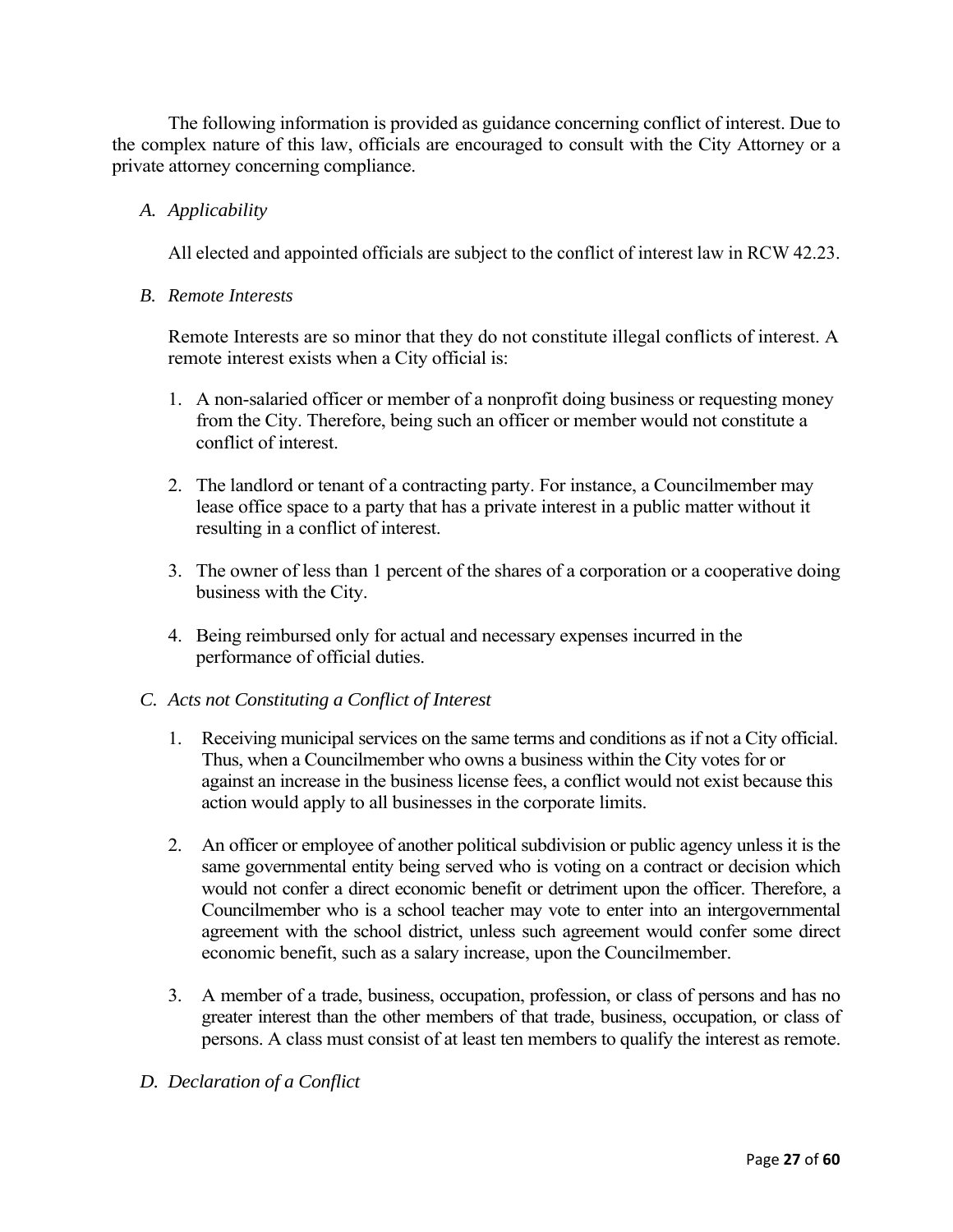When a substantial interest exists, the City official must:

- 1. Refrain from voting or in any way influencing a decision of the City Council; and
- 2. Declare that a conflict of interest exists and make it known in the official records of the City.

Under the Appearance of Fairness Doctrine, in the event of a challenge to a member or members of the Council which would cause a lack of a quorum or would result in a failure to obtain a majority vote as required by law, any such challenged member(s) shall be permitted to fully participate in the proceeding and vote as though the challenge had not occurred, if the member(s) of the Council publicly disclose the basis for disqualification prior to rendering a decision (RCW 42.56.090).

#### *E. City Attorney Opinions*

A Councilmember's request for an opinion from the City Attorney concerning conflict of interest is generally confidential. Councilmembers may seek advice from a private attorney, at their own expense, concerning potential conflicts.

#### *F. Filing of Disclosures*

The City Clerk shall maintain a file for all disclosures and legal opinions of conflicts of interest.

#### **6.06 Confidentiality**

Councilmembers shall keep confidential all written materials and verbal information provided to them when the information is considered confidential under the doctrine of attorneyclient privilege. Disclosure of confidential information learned by reason of a municipal officer's position, or use of such information for personal benefit, is prohibited by RCW 42.23.070(4). Any Councilmember who has discussed confidential information with another party shall immediately notify the City Manager, City Attorney or City Council. State law provides for monetary penalties and possible forfeiture of office for violations.

#### **6.07 Public Meetings/Quorum**

Washington's Open Public Meetings Act or OPMA (RCW 42.30.030), establishes restrictions on how public officials can talk about City business both inside and outside City Hall. No more than three Councilmembers or Commissioners can have a conversation about City business without public notice. This means four Councilmembers (a quorum) discussing City business face to face in any location, or via telephone, text messaging, email or social media is not permitted without public notice. Serial meetings whereby a meeting of four officials occurs one person at a time also is an OPMA violation.

OPMA requirements do not apply to meetings of committees that do not have decisionmaking powers, unless four Councilmembers or Commissioners are present. Passive receipt of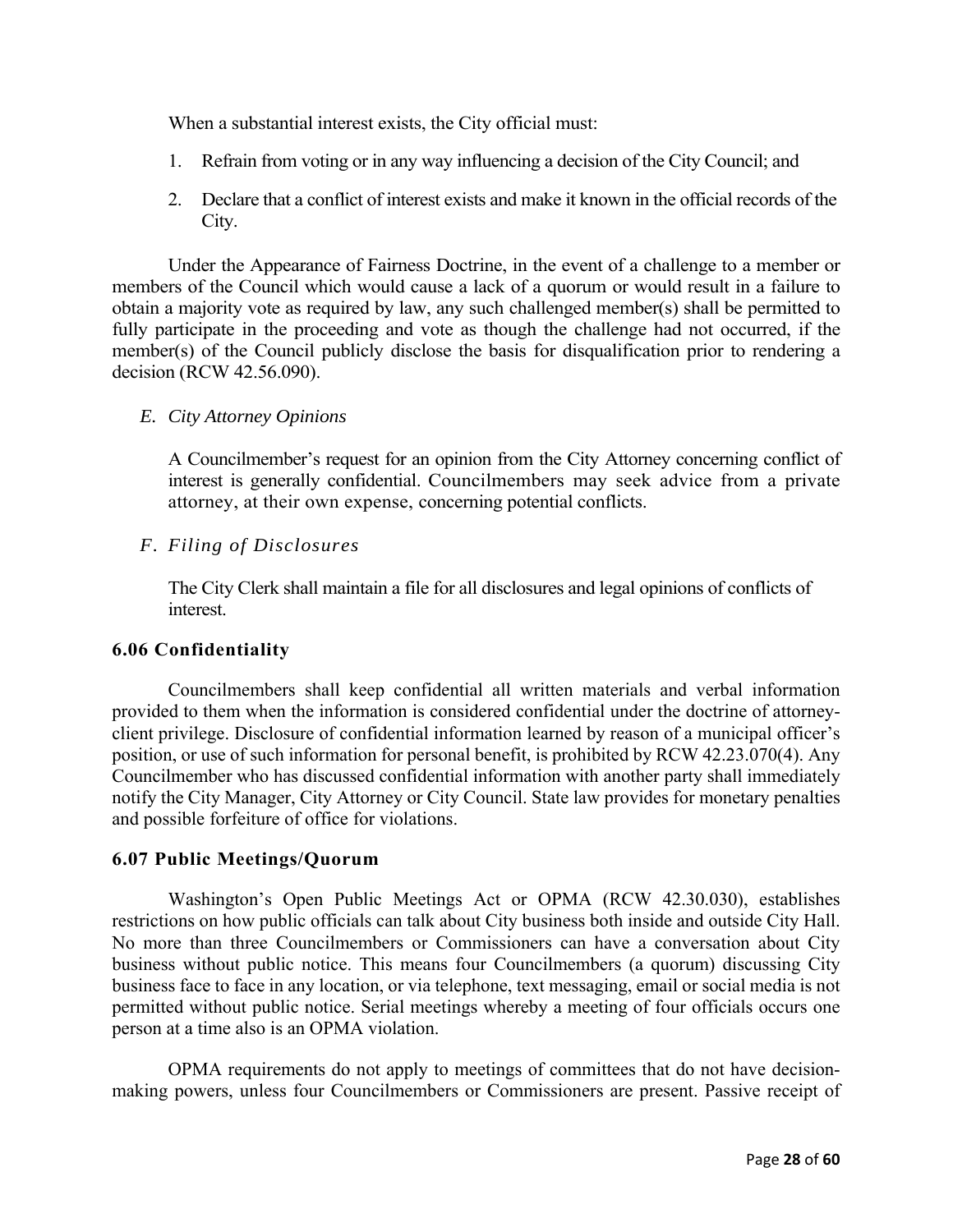emails sent to more than three elected or appointed officials for the purpose of sharing information, without back and forth dialogue, do not violate the OPMA. Social gatherings without discussion of City business are also excluded. Quasi-judicial proceedings and executive sessions, detailed in chapter eight, are not subject to the OPMA.

There are several potential consequences for violating the procedural requirements of the OPMA. Most importantly, actions taken in meetings that violate the Act are null and void, including the approval of ordinances and resolutions. In addition, knowing attendance at an improperly held meeting is punishable by a civil fine of \$500. The party that prevails in an action for violation of the Act may recover reasonable expenses and attorneys' fees under certain circumstances.

#### **6.08 Anti-Harassment and Discrimination**

The City is committed to providing an environment that is free of all forms of harassment including, but not limited to verbal, physical, and visual harassment, so that everyone can work in a productive, respectful and professional environment. Harassment based on sex, race, national origin, political affiliation, religion, age, disability or any other basis prohibited by local, state or federal law is strictly prohibited.

Examples of harassment based on sex, race, national origin, religion, age or disability include, but are not limited to:

- 1. Memos, emails, cartoons or other visual displays of objects, pictures or posters that depict such groups or individuals in a derogatory way;
- 2. Verbal conduct, including making or using derogatory comments, epithets, slurs and jokes towards individuals or such groups;
- 3. Sexual harassment is generally defined as unwelcome sexual advances, requests for sexual favors, or other visual, verbal or physical conduct of a sexual nature when:
	- a. Submission to such conduct is made either explicitly or implicitly a term or condition of employment;
	- b. Submission to or rejection of such conduct affects employment opportunities; or
	- c. The conduct interferes with an employee's work or creates an intimidating, hostile or offensive work environment.

Sexual harassment includes harassment based on another person's gender, pregnancy, childbirth or related medical conditions. It also includes harassment of another employee of the same gender as the harasser. Examples of sexual harassment include, but are not limited to, the following types of behavior:

- 1. Unwelcome sexual advances, like requests for dates or propositions for sexual favors;
- 2. Excessive, one-sided, romantic attention in the form of love letters, telephone calls, emails or gifts;
- 3. Offering or conditioning an employment benefit, such as a raise, a promotion or a special job assignment, in exchange for sexual favors;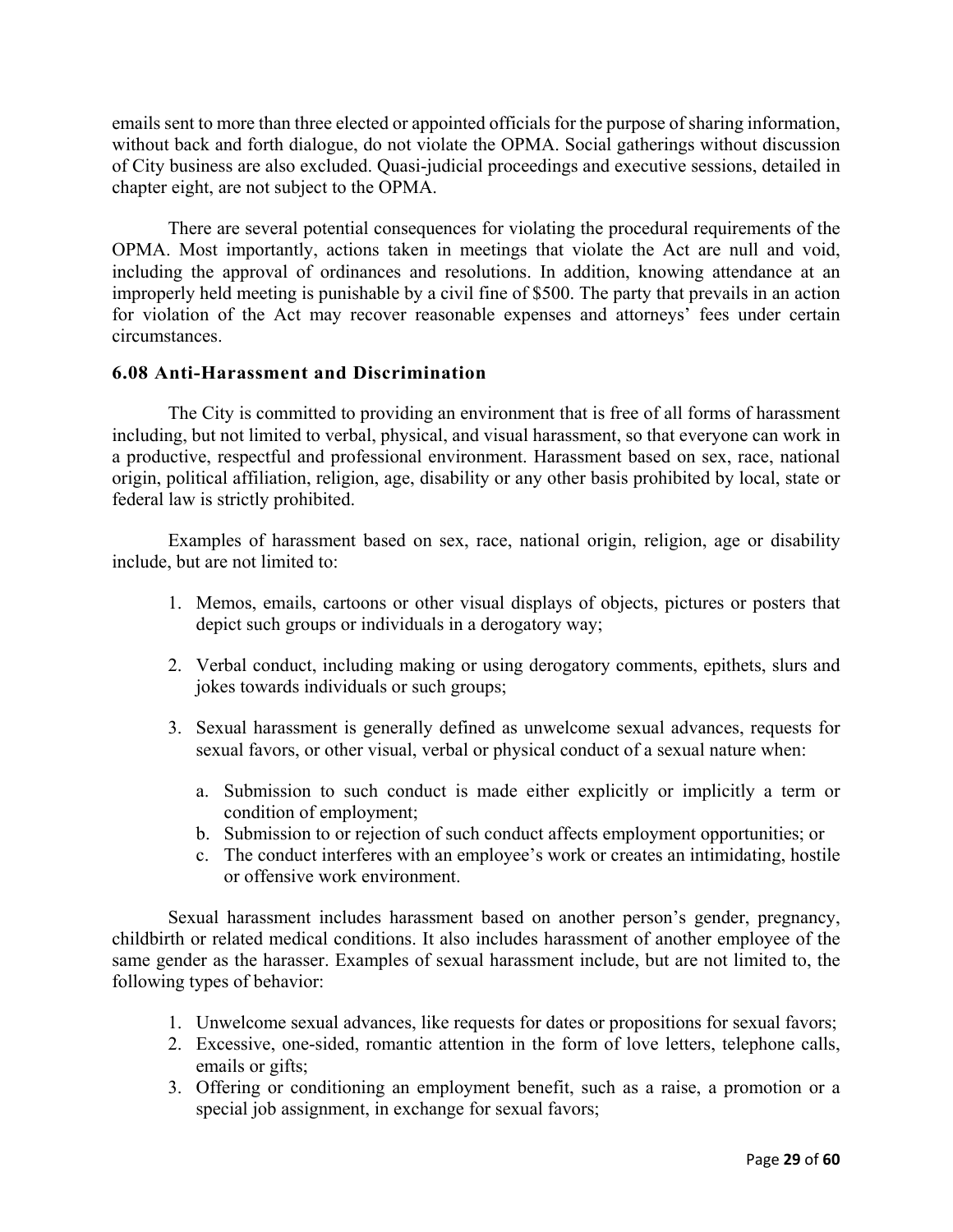- 4. Making or threatening reprisals, or changing performance expectations after an employee has turned down a sexual advance;
- 5. Visual or physical conduct, like leering, making sexual gestures, or displaying sexually suggestive objects, pictures, cartoons, calendars or posters in the workplace;
- 6. Verbal conduct or written material (including emails or other electronic documents), like making or using derogatory comments, epithets, slurs, teasing and jokes of a sexual nature;
- 7. Graphic verbal or written comments (including emails or other electronic documents), about any individual's sex life or body;
- 8. Sexually degrading words used to describe an individual;
- 9. Suggestive or obscene letters, emails, notes or invitations; and
- 10. Unwelcome physical conduct, including pats, hugs, brushes, touches, shoulder rubs, assaults, or impeding or blocking movements.

The City is committed to taking reasonable steps to prevent harassment from occurring and will take immediate and appropriate action when harassment is reported. Councilmembers should directly report any known harassment or discrimination issues directly to the City Manager, if the issues involve the City Manager, contact Human Resources or the City Attorney.

#### **6.09 Liability**

The City must always approach its responsibilities in a manner that reduces risk to all involved. Nevertheless, with such a wide variety of high profile services (i.e., police, parks, roads, land use), risk cannot be eliminated. To better manage insurance and risk, the City participates in risk- and loss-control activities in coordination with Washington Cities Insurance Authority.

It is important to note that violations of certain laws and regulations by individual members of the City Council may result in the member being personally liable for damages which would not be covered by the City's insurance. Examples may include discrimination, harassment, or fraud. Elected and appointed officials will participate in risk management training to reduce liability due to actions taken, especially in the areas of land use.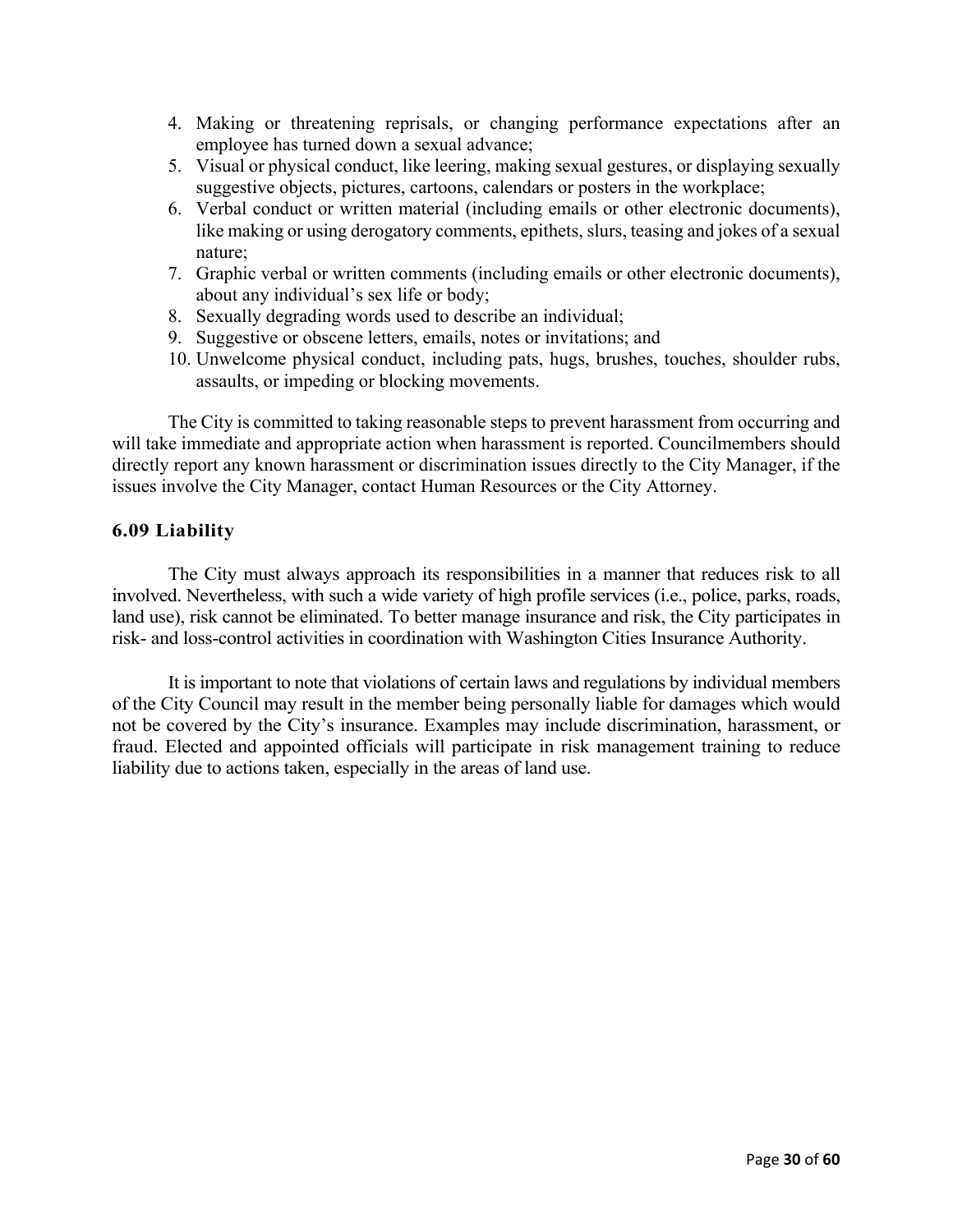# **Chapter 7 Communications and Engagement**

In order to assess community opinions and needs, and to share the vision and goals of the City with constituents, the Council must communicate with the public. Because the City Council performs as a body, individual Councilmembers should observe general guidelines when speaking for the full Council. When members are expressing personal views, the public should be so advised.

Councilmembers can communicate using a wide range of formats, some of which are electronic and instantaneous. Any non-verbal communication concerning City business is a public record subject to RCW 42.56, the Public Records Act. The law applies to electronic messages, files, data, videos and images. Officials should provide full assistance to staff in fulfilling the City's obligation to retain and provide access to public records, regardless of the communication media or equipment used.

City staff will prepare and distribute official City communications. The City Council provides communication priorities to staff through a communications strategy.

# **7.01 Use of Public Facilities**

State statutes prohibit the City from using its personnel, equipment, materials, buildings, or other resources to influence the outcome of elections. Except as provided by law and as restated in Chapter 8.03 of this manual, members of the City Council or its advisory boards are prohibited from using public facilities for communications for or against any ballot item including initiatives, candidates for office, or ballot measures. Communications for the purpose of providing unbiased and balanced information concerning the facts of an issue are permitted.

# **7.02 Citizen Requests for Action**

Citizens often will contact Councilmembers directly with complaints or requests for action. In these situations, officials should refer citizens to the City's request for action website or other administrative resource as appropriate for a prompt staff response. Councilmembers should consider citizen comments, complaints or requests as feedback on policies and service delivery systems.

# **7.03 Ceremonial Proclamations**

As formal public statements with no force of law, proclamations are a way to communicate. The Mayor, with City Council approval, issues proclamations. They may originate with the City Council as a way to recognize individuals, events or issues, or to make position statements. Most often organizations or individuals will request proclamations. The Council will give preference to requests for honoring Newcastle residents or organizations, or requests increasing public awareness of local events, arts and cultural celebrations. A certificate of recognition or a letter of support can be provided when a proclamation is not issued. The following guidelines apply to requests for proclamations: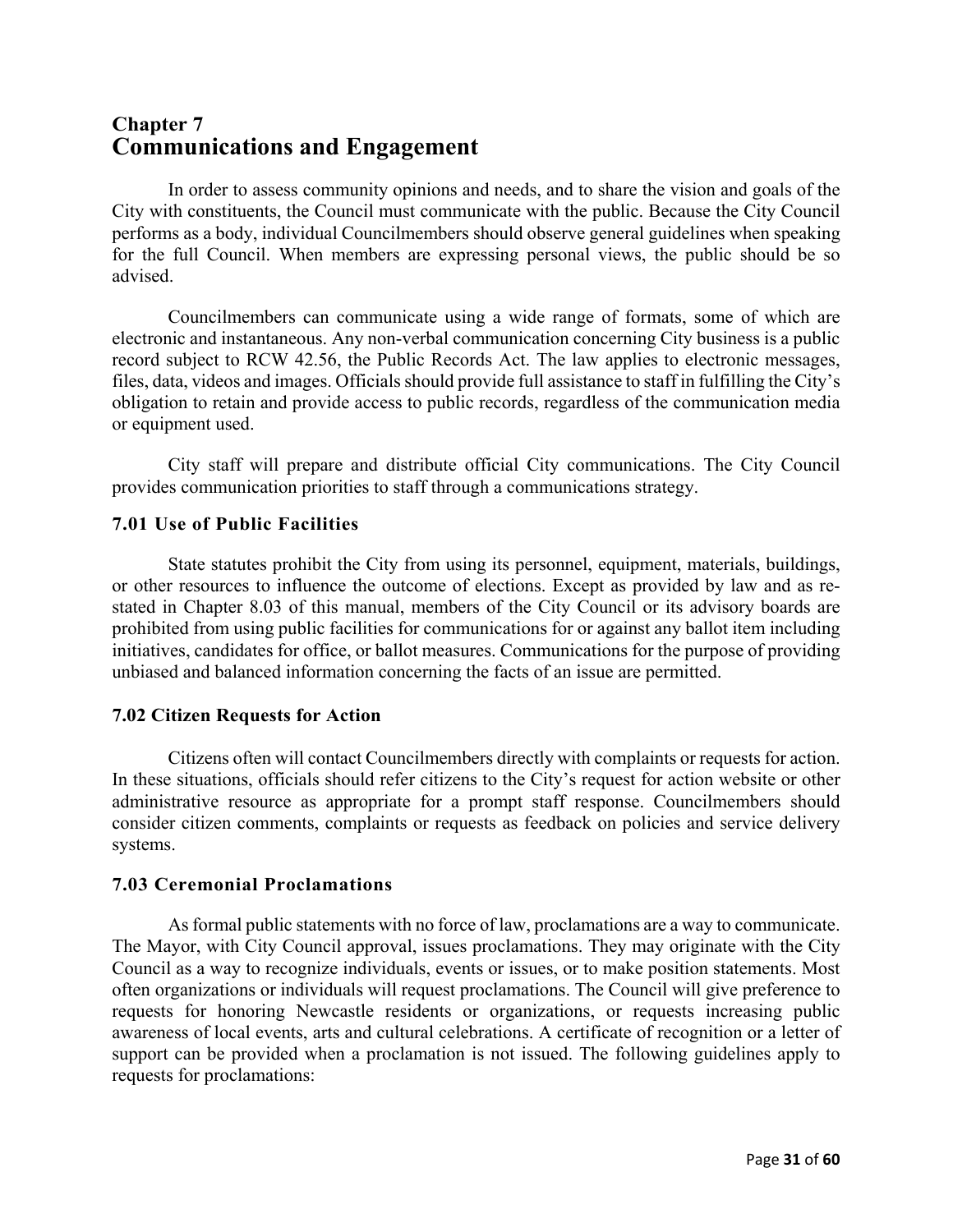- 1. Requests should be made at least two weeks in advance of the requested Council meeting to guarantee placement on the agenda.
- 2. Proclamations must be issued prior to recognized events occurring.
- 3. The Mayor will determine if the proposed proclamation should be recommended for Council approval.
- 4. The City may modify, edit or otherwise amend the proposed proclamation to meet its requirements, needs or policy determinations, or deny any proclamation request.
- 5. If a proclamation is not approved, the City Clerk will notify the requestor.

#### **7.04 Official Correspondence**

Members of the City Council will often be called on to write letters to citizens, businesses, or other public agencies. City staff may assist in drafting letters, and City letterhead may be used. Typically, the Mayor will be charged with transmitting the City's position on policy matters to outside agencies on behalf of the City Council. On occasion, members may wish to correspond on an issue on which the Council has yet to take a position, or about an issue for which the Council has no position. In these circumstances, members should clearly indicate that they are not speaking for the City Council as a whole, but for themselves as one member of Council.

Written letters and memoranda received by the City, addressed to a Councilmember or the Council as a body, will be photocopied and provided to all City Councilmembers, and a copy kept according to the City's records retention schedule. If a citizen sends correspondence concerning a topic that is the subject of a public hearing, the official should forward said e-mail to the City Clerk for inclusion in the hearing's record.

#### **7.05 Email Communications**

Councilmembers and appointed commissioners shall receive City email addresses for use in communications concerning City business. All email either sent from or received by a City email address will be automatically retained as a public record. Use of a private email address for City business should not occur as it could subject private email or devices to a public records search. Using a City email for personal business also is not permitted.

- 1. If a citizen sends an email to a Councilmember concerning a topic that is the subject of a public hearing, the Councilmember will forward said e-mail to cityclerk@newcastlewa.gov.
- 2. Councilmembers will copy the City Manager on emails sent to department directors, or if the email is to a City staff member, the Councilmember will copy the department director.
- 3. Staff may review Council email for the purposes of records management or in response to a public records request.
- 4. As noted in Chapter 6, email discussion among four Councilmembers concerning City business is in violation of the Washington Open Public Meetings Act.
- 5. Emails should be limited to those who need to have access to the information.
- 6. Email should be used cautiously when seeking legal advice or in discussing matters of pending litigation or other confidential City business. Confidential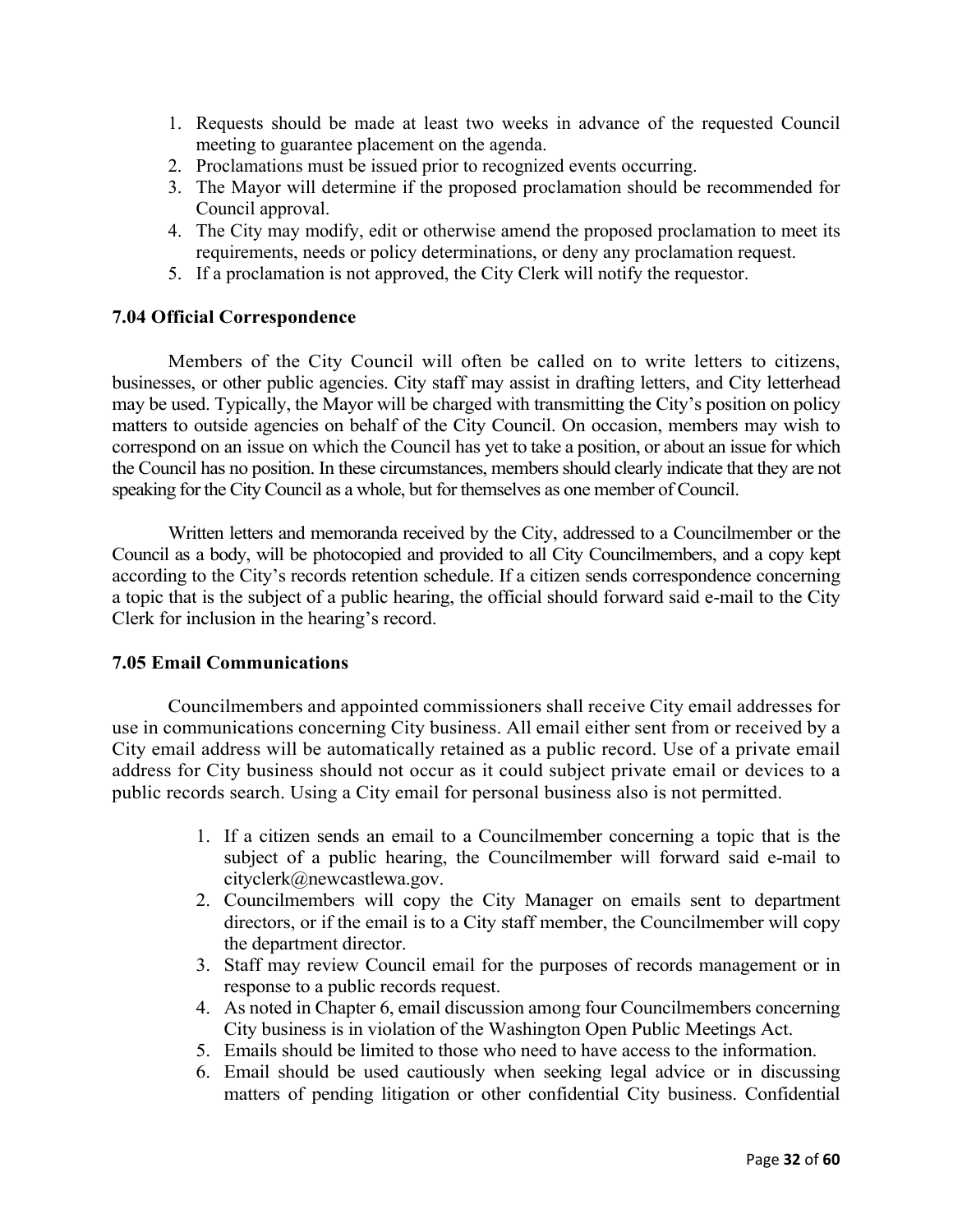email should not be shared with individuals other than the intended recipients, or the attorney-client privilege protecting the document from disclosure may be waived.

7. All written communication, including casual notes, may become part of litigation. Avoid unnecessary adjectives or personal remarks in emails.

# **7.06 Newsletters**

To ensure the accuracy and uniformity of information provided to the public, City staff shall prepare and distribute official City of Newcastle newsletters and other publications. Councilmember communication to the public should not resemble a City newsletter, and when information is shared, links to City sources of information or other official sources should be provided. Any opinions expressed should be identified as personal opinions that do not represent the City of Newcastle or the Newcastle City Council.

#### **7.07 Text Messages**

Text messaging or SMS is a feature available on almost all mobile phones and some tablet computers or other devices. When text messages are about City business, they may be considered public records, even if sent or received by private devices. The City is then responsible for retaining, managing and potentially disclosing these records in response to public records requests. Generally, service providers do not have the responsibility to retain text messages. Officials should limit the use of text messages whenever possible.

#### *A. Retaining Public Record Texts*

An official who uses a personal device for City business will be required to search for (or allow the City to search for), produce, transmit, transcribe, or forward text messages to  $text(\hat{\omega})$ newcastlewa.gov for retention. Officials also are required to cooperate with the City and provide their fullest assistance in fulfilling the City's duties and obligations under the Public Records Act.

Public record texts can be properly retained by:

- 1. Periodically forwarding text messages to text $(\hat{\omega})$ newcastlewa.gov;
- 2. Sending screen shots of text messages to text $(a)$ newcastlewa.gov;
- 3. Using an application to forward text messages to text $(\partial \Omega)$ newcastlewa.gov; or
- 4. Using a backup application to store text messages.

#### *B. Producing Records for Requests*

Officials must produce any existing text messages that meet the definition of public records and are responsive to records requests. If a public records request for texts is submitted, the Public Records Officer will immediately notify affected persons. After receiving notification, affected persons should not delete any messages on devices, even if the messages are personal.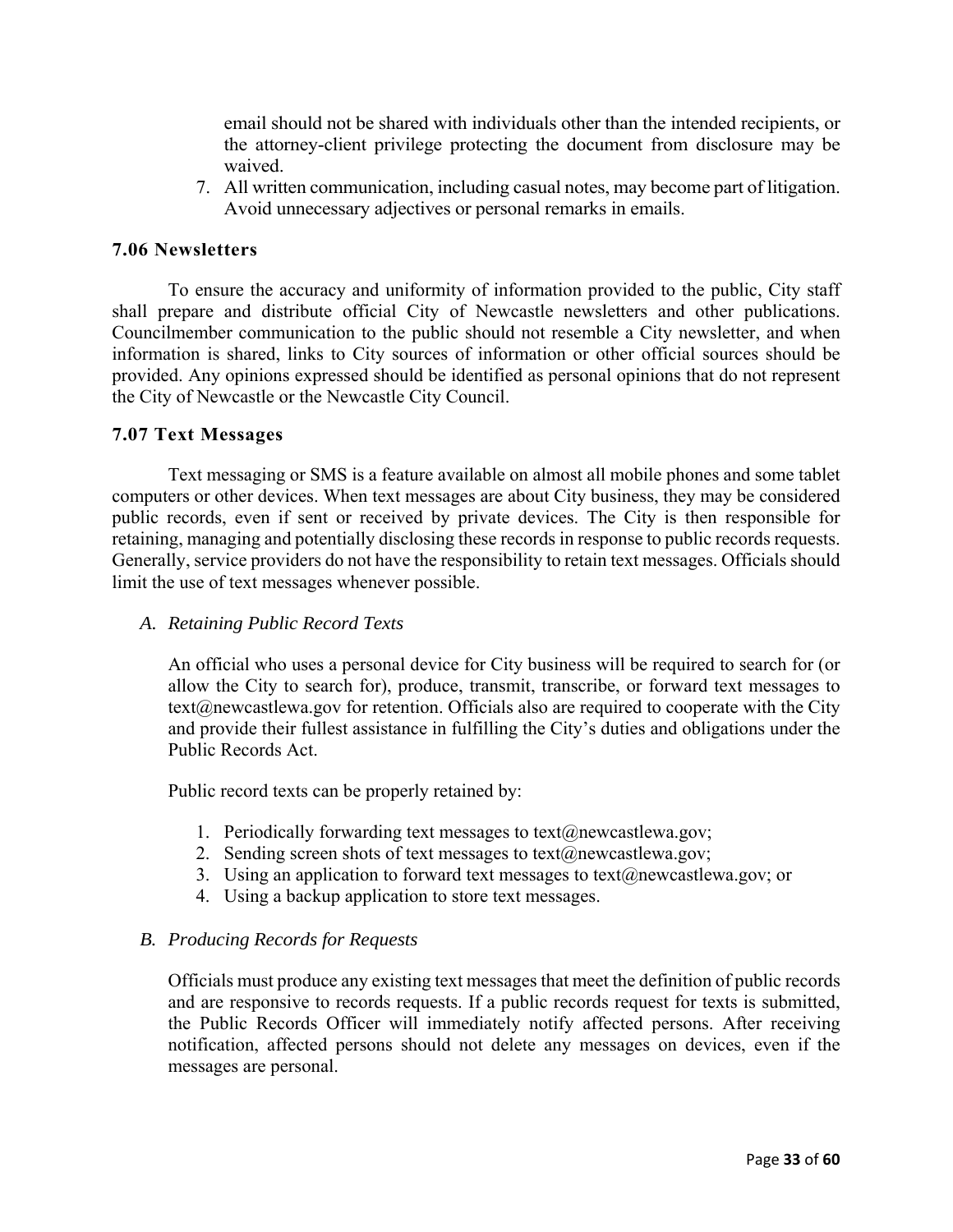In response to a public records request, officials may allow the Public Records Officer to search his or her personal device. Nothing in this policy requires officials to allow inspection. But, if an official does not allow the City to search a private device, then the official must coordinate and assist the City in searching the personal device for responsive public records. The official must also provide an affidavit relating to the search to the Public Records Officer, which includes:

- 1. A detailed description of the method used to search the personal device;
- 2. An indication of whether any responsive records were located;
- 3. If no responsive records were found, an explanation of why;
- 4. Any responsive records; and
- 5. In some instances, justification for why a text message is not public (see below).

#### *C. Personal Texts Within Scope of Requests*

If an official locates personal text messages that are within the scope of a request, he or she must provide specific and detailed facts supporting the personal nature of those texts using the procedure found below:

- 1. Identify each text message generically, including date, time, size, attachment, etc.;
- 2. If the text message is to or from a City employee, contractor, public official or other public agency, identification of the sender or recipient by name. The names of family members, personal friends or others need not be identified; and
- 3. If requested, additional information to support the personal nature of the text message.

#### **7.08 Social Media Use**

Social media provides officials with a convenient tool to communicate, inform and engage residents. The use of social media allows officials to showcase their efforts and can improve public trust. However, social media must be used in accordance with Washington's public records and open public meetings laws. Officials should avoid posting anything regarding City business on personal social media accounts. Personal accounts may become subject to a public records search if policies are not observed.

#### *A. Government Official Accounts*

- 1. An official should notify the City Clerk if he or she plans to create a "Government Official" social media account so that the Clerk can establish records archiving.
- 2. Government Official accounts should go through the verification processes of social media platforms.
- 3. The following disclaimer should be included on Government Official social media pages: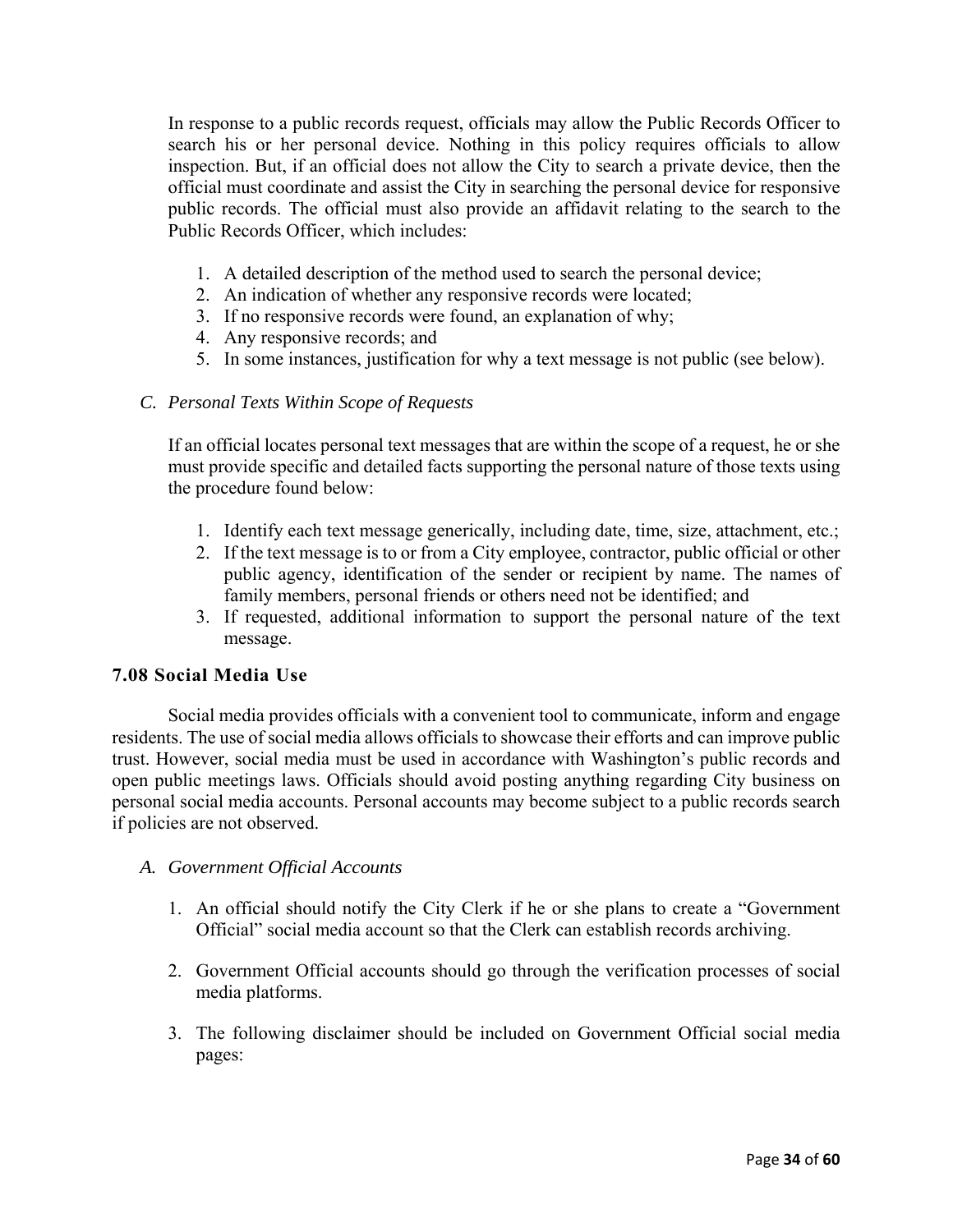*"The purpose of this site is to present matters of public interest in Newcastle, including its many residents, businesses and visitors. We encourage you to submit your questions, comments and concerns, but please note this is a moderated online discussion site and not a public forum. Once posted, the City of Newcastle reserves the right to delete submissions that contain: (i) vulgar language; (ii) personal attacks of any kind; (iii) offensive comments that target or disparage any ethnic, racial or religious group. Further, the City also reserves the right to delete comments that are: (i) spam or include links to other sites; (ii) clearly off topic; (iii) advocate for illegal activity; (iv) promote particular services, products or political organizations; (v) infringe on copyrights or trademarks; or (vi) use personally identifiable medical information. We recommend you not share any of your medical information on our pages. Please note that the comments expressed on this site do not reflect the opinions or position of the City of Newcastle government or its officers or employees. If you have any questions concerning the operation of this online moderated discussion site, please contact the City Clerk at cityclerk@newcastlewa.gov."* 

- 4. Councilmembers regularly participate in activities with constituents including local businesses, and it is acceptable for officials to use social media to publicize these events. Councilmembers should avoid posting the following types of content on their Government Official social media account:
	- a. Content that promotes or appears to promote any for-profit interest, including events in which there is no City participation, products, services or goods.
	- b. Content that promotes or appears to promote any candidate or political party in any election at any level of government.
	- c. Content that contains inappropriate or offensive language.
	- d. Content that promotes, fosters, or perpetuates discrimination on the basis of race, creed, color, age, religion, gender, marital status, status with regard to public assistance, national origin, physical or mental disability, or sexual orientation.
	- e. Content that violates any terms of the hosting site.

#### *B. Election Accounts*

Officials should take affirmative steps to clearly distinguish the use of social media for election purposes by using the following approach:

- 1. On private devices, establish separate and distinct social media accounts for re-election purposes that are clearly labeled as election accounts and that do not contain the identifying characteristics of a Government Official account.
- 2. To clearly identify the account as an election account it should be given an unambiguous title such as "John Doe for Council" or "Vote for John Doe."
- 3. The following disclaimer should be posted on Election account pages:

*"This is the election account for [insert name]. All opinions expressed on this account are my own and do not represent the City of Newcastle or the Newcastle City Council.*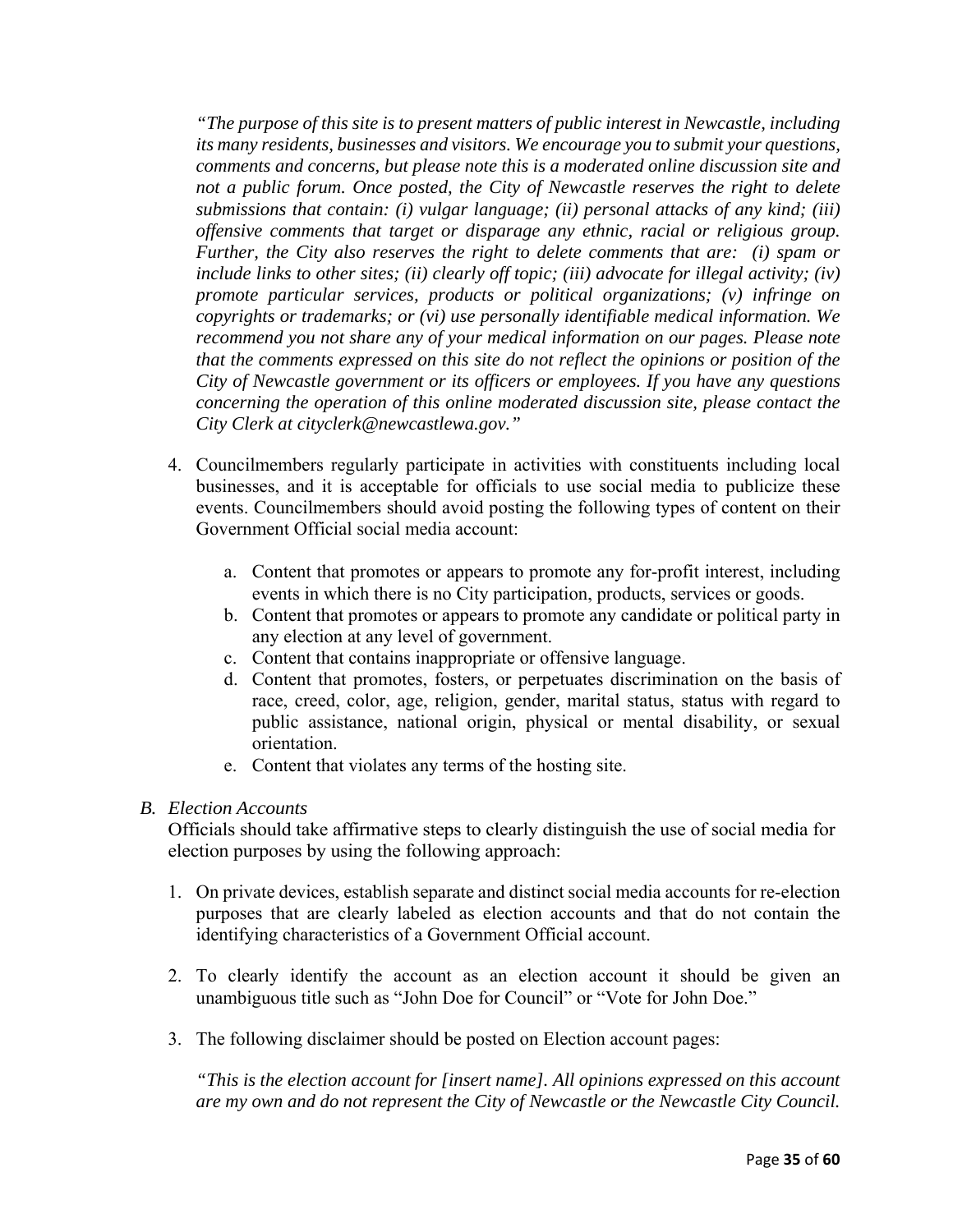*Please direct any comments related to the City of Newcastle to the official City of Newcastle page or [insert official Councilmember account name here]."* 

- 4. While using a separate and distinct social media account for re-election purposes, Councilmembers may continue to use their Government Official social media account throughout the election campaign to further their duties as a Councilmember.
- 5. Once a Councilmember has been elected, election accounts may be kept as-is and used solely for campaign purposes, or they may be converted into a Government Official account. A government official account should not be converted into an election account.

#### *C. Personal Accounts*

The following items should be avoided on personal social media accounts:

- 1. Use of any City email address as a point of contact for registration purposes.
- 2. Identification of the official as a current member of the City Council or other official body in the handle name or user name.
- 3. Use of the City logo or any other proprietary mark of the City of Newcastle.
- 4. Contact information for the official at City Hall or other official contact information except as necessary to redirect residents to official government media.

#### *D. Personal Account Precautions*

Officials should implement the following precautions:

- 1. Post a disclaimer on the personal account that identifies the account purpose and specifies that the opinions expressed are personal opinions.
- 2. Limit the personal account content to personal use and don't write posts concerning City business.
- 3. Understand and use privacy settings to manage the account.
- 4. When officials receive comments regarding City business on their personal page, they should direct the commenter to an official City page.
- 5. Don't discuss private accounts in public meetings or reference private accounts in documents.
- 6. Do not use City devices to manage personal accounts.
- *E. Citizen Comments and Tagging*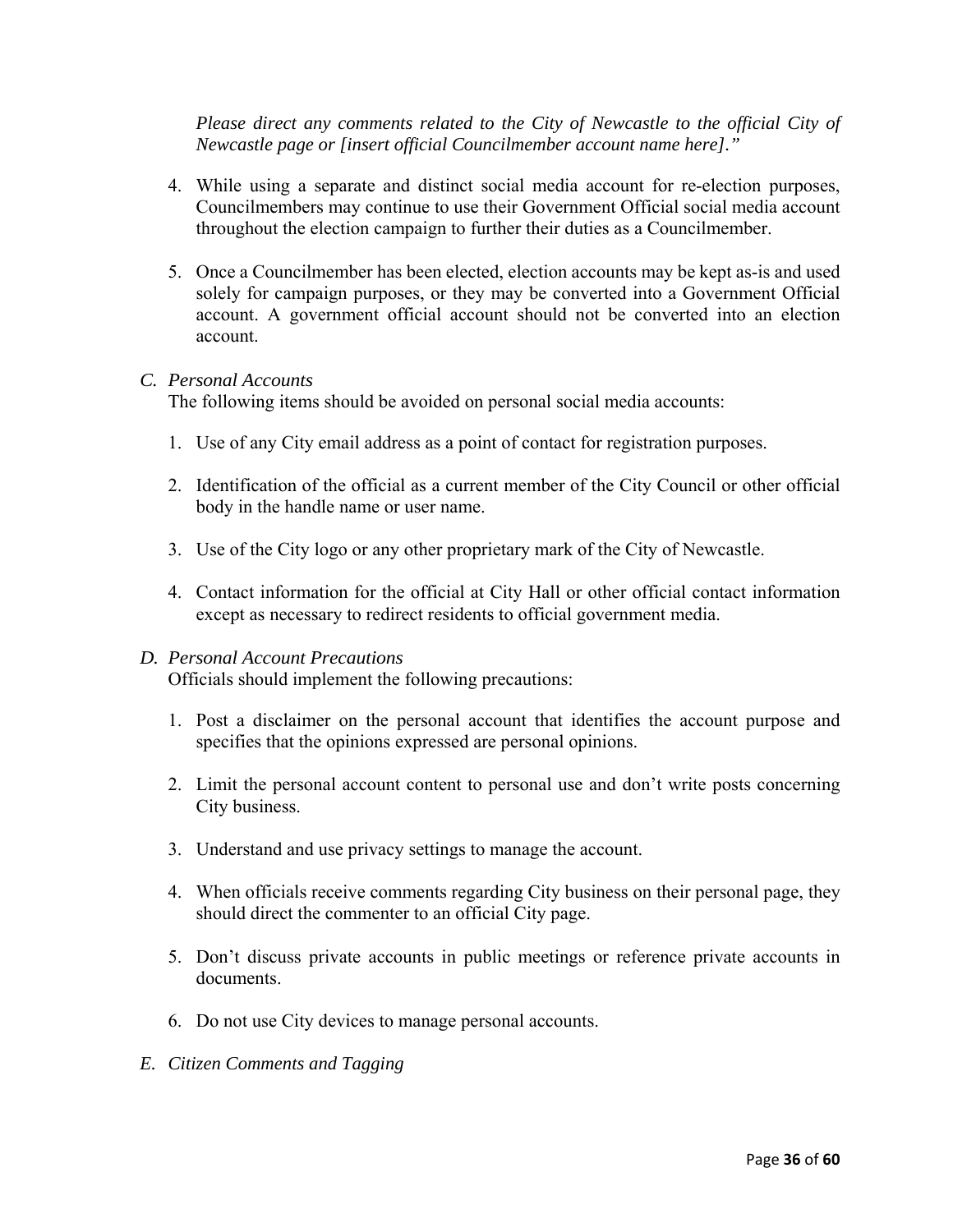- 1. If a citizen posts a comment to a Government Official account about an item related to the day-to-day business of the City, Councilmembers should direct the commenter to the official City page for staff response.
- 2. When a Government Official page is tagged in a closed group, Councilmembers should either ignore the message or reply with the following message:

*"In order to maximize transparency and adhere to public records laws, please direct all questions and comments to my Government social media account [if available] or my email councilmembername@newcastlewa.gov."*

# **7.09 Community Engagement Meetings**

While the Council provides open public comment periods during Council business meetings, these opportunities are frequently underutilized. Other meeting formats provide a more informal atmosphere for the public to share concerns and ideas with elected representatives. The primary purpose of community engagement meetings is to foster open communication with citizens and to provide information to the public.

#### *A. Town Hall Meetings*

Not more than twice a year, the City Council will hold town hall meetings to hear the concerns and opinions of the public. City staff and consultants may use the opportunity to communicate information to residents concerning capital projects, programs, services, special events and key issues.

#### *B. Community Conversations*

Citizens may interact informally with City Councilmembers during Community Conversation events. During these events, residents will share their thoughts and ask questions in a relaxed setting. Three Councilmembers are required to attend for an event to be held, and the Councilmembers in attendance will vary. Staff may attend as requested by the City Council.

#### *C. Councilmember Office Hours*

Individual City Councilmembers may make themselves available at City Hall to meet oneon-one with citizens on an as-requested basis.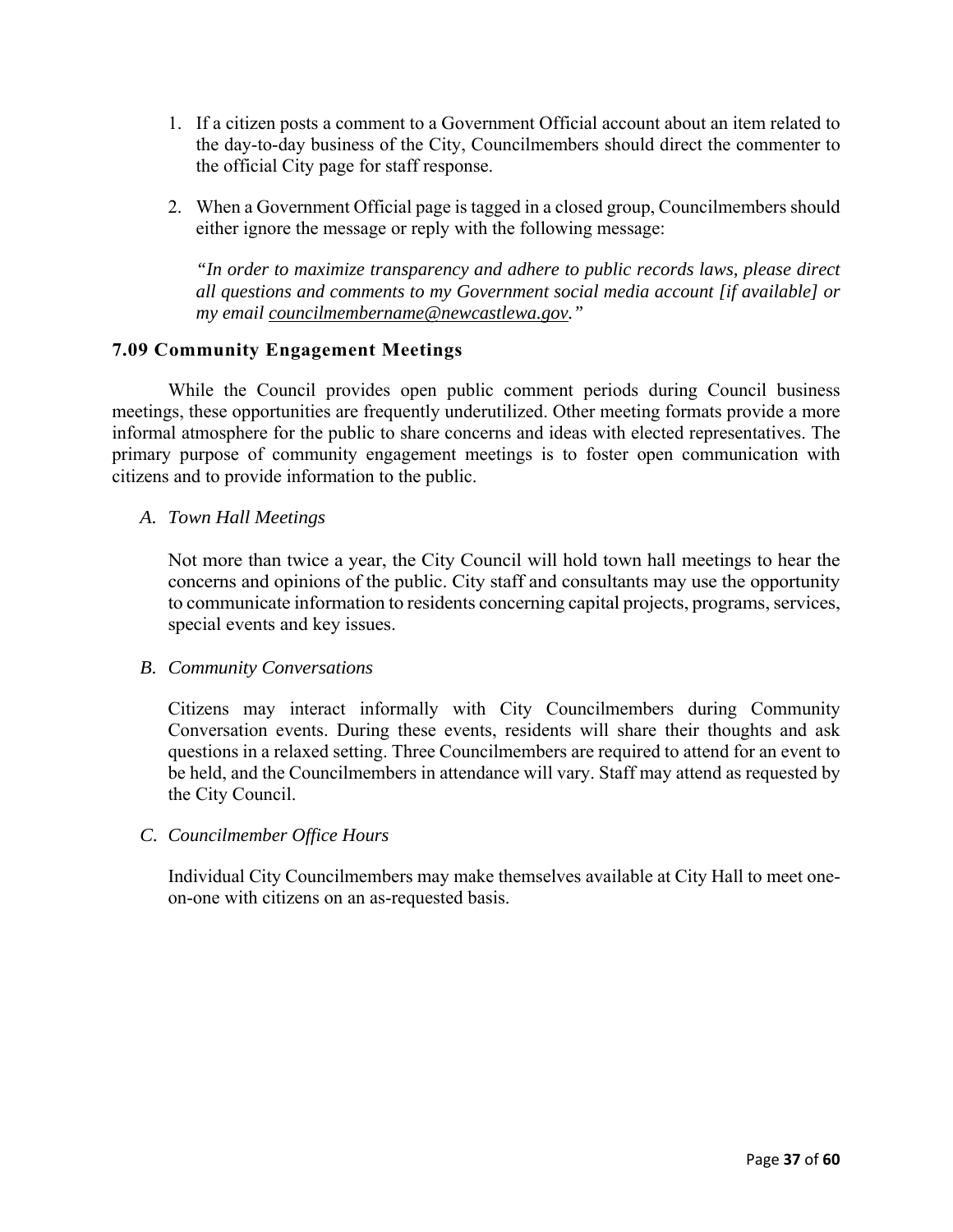# **Chapter 8 City Business Meetings**

The City Council and its advisory boards conduct business openly during public meetings. The primary purpose of business meetings is for the representatives of Newcastle's citizens to take action on their behalf. The public evaluates the performance of its officials to a great extent by what happens at meetings. The following rules are provided to assist in conducting meetings in a way that is fair, efficient and legally compliant. The most current version of Robert's Rules of Order Newly Revised shall govern the proceedings of the regular meetings of the City of Newcastle. This manual customizes those procedures, and takes precedence in any incidence of conflict with Roberts Rules. All of the rules and guidance in this chapter applies to both the Council and its standing advisory boards, unless explicitly stated otherwise.

# **8.01 Meeting Types**

All meetings attended by a quorum of Newcastle's elected or appointed officers for the purpose of conducting City business shall comply with the requirements of Washington's Open Public Meetings Act, RCW 42.30. A quorum is defined as four members of the City Council, Planning Commission or Community Activities Commission. Without a quorum, no business can be transacted. The only actions that may be taken are measures to obtain a quorum or motions to fix the time at which to reconvene, to adjourn or to recess.

# *A. Regular Meetings*

Regular meetings are all formal business meetings held according to a regular schedule. All regular meetings shall begin at 7 p.m. and be held at Newcastle City Hall, 12835 Newcastle Way, Suite 200, Newcastle, WA 98056. Meetings shall adjourn at 10 p.m. unless extended in half-hour increments by a majority vote. A motion to extend the meeting can be made at any time, and takes precedence if there is a pending motion on the floor. In the event a meeting continues beyond 10 p.m., and no motion to extend it has been made, the presiding officer shall make or entertain the motion at the soonest available opportunity. If a motion to extend a meeting fails, the meeting is adjourned.

The City Council meets the first and third Tuesdays of each month. The Community Activities Commission meets the second Wednesday, and the Planning Commission meets the fourth Wednesday of each month. When a regular meeting coincides with an observed holiday, the meeting shall be held on the next business day.

A regular meeting can be canceled in advance by a majority vote of the body. Meetings can also be canceled by the Mayor or board chairpersons by providing written notice to all Councilmembers and the City Clerk 24 hours in advance of the regular meeting date.

If no Councilmember or Commissioner is in attendance at a regular meeting, the City Clerk may adjourn the meeting. He or she must create a written notice of adjournment specifying the time and place of the rescheduled meeting in the same manner required for a special meeting.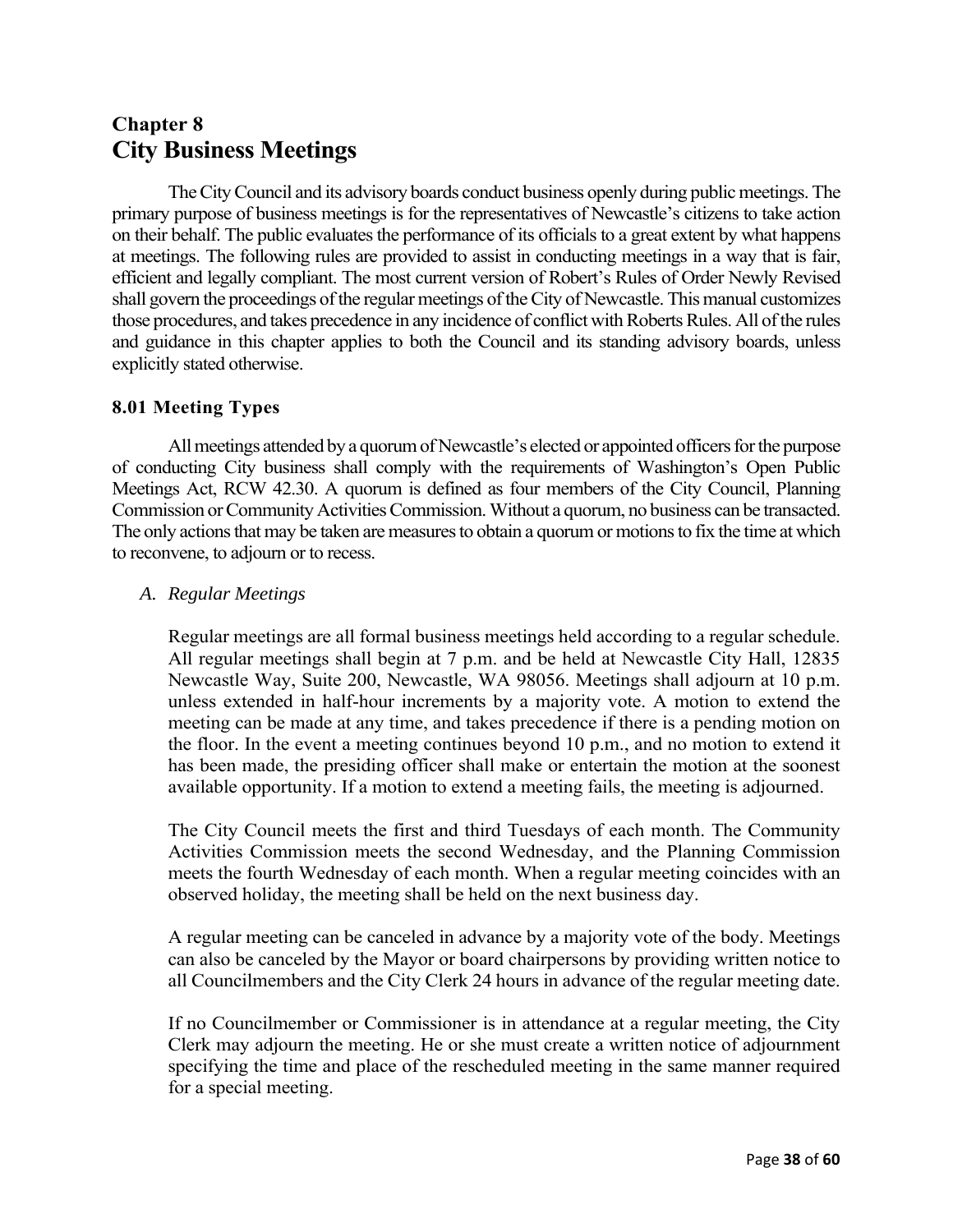#### *B. Special Meetings*

Any meeting of the Council or its advisory boards not held according to a regular schedule is a special meeting. As specified in RCW 42.30.080, the Council or Commission may only take action only those items listed on the agenda distributed before the meeting. Any final action taken at a special meeting that was not properly noticed may be invalidated.

The Council or Commission may by majority vote schedule special meetings. The Mayor, chairperson, or any four members of the body may also call a special meeting by delivering written notice containing specific business items to each Councilmember and the City Clerk not less than 24 hours before the time of the special meeting.

If it suits the special meeting's objective, Roberts Rules of Order need not govern, however regular decorum should be observed. Special meetings may be held at any location. No final action may be taken at meetings held outside Newcastle City limits.

#### *C. Executive Sessions*

Executive sessions may be called at any time during regular or special meetings without prior public notice. An executive session is a closed, confidential meeting called for specific purposes set forth in RCW 42.30.110(1). No final action may be taken in executive session. Before convening an executive session, the presiding officer must announce the topic and the session's anticipated duration. Only those topics announced may be discussed. Should additional time for an executive session be required, the presiding officer shall make a public announcement of the session's extension and anticipated duration.

Discussions are limited to the following topics identified in RCW 42.30.110 (1) as may be amended, which include:

- 1. Matters affecting national security;
- 2. Lease or purchase of real estate if disclosure would increase price;
- 3. Determining minimum offering price for sale or lease of real estate if disclosure would decrease price;
- 4. Reviewing negotiations on the performance of a publicly bid contract;
- 5. Reviewing complaints brought against a public officer or employee. Discussion must be in open session if the accused person requests it;
- 6. Reviewing qualifications of an applicant for public employment;
- 7. Reviewing performance of a public employee;
- 8. Reviewing qualifications of candidates for appointment to public office;
- 9. Discussing enforcement action with legal counsel;
- 10. Discussing current or potential litigation with legal counsel;
- 11. Discussing legal risks of current practice or proposed action with legal counsel.

Disclosure of confidential information learned by reason of a municipal officer's position is prohibited by RCW 42.23.070(4). State law provides for monetary penalties and possible forfeiture of office for violations.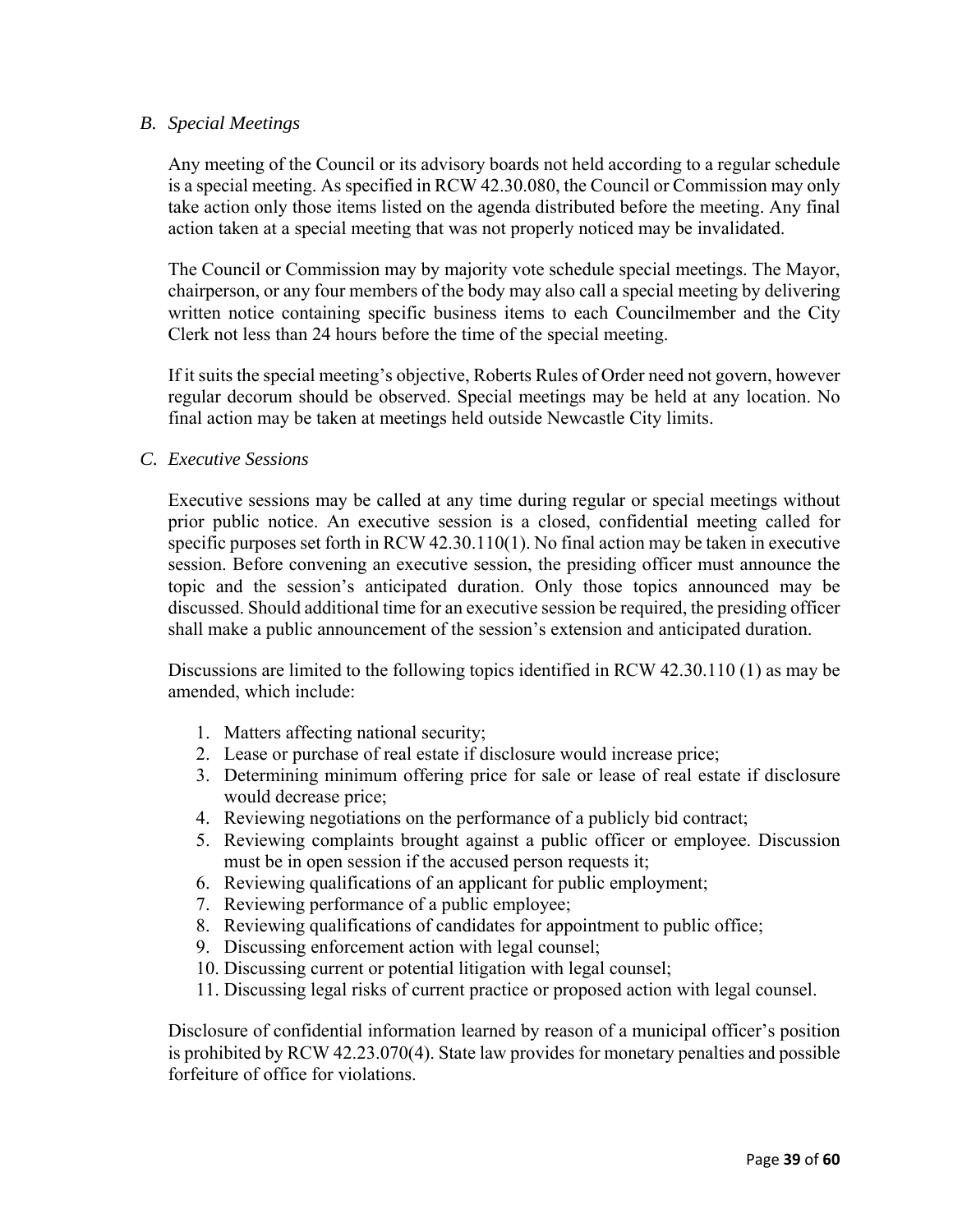#### **8.02 Public Notice of Meetings and Hearings**

The City Clerk is directed to publish notices and post agendas. Pursuant to RCW 35.22.288, cities must establish a procedure for notifying the public of hearings and the preliminary agenda for upcoming meetings. The procedure followed by the City of Newcastle is as follows:

#### *A. Public Hearing Notices*

Unless otherwise specified by law, public hearing notices shall comply with publishing requirements adopted in the Newcastle Municipal Code.

#### *B. Preliminary Agendas – Regular Meetings*

The public shall be notified of the preliminary agenda for upcoming regular meetings by posting a copy of the agenda in the following public places at least 24 hours in advance of the meeting:

- 1. The City's official website, www.newcastlewa.gov
- 2. Newcastle City Hall Front Entrance Outdoors 12835 Newcastle Way, Suite 200 Newcastle, WA 98056
- 3. Newcastle City Hall Front Entrance Indoors 12835 Newcastle Way, Suite 200 Newcastle, WA 98056
- 4. Lake Boren Park Notice Board 13058 SE 84th Way Newcastle, WA 98056

#### *C. Preliminary Agendas – Special Meetings*

The City Clerk must post the notice and/or agenda and distribute it to news media that have expressed an interest in receiving such notice not less than 24 hours before the special meeting. The notice must contain the time and place of the meeting and the business to be transacted. Only those items listed on the agenda distributed before the meeting may be discussed or acted on.

*D. Notice of Meeting Cancellation or Postponement* 

The City Clerk must post notices of regular meeting cancellation or rescheduling at least 24 hours before the original meeting date. Requirements for special meetings shall apply to rescheduled meetings.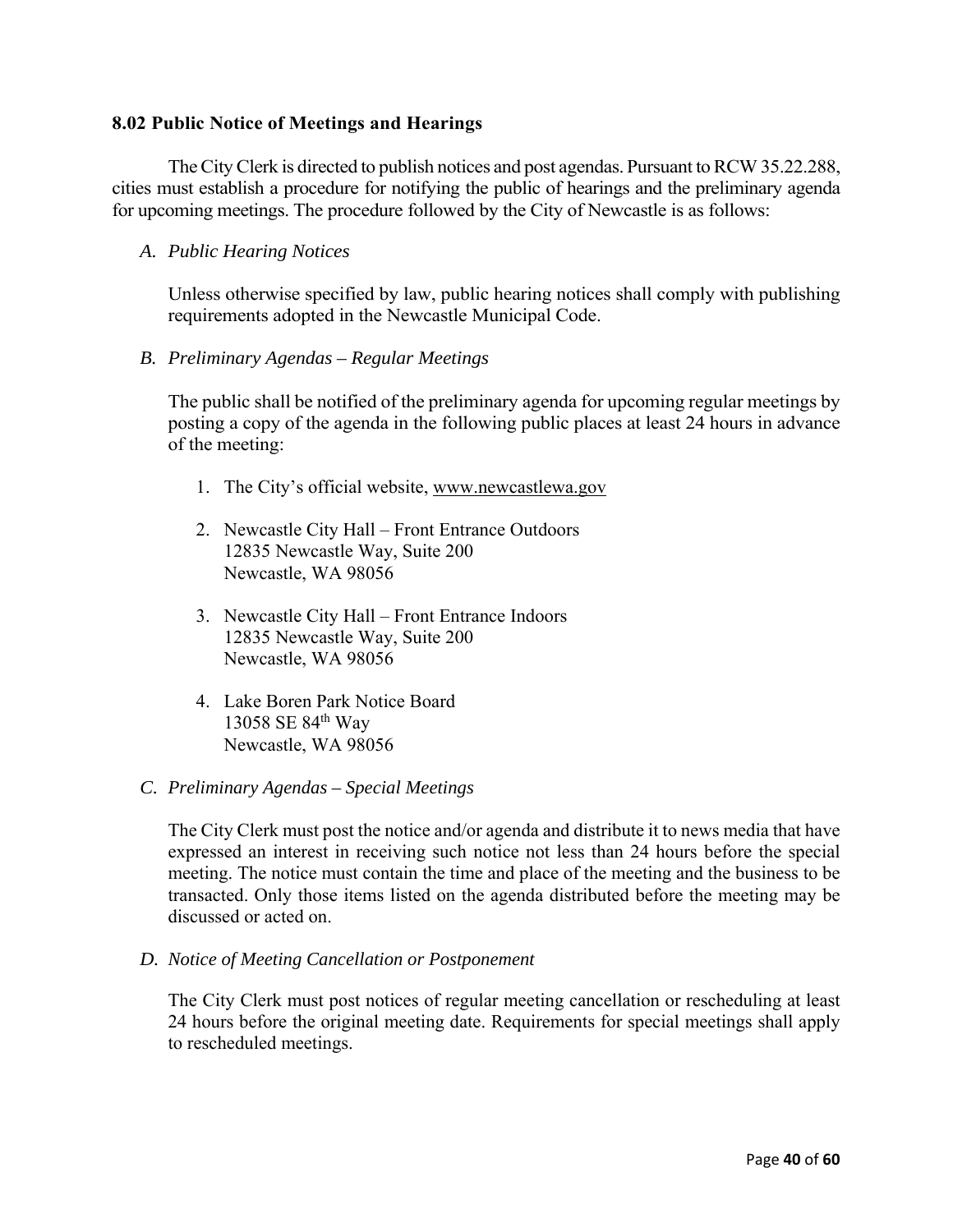#### *E. Excluded Meeting Types*

Posting of notices and/or agendas for meetings of committees or work groups containing not more than three members of the governing body, (Council, Planning Commission or Community Activities Commission) is not required, except for the Council Finance Committee.

Noticing is not required in the event a special meeting is called to deal with an emergency involving injury or damage to persons or property or the likelihood of such injury or damage, when time requirements of such notice would make notice impractical, and increase the likelihood of such injury or damage.

#### **8.03 Meeting Agendas**

Required by state law, agendas are ordered lists of items to be discussed at meetings, and a valuable tool to keep conversation focused. The City Clerk in collaboration with other City officials and staff drafts and distributes agendas, and the meeting presider is primarily responsible for adherence during meetings. Agendas must contain the meeting type, date, time, location and items to be discussed listed in order.

#### *A. Standing Order of Business*

Unless modified by Council motion, the standing order of business for regular meetings shall be as follows:

- 1. Call to Order/Flag Salute
- 2. Roll Call
- 3. Special Presentations
- 4. Approval of Agenda
- 5. Public Comment
- 6. Advisory Commission Reports
- 7. Council Comment
- 8. Consent Agenda
- 9. General Business and Public Hearings
- 10. Public Comment
- 11. Council Committee Reports
- 12. City Manager Report
- 13. Planning Calendar

#### *B. Unfinished Business*

In the event a regular meeting is adjourned prior to completion of business items on the agenda, the Council shall consider uncompleted items at the next regular Council meeting. Unfinished business shall be placed on the agenda just prior to "General Business" under the heading of "Unfinished Business." In the instance that meeting adjournment postpones the vote on an active motion on the floor, the pending motion shall be printed on the agenda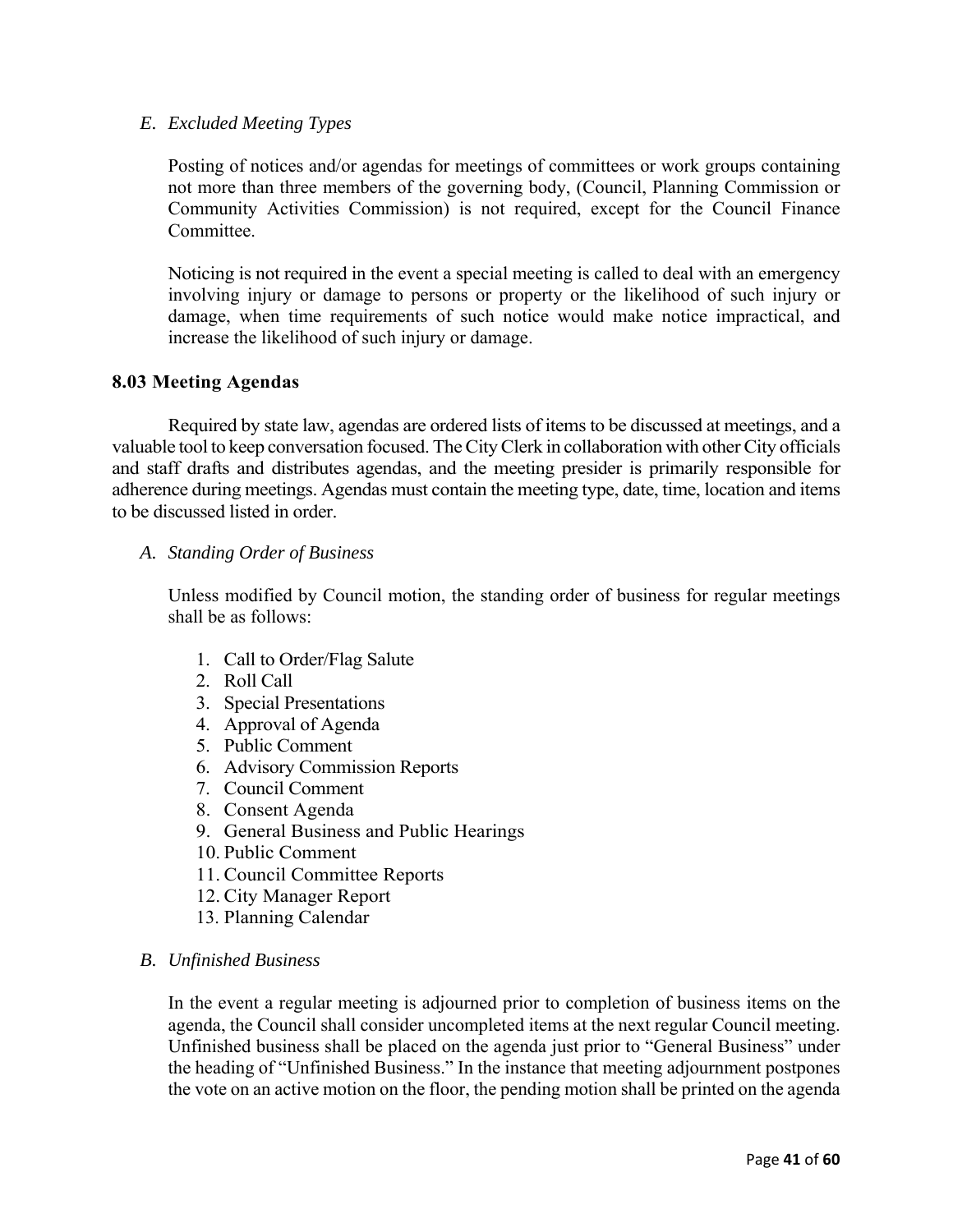for the next regular meeting under "Unfinished Business" so the Council may resume discussion and vote on it.

#### *C. Consent Agenda*

The consent agenda contains multiple items approved with one undebatable motion, and is intended to improve meeting efficiency. Consent agenda items are those that do not require discussion, such as routine items, other items that can be reviewed without explanation, or items the Council has previously discussed. First readings of Ordinances may not be placed on the consent agenda. During review of the final agenda, any one Councilmember can remove items from the consent agenda for discussion under "General Business" without making a motion.

#### *D. Council Planning Calendar*

The City Clerk shall prepare a Council Planning Calendar containing a schedule of items for upcoming meetings, and shall prepare agendas using the planning calendar. A committee made up of the Mayor, Deputy Mayor and City Manager shall approve final preliminary agendas.

Items may be placed on the planning calendar by any of the following methods:

- 1. Council majority vote or consensus;
- 2. Council committee;
- 3. Any two Councilmembers;
- 4. Advisory board majority vote or consensus;
- 5. Department directors; or
- 6. City Manager.

#### *E. Finalization of Regular Meeting Agendas*

During a specified time at each regular meeting, the full Council or advisory board shall review the agenda and can make changes, including reordering or deletion of existing items, removing items from the consent agenda or adding new items. The final agenda shall be approved by unanimous consent or by motion. Changes to regular meeting agendas can also be made at any time during the meeting by unanimous consent or a motion approved by a two-thirds majority. Agendas for special meetings may not be modified during meetings as action can only be taken on items noticed 24 hours prior to the meeting.

#### *F. Emergency Items*

Emergency items may be added to an agenda in accordance with state law. Emergency items are only those matters immediately affecting the public health, safety and welfare of the community, such as widespread civil disorder, disasters, and other severe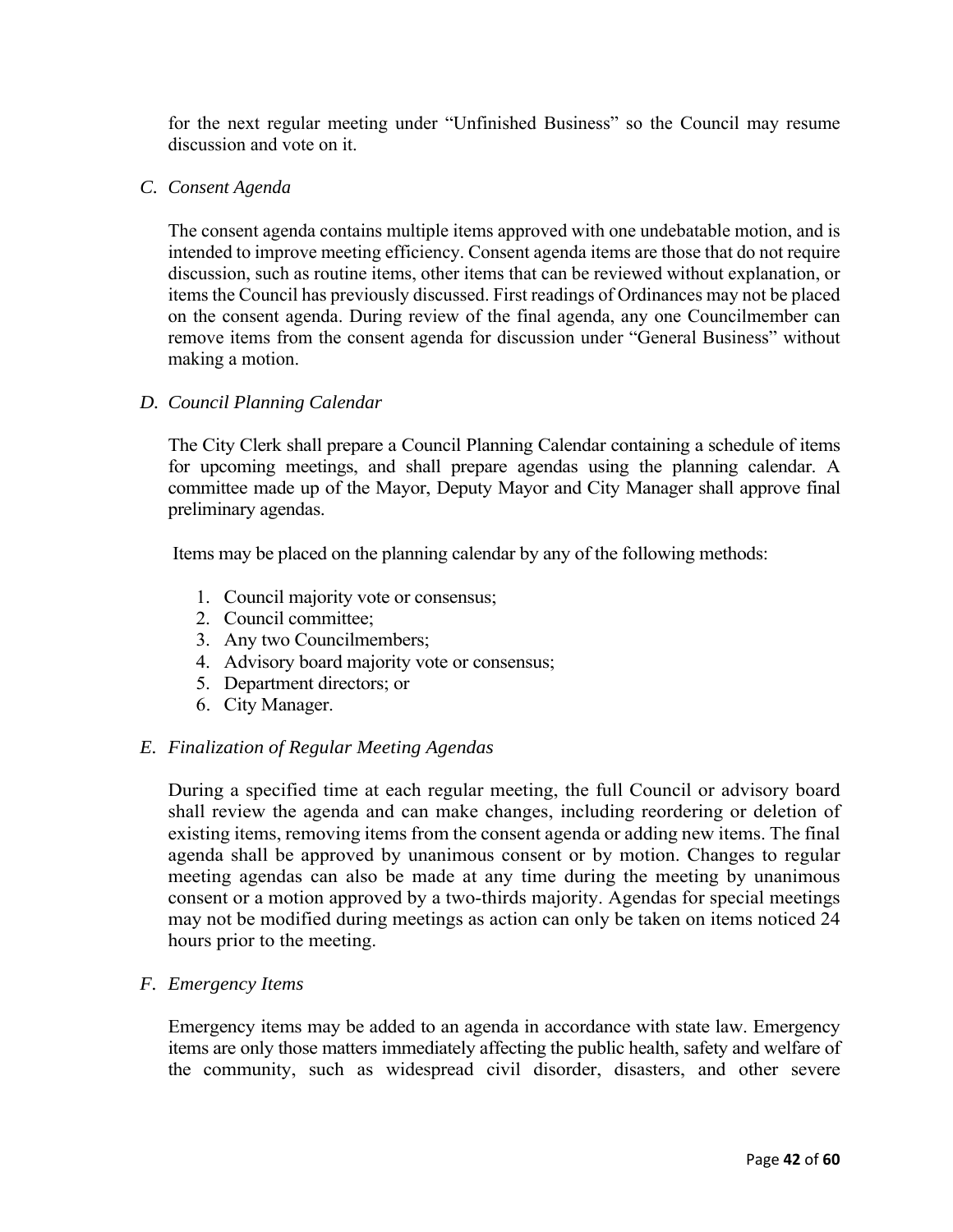emergencies. The reason(s) for adding an emergency item to the agenda shall be announced publicly at the meeting, and included in meeting minutes.

#### *G. Actions Concerning Ballot Propositions*

According to RCW 42.17A.555, the City Council or its standing commissions can take action at an open public meeting to express a collective decision or to actually vote on a motion, proposal, resolution or ordinance to support or oppose a ballot proposition as long as (1) any required meeting notice contains the title and number of the ballot proposition; and (2) members of the Council or commission or the public are given an approximately equal opportunity for the expression of an opposing view. In this instance, the title and number of the ballot proposition and a statement that "Members of the public are encouraged to attend and will be afforded an approximately equal opportunity for the expression of an opposing view" shall be noticed on the meeting agenda.

#### **8.04 Agenda Packets**

Prior to each meeting, City staff prepares meeting packets to inform and advise officials concerning items on the agenda. Meeting packets are to contain succinct business style writing. Staff is to provide a clear statement of the action proposed, any fiscal impact, necessary background information, a discussion section anticipating key questions, recommended action and a suggested motion if final action is proposed. The City Clerk shall ensure all agenda packet materials are complete and receive adequate review prior to distribution and publication.

All agenda packet materials shall be presented to the City Clerk for final review by 2 p.m. seven days preceding regular meetings. The City Clerk shall post final City Council agenda packets on the City's website, www.newcastlewa.gov, and shall make printed copies available to any person requesting it by 4 p.m. on the Thursday preceding regular meetings.

Councilmembers shall come to meetings prepared. Councilmembers should read the agenda packet prior to the meeting, carefully review proposals under consideration, and prepare in writing motions they intend to make. For meeting efficiency, questions concerning proposals may be directed to the City Manager or department directors prior to the meeting. Emails among four or more board members, or other communications whether written or oral, concerning items on preliminary agendas are not permitted.

#### **8.05 Meeting Minutes and Audio Recordings**

Minutes shall be required to document all meetings subject to Washington's Open Public Meetings Act, RCW 42.30. The City Clerk, or designee, shall record actions taken during meetings by writing meeting minutes. Minutes shall be made available promptly, and no later than the next regular meeting. Members of the Council or advisory commission shall review and approve minutes.

Minutes shall include at a minimum the meeting type, date, time and place, roll call results, late arrival and early departure times of officials, speaker names, all motions and the names of those making them, titles of legislation, detailed voting results, staff direction, all points of order and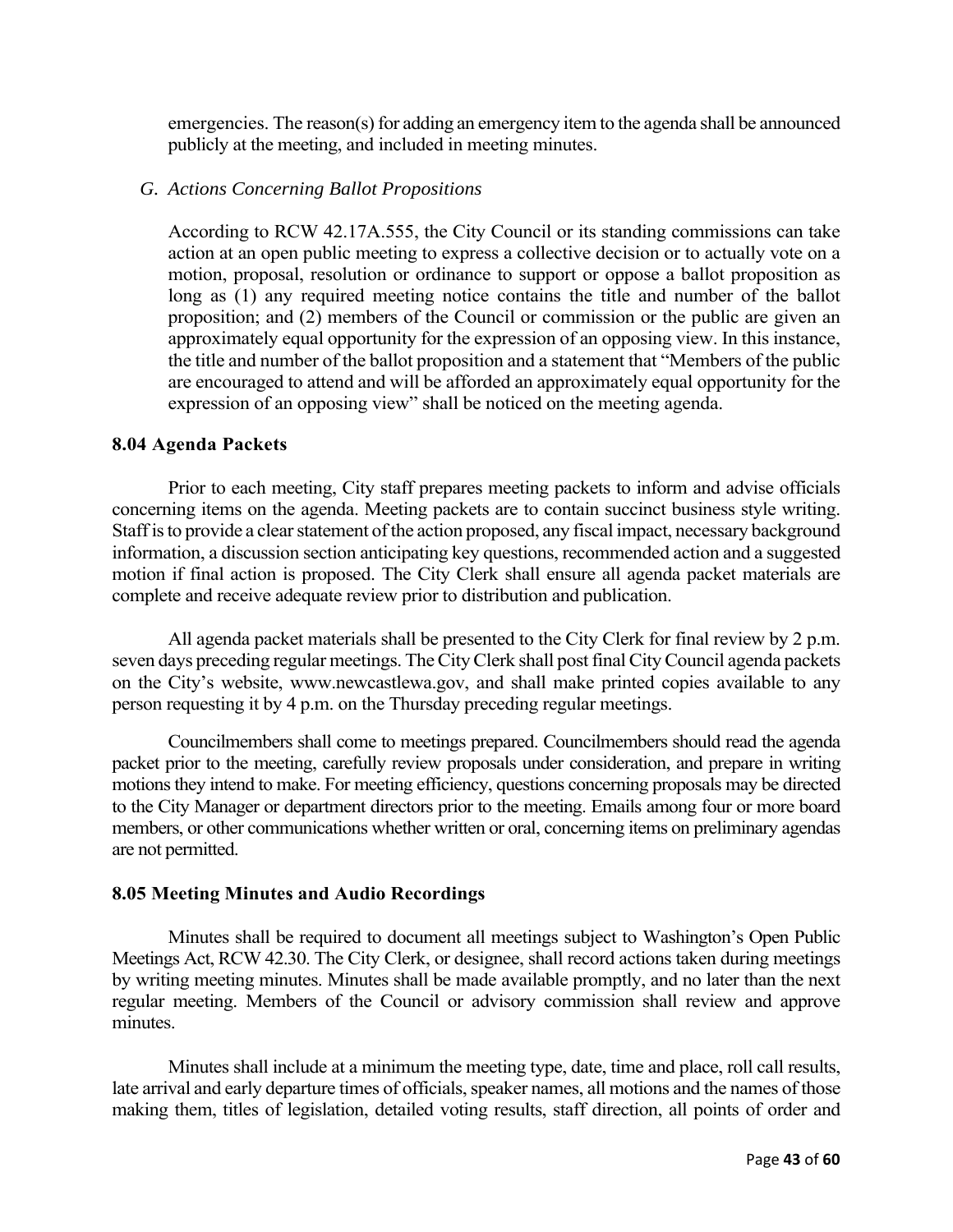appeals, public hearing opening and closing times, and time of meeting adjournment. The reasons for an individual's dissent from the majority decision may be included upon request. Council intent or other statements or information shall be included as the Council or commission approves. The City Clerk shall also note any conflict of interest or appearance of fairness challenges and recusals.

The City Clerk or designee shall make and keep audio recordings of all meetings except those meetings or portions of meetings conducted in executive session. Recordings shall be posted on the City's website, www.newcastlewa.gov, at the soonest available opportunity.

#### **8.06 Meeting Attendance and Seating**

As noted in section 8.01 of this manual, a quorum is required for the transaction of City business. Elected or appointed officials may be excused from attending regular meetings by contacting the Mayor or presiding officer, City Clerk or staff liaison by 5 p.m. on the day of the meeting and stating the reason for non-attendance. The Council or Commission shall then excuse individual members by motion or unanimous consent. Three consecutive unexcused absences from regular meetings shall cause a position to become vacant (RCW 35A.12.060).

The City Manager and City Clerk shall attend all meetings of the City Council. The City Attorney shall attend all regular meetings of the City Council, and may attend special meetings at the request of the City Manager. Other City employees shall attend meetings as directed. During executive sessions, the City Manager and other persons as the Council requests shall be present.

The presiding officer shall sit anywhere at the Council dais, and shall decide where other board members shall be seated. If any one official disagrees with the presiding officer's seating arrangement, officials shall sit in position order from left to right from the audience viewpoint.

Not more than once a year per official, an official unable to be physically present at a meeting can attend via speakerphone or other electronic means. Officials who would like to attend a meeting via electronic means must notify the City Council or City Clerk of his or her intent at the soonest available opportunity, but no later than one business day prior to the meeting.

#### **8.07 Parliamentary Procedure and Decorum**

Parliamentary procedure assists deliberative assemblies in considering matters in an efficient, legal manner. Safeguards ensure due process and protect the rights of individual members of the governing body and the group as a whole. Officials must conduct business meetings according to formal procedures and preserve decorum. To maintain decorum, Councilmembers must address their remarks to the meeting presider during discussion and debate of business items.

#### *A. Inappropriate Remarks*

Robert's Rules of Order and the common parliamentary law it is based on require that board members be courteous to one another and the public, speak to issues and not personalities and stay on topic. Certain types of remarks are inappropriate during discussion at a meeting because they are not relevant to discussion. These restrictions do not apply to the public, but all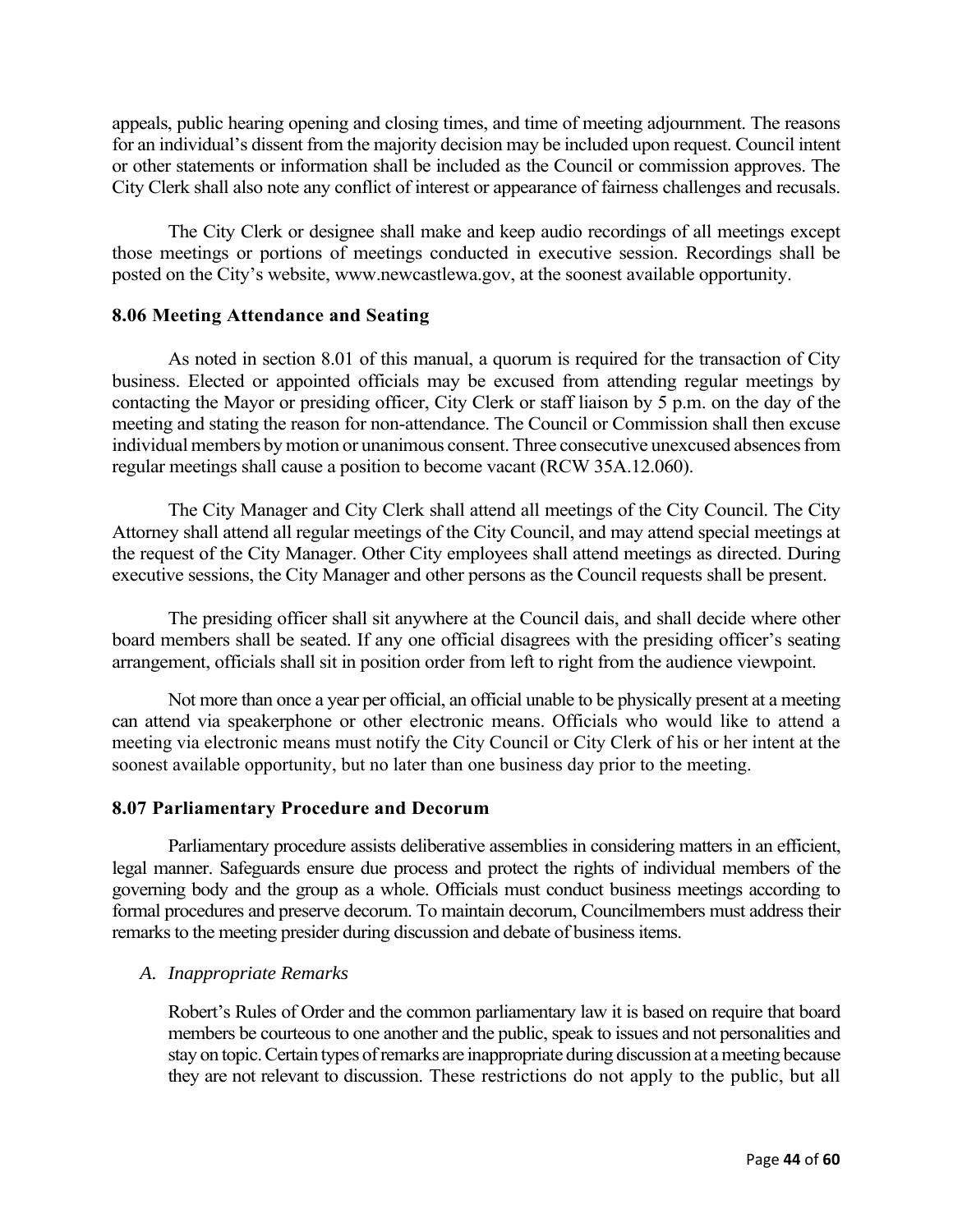speakers are expected to be courteous and efficient when making remarks. The following is a list of inappropriate remarks to Councilmembers and to members of the public:

- 1. Personal remarks remarks that pertain to an individual's appearance, background, ethnicity or other personal aspects, rather than views on issues;
- 2. Insults, obscenity, vulgarity and personal attacks;
- 3. Inflammatory language remarks that incite high emotions rather than addressing the issues;
- 4. Criticizing past actions of the group, with two exceptions:
	- a. If the group itself is discussing a past action;
	- b. If the Councilmember intends to propose amending or rescinding the action; or
- 5. Remarks that are not "germane" or relevant to the discussion.

#### *B. Use of Electronic Devices*

Cellular devices must be silent during meetings. To maintain decorum, officials and members of staff are prohibited from text messaging or making phone calls at the dais while in session. Members of staff and the audience also are prohibited from making phone calls in the Council Chambers during meeting proceedings. The use of computers for viewing meeting presentations, materials or other reference related to city business is encouraged.

#### *C. Other Minor Disruptions*

Side conversations or the passing of written notes at the dais are discouraged. General conversation between board members and the public is not permitted. Members should keep microphones turned on and speak clearly into the microphone when they have the floor.

#### *D. Major Disruptions*

Any official, person or group of persons rendering the orderly conduct of the meeting infeasible may be asked to leave by the presiding officer, and may be barred from attending the remainder of the meeting. Pursuant to RCW 42.30.050, if order cannot be restored, Councilmembers may order the room cleared and continue in session or may adjourn the meeting and reconvene at another location selected by the Council.

#### **8.08 Point of Order and Appeal**

The Mayor, Chairperson or other presiding officer has the duty of enforcing meeting rules and managing discussion. The City Clerk or designee, in consultation with the City Attorney if available, shall assist the meeting presider in matters of parliamentary procedure. If the presider does not maintain order, any board member or the City Clerk has the duty of raising a Point of Order.

Point of Order requires the presiding officer to abide by parliamentary rules or require another member to abide by the rules. A point of order can be made at any moment, at the time of rule violation. When a Point of Order is made, it stops business until the presider rules. The presider may agree and enforce the rules, or disagree and move on with business at hand. Any member, with a second, can appeal the ruling. Motions to appeal are not debatable. The body would then decide on the matter.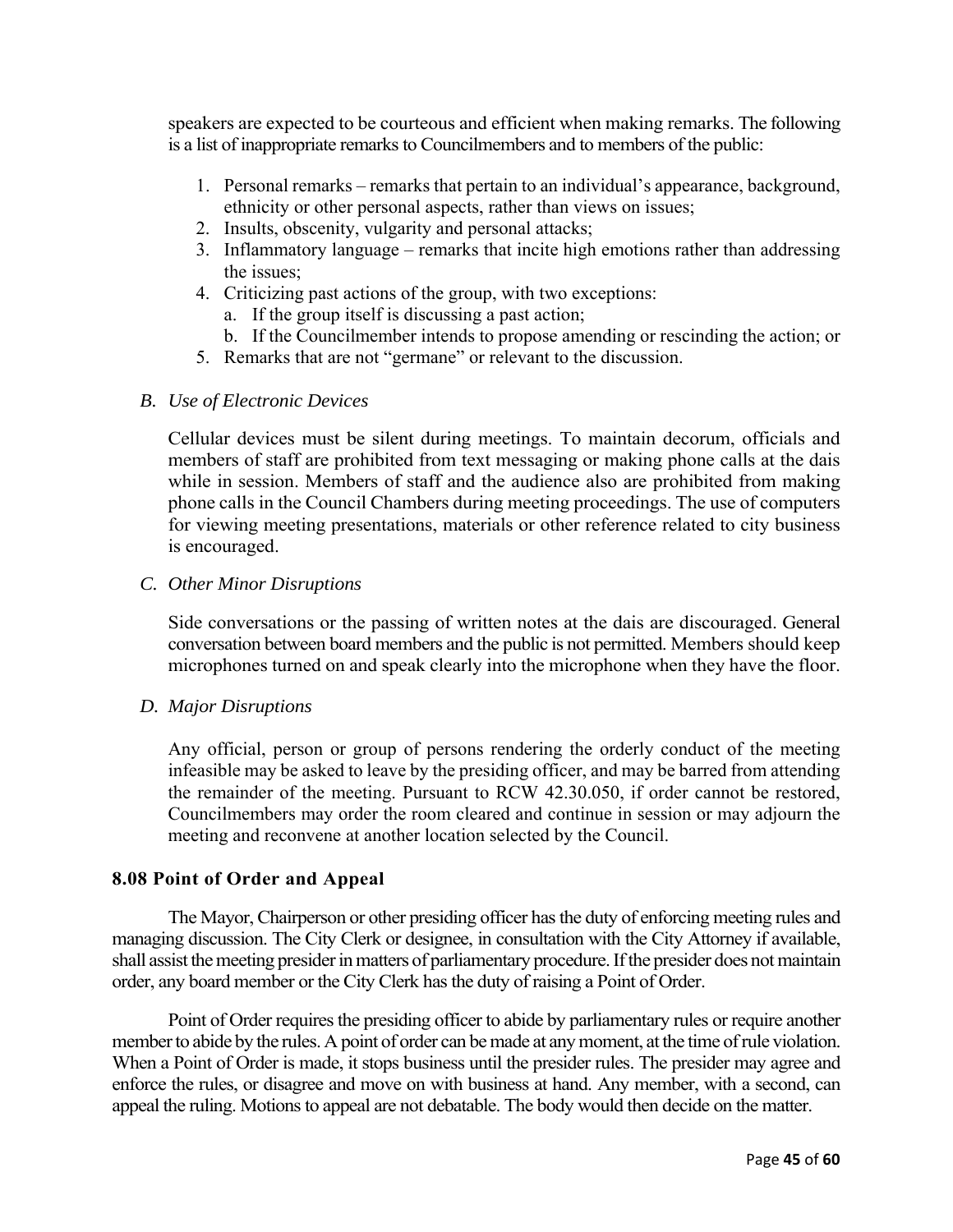#### **8.09 Small Board Discussion**

Roberts Rules of Order provides special rules for small groups such as the City Council and its advisory boards. Informal discussion is allowed prior to a motion. The presider should take care to ensure the discussion is productive and should request a motion as soon as the group appears ready for it. All members have an equal right to speak and to make or second motions, including the meeting presider.

Members must seek recognition from the meeting presider before speaking by raising their hand. Comments should be limited to a maximum of five minutes and must be relevant to the item under consideration. No member may interrupt a speaker while they have the floor, unless to make a point of order. No one may speak a second time until everyone who wishes to do so has spoken once. There is no limit to the number of times a member can speak. Staff do not have the right to participate in discussion unless granted by the Council. Members of staff present information and are permitted to respond to points of information as requested.

#### **8.10 Taking Action by Motion**

Main motions are formal proposals by members to do something that move a group from discussion into action. Motions should be clear, precise and unambiguous, and should be in writing unless very short. All motions should be phrased in the grammatical positive.

Individuals make motions by saying, "I move that..." or "I move to..." and announcing what is proposed. After the motion is made another member who wishes the motion considered says, without obtaining the floor, "I second the motion," or simply, "Second." In most instances, motions if not seconded are not taken up for discussion.

The presiding officer then repeats the exact motion and opens debate by stating: "It has been moved and seconded that ... Is there any discussion?" The way the presider states the motion is its official text, unless an objection is heard. Until the presider has stated the question, the motion maker has the right to modify or withdraw the motion. If modified, the seconder can withdraw his or her second. After motions have been stated, they can be modified or withdrawn only with board approval.

The board may modify motions by approving motions to amend. Members make motions to amend by stating, "I move to amend the motion by adding, striking out, inserting, or substituting" words. An amendment requires a second, is debatable and requires a majority vote. An amendment may be inconsistent or in conflict with the spirit of the original motion, but it must have a direct bearing on the subject of that motion. If the motion to amend passes, the presider puts the main motion, as amended, to a vote. If the motion to amend fails, the presider puts the main motion, as originally presented, to a vote.

A pending motion may be eliminated with a motion to postpone indefinitely. If the body would like to delay action on a motion, a motion to postpone to a time certain may be made. A motion to table an item is commonly misused in place of a motion to postpone. Tabling a motion should be used only when some immediate urgency has arisen and the question is temporarily put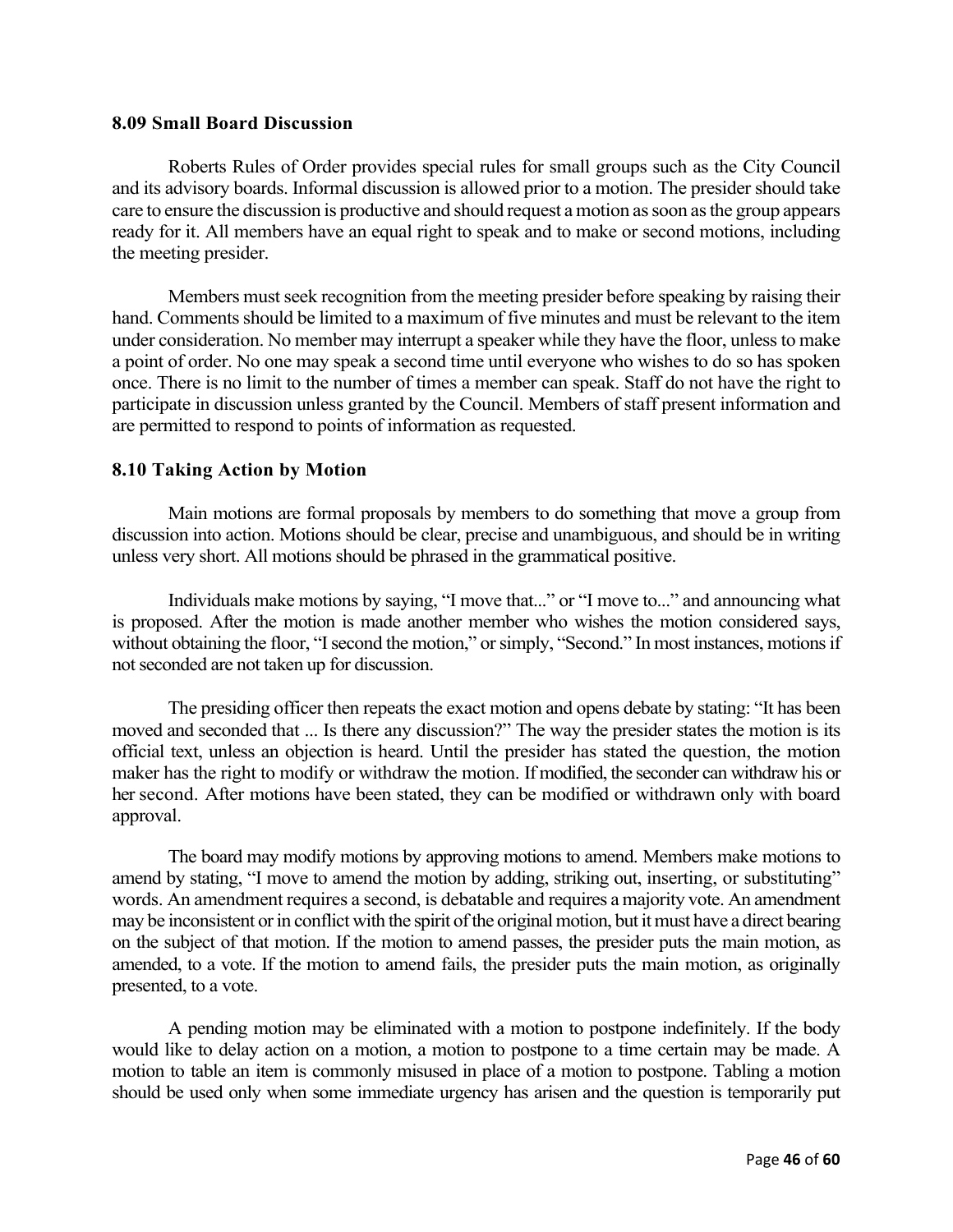aside. Adopted motions can be reconsidered at the same meeting, and until the action has been carried out, reintroduced at a later meeting, amended or rescinded at any time by motion.

During most regular meetings of the City of Newcastle, the following occurs:

- 1. Presiding officer introduces the agenda item;
- 2. Staff provides a presentation or information;
- 3. Presiding officer opens a public hearing if required;
- 4. Presiding officer closes the public hearing after receiving comment;
- 5. Board member discussion;
- 6. A member proposes a motion;
- 7. A member seconds a motion;
- 8. Presiding officer states the motion;
- 9. Board member debate of the motion;
- 10. Presiding officer restates the motion;
- 11. Presiding officer takes the vote and announces results;
- 12. City Clerk records action in minutes.

#### **8.11 Determining Majority**

For most motions, a simple majority of board members present at a meeting is sufficient for passage. The passage of any ordinance, grant or revocation of a franchise or license, and any resolution for the payment of money, requires an affirmative vote of at least a majority of the whole membership of the Council, meaning four affirmative votes, regardless of how many Councilmembers attend a meeting. Public emergency ordinances, necessary for the protection of public health, safety, property, or peace, may take effect immediately if passed by a majority plus one of the whole membership of the Council, or five Councilmembers. Some motions that affect the rights of individual members, such as call the question, require a two-thirds vote or "super majority" to be approved.

|   | Members Present   Majority Vote   Two-Thirds Vote |
|---|---------------------------------------------------|
|   |                                                   |
|   |                                                   |
| 6 |                                                   |
|   |                                                   |

#### **8.12 Voting**

Decisions may be made expediently by unanimous consent, meaning no member objects. Any board member who objects must state the objection immediately so the presider may take a vote.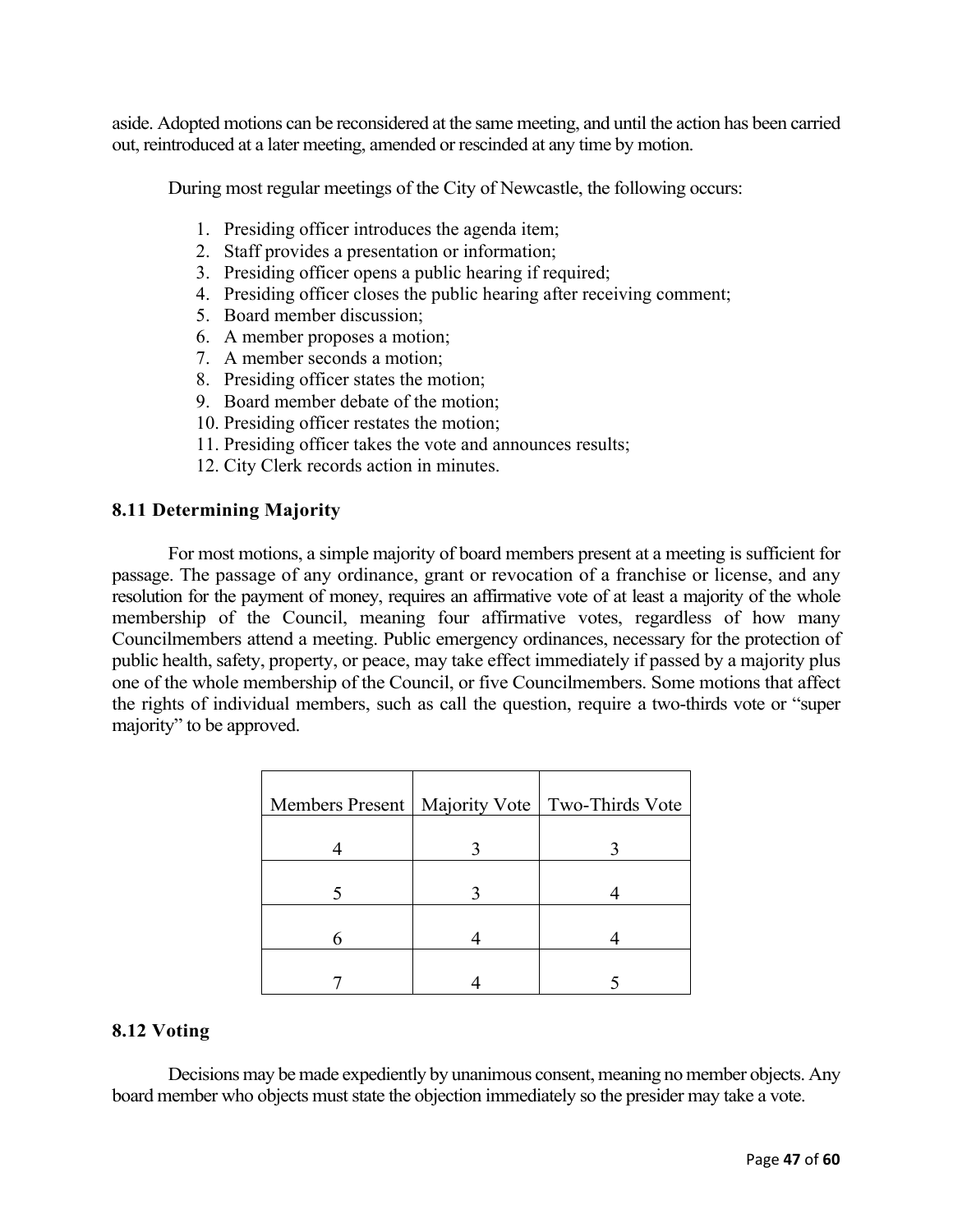Presiding officers shall conduct voice votes unless there is uncertainty in the vote or if any board member requests voting by roll call or a show of hands. Each Councilmember or advisory board member shall vote on all questions, unless a conflict of interest or appearance of fairness consideration is present. Board members must be present to vote on any matter, so proxy votes are not allowed. Silence during voting shall be recorded as an affirmative vote. In the case of a tie vote on any motion, the motion fails. A person who would like to change their vote may do so prior to the presiding officer's announcement of voting results. After voting results are announced, a vote can only be changed by unanimous consent of the body immediately after the presiding officer's announcement, before any debate or business has intervened.

Any board member shall have the right to express support for or protest against any motion and have the reason entered in the minutes on request. Any statement expressing the intent of the Council body must be approved by the Council.

# **8.13 Changing a Final Action**

 Until the time they are carried out, Council actions may be changed or reversed with motions to reconsider, amend or rescind previously approved motions. Alternately new motions may also be made at later meetings with the same effect. Motions to reconsider, amend or rescind have specific rules that apply to each.

*A. Motion to Reconsider*

 If approved, a motion to reconsider takes Council discussion back to the point just prior to voting on the original motion. A motion to reconsider

- 1. Can **only** be moved during the meeting the original motion was approved, or the next day if part of the same meeting;
- 2. Must be moved by someone who voted with the prevailing side;
- 3. Requires a second, and can be debated if the original motion was debatable;
- 4. Cannot be amended; and
- 5. Takes a majority to pass.

#### *B. Motion to Amend Something Previously Adopted*

 A motion to amend something previously adopted allows the group to change an approved motion. A motion to amend something previously adopted

- 1. Can be moved during the meeting the original motion was approved, or at future meetings;
- 2. Requires a second, and can be debated;
- 3. Can be amended; and
- 4. Requires a two-thirds majority to pass if taken up at the same meeting, or a simple majority if previous notice is given by placing the item on the final agenda.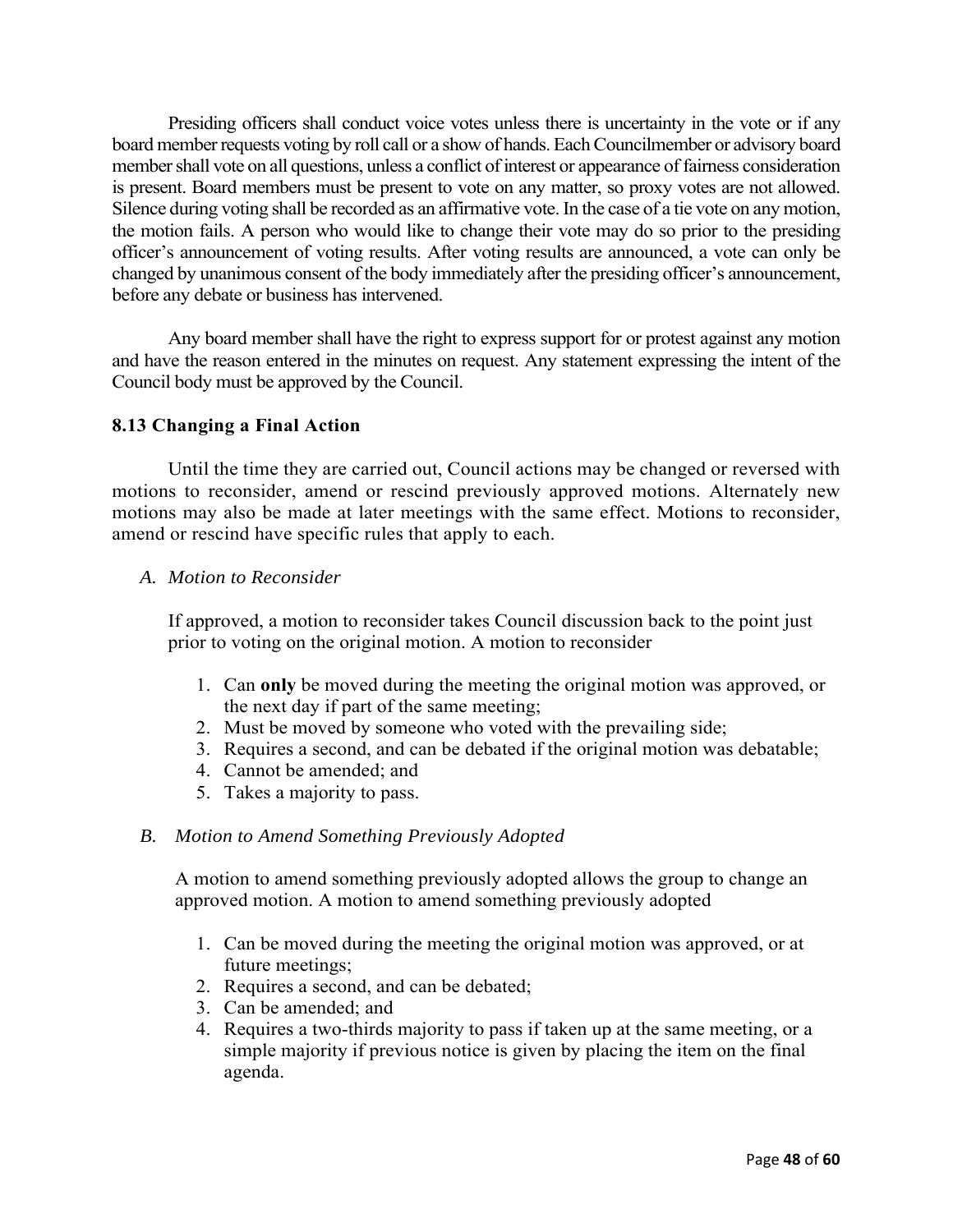#### *C. Motion to Rescind Something Previously Adopted*

 A motion to rescind something previously adopted allows the group to rescind an approved motion. A motion to rescind something previously adopted

- 1. Can be moved during the meeting the original motion was approved, or at future meetings;
- 2. Requires a second, and can be debated;
- 3. Can be amended; and
- 4. Requires a two-thirds majority to pass if taken up at the same meeting, or a simple majority if previous notice is given by placing the item on the final agenda.

#### **8.14 Quasi-Judicial Actions**

Certain decisions of the City Council or Planning Commission are considered to be quasijudicial in nature, which means the board exercises powers resembling those of a court. In these instances, the board is obliged to follow procedures to objectively determine facts and draw conclusions from them as the basis of action. Quasi-judicial decisions determine the legal rights, duties, or privileges of specific parties and not of the public in general. Some examples of quasijudicial actions include rezones or reclassifications applying to specific parcels of property, appeals of the decisions of the Hearing Examiner, subdivisions and special land use permits.

*A. Conflict of Interest and Appearance of Fairness*

Conflict of interest laws and the Appearance of Fairness Doctrine (RCW 42.36) applies to quasi-judicial actions pursuant to RCW 42.36.010. According to this doctrine, the appearance of fairness is as important as substance. The test of whether the doctrine has been violated is: "Would a disinterested person, having been apprised of the totality of a board member's personal interest in a matter being acted upon, be reasonably justified in thinking that partiality may exist? If answered in the affirmative, such deliberations, and any course of conduct reached thereon, should be voided." It is illegal to participate or otherwise be involved in discussions on issues where a conflict of interest or appearance of fairness consideration exists. More information is provided in section 6.05 of this manual.

Prior to any quasi-judicial hearing, each member of the Council or Planning Commission with a conflict of interest or appearance of fairness consideration, no matter how remote, shall disclose such facts to the meeting presider. A board member, the City Attorney or any member of the public may immediately exercise challenges for cause. The challenge must be raised as soon as the basis for disqualification is made known or reasonably should have been made known prior to issuance of a decision.

The party seeking to disqualify the board member shall state with specificity the basis for disqualification. The City Attorney may interview the board member to determine the validity of the statements and whether they are able to objectively consider the issue and render a decision on the basis of information received.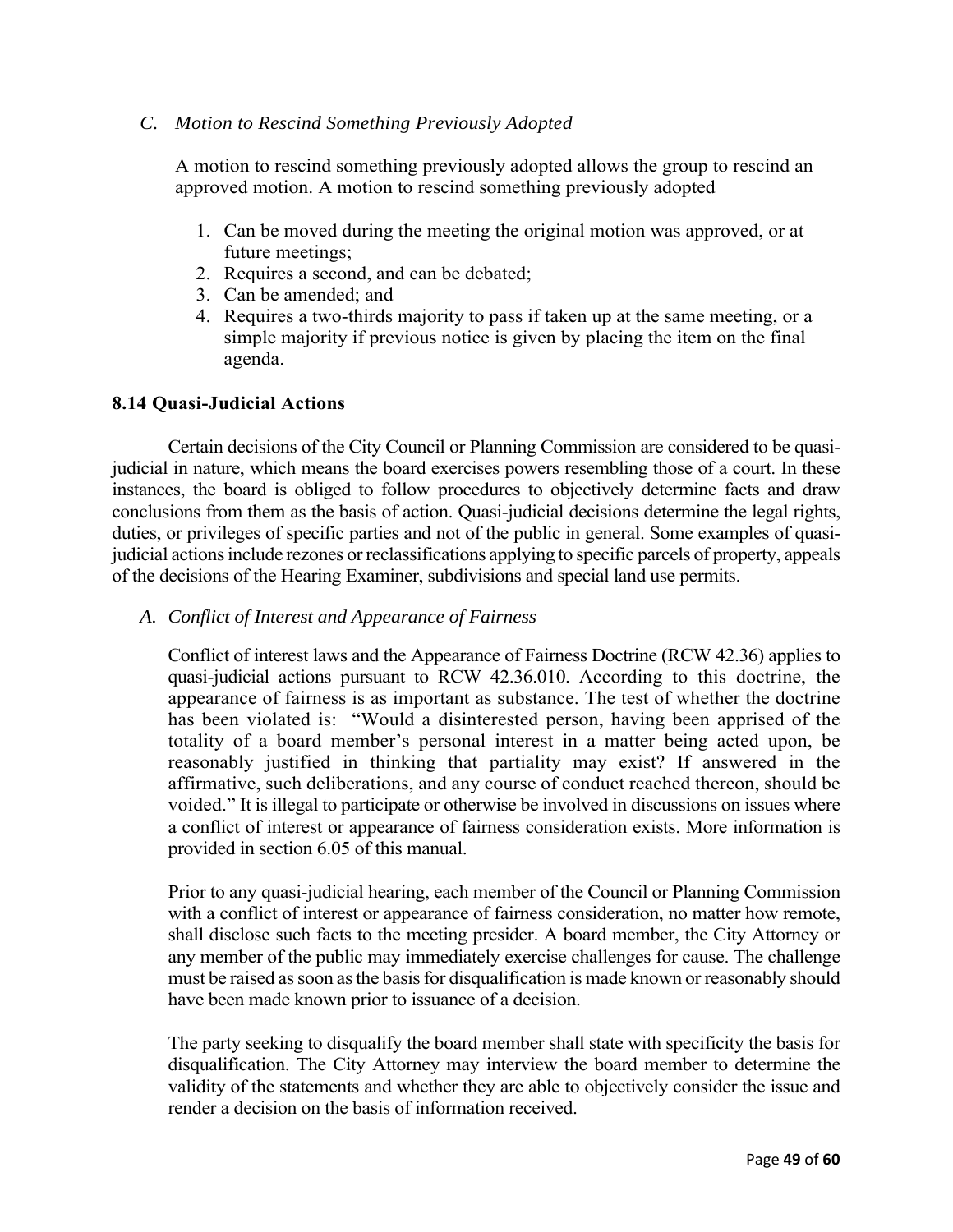#### *B. Ex Parte Communications*

According to RCW 42.36.060, no member of a decision-making body may engage in communications with opponents or proponents in regards to the proposal that is the subject of the quasi-judicial proceeding. Any ex parte communications would need to be disclosed prior to the hearing so the meeting presider may determine if a conflict of interest or appearance of fairness issue exists.

#### *C. Recusal From Proceedings*

Based on these facts, the member may choose to recuse himself/herself from proceedings, or the meeting presider may request recusal. Two or more board members who believe a violation exists may make a motion requesting recusal of a member. A recused board member shall leave the Council Chambers until the discussion of the matter is complete, unless the recused member's presence is necessary to maintain a quorum. In this instance, the member shall be permitted to participate.

#### **8.15 Public Participation**

Input from individuals or groups is an important part of the legislative process, but the primary purpose of formal regular meetings is to conduct business. Verbal public comment is invited only during designated periods. No person shall be permitted to address the Council while it is in session without the unanimous consent of the entire Council and recognition from the Mayor. Special community meetings are often held for gathering public input on key topics.

#### *A. Written Public Comment*

Written comment concerning agenda items shall become a part of the meeting record. Public comment for the Council or advisory body may be submitted to the City Clerk at any time. Comment received by 4 p.m. on the meeting date shall be distributed prior to the meeting. After this time, written comment to be considered at the meeting can be provided in-person.

#### *B. Verbal Public Comment*

All verbal comments shall be made from the lectern and are audio recorded. All speakers are expected to be courteous and efficient when making remarks. An individual may speak only once per public comment period unless additional input is requested by the Council. In some instances, the City Council by unanimous consent or majority vote may limit the total amount of time available for public comment.

During two open public comment periods, the public may comment on any topic not already on the agenda with an opportunity for public comment or hearing. The Council shall invite public comment on first reading of all ordinances. Councilmembers may open the floor to public comment during subsequent readings of ordinances or any other topic under consideration.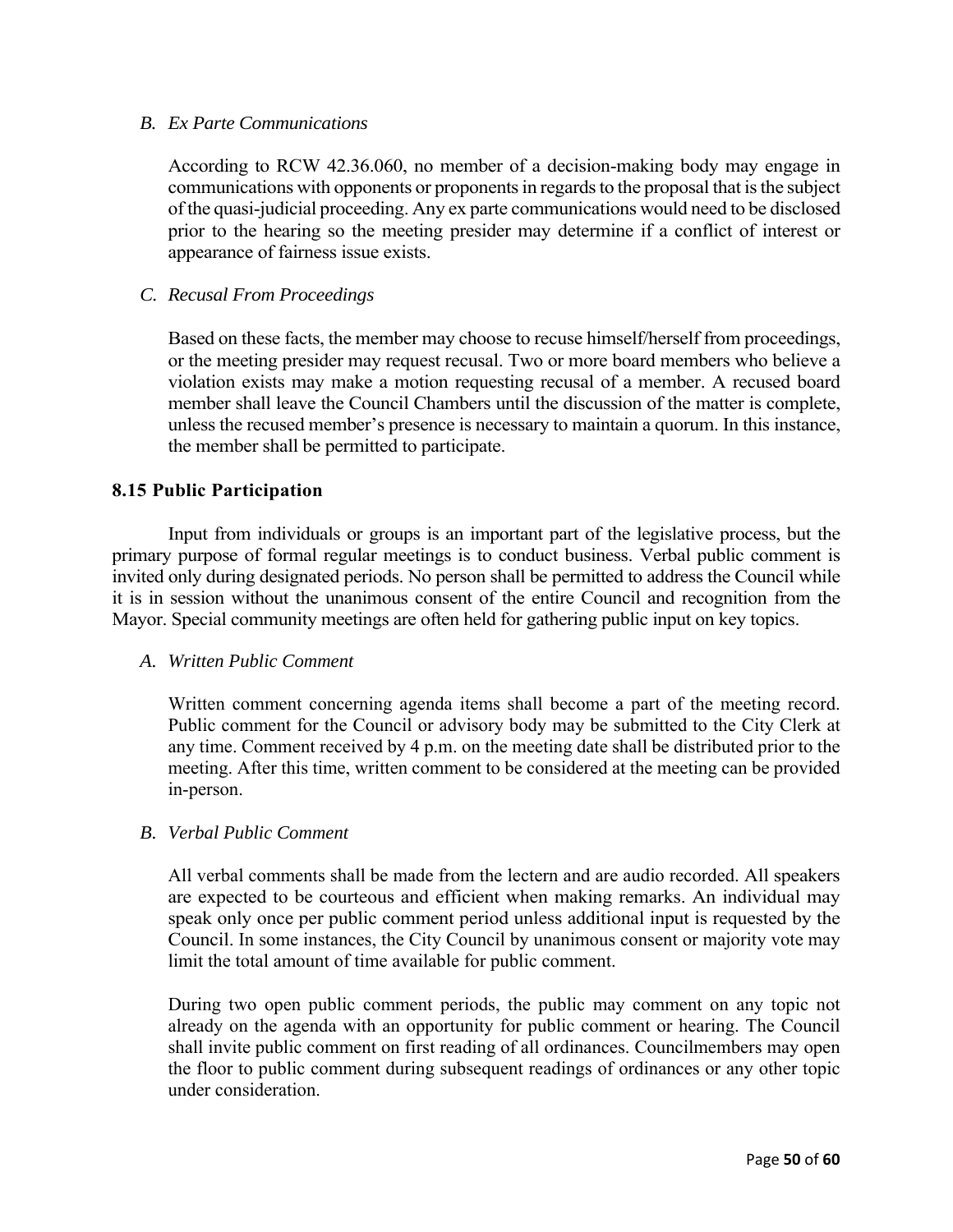Public hearings are formal public comment periods advertised in the City's newspaper of record prior to the meeting. The presiding officer shall announce the opening of the public hearing, and when all persons wishing to speak have done so, shall declare the hearing closed. When needed, the Council or advisory body may hold open a public hearing to allow additional time for receipt of testimony. If the hearing concerns a quasi-judicial matter, the City Attorney will inform the public of the procedure required by law. During quasi-judicial hearings, persons providing testimony may be required to take an oath affirming the truth of the testimony.

The following procedure shall be followed for verbal public comment:

- 1. Speakers should approach the microphone and state their name, city and neighborhood of residence, and whether they are representing an organization.
- 2. Speakers should write this information on a sign-in sheet at the lectern.
- 3. People speaking for themselves shall be granted three minutes, and representatives of organizations shall be granted five minutes to speak. The City Clerk shall be the timekeeper. In some instances, the Council by unanimous consent or motion may allow additional time.
- 4. Comments shall be directed to the presiding officer only.
- 5. Any Councilmember may ask questions of a speaker before the speaker is seated, with permission of the meeting presider.
- 6. Unless required by a public hearing, the Council may not immediately respond to public comment. Officials or staff shall respond within two weeks of the date comment is submitted.

# **8.16 Election of Officers**

Procedures for electing officers are as follows:

#### *A. Biennial Election*

At the first meeting of each even-numbered year, the Council will elect a Mayor and Deputy Mayor from among its membership. The terms of these officers shall run concurrently. The City Clerk shall serve as the presiding officer until the election for a Mayor and conduct the election. The Mayor-elect or City Clerk will conduct the election for Deputy Mayor in the same manner described for the election of the Mayor.

# *B. Nominations*

The City Clerk will call for nominations. Each member of the City Council will be permitted to nominate one person, and nominations will not require a second. In the event two Councilmembers raise their hand simultaneously to make a nomination, the City Clerk will take the nominations by Councilmember position number. A nominee who wishes to decline the nomination will do so at this time. When it appears the Council has no further nominations, the City Clerk shall close the nomination period, but Councilmembers may, by majority vote reopen nominations. After nominations are closed, each nominated Councilmember may speak for three minutes in the order in which he or she was nominated.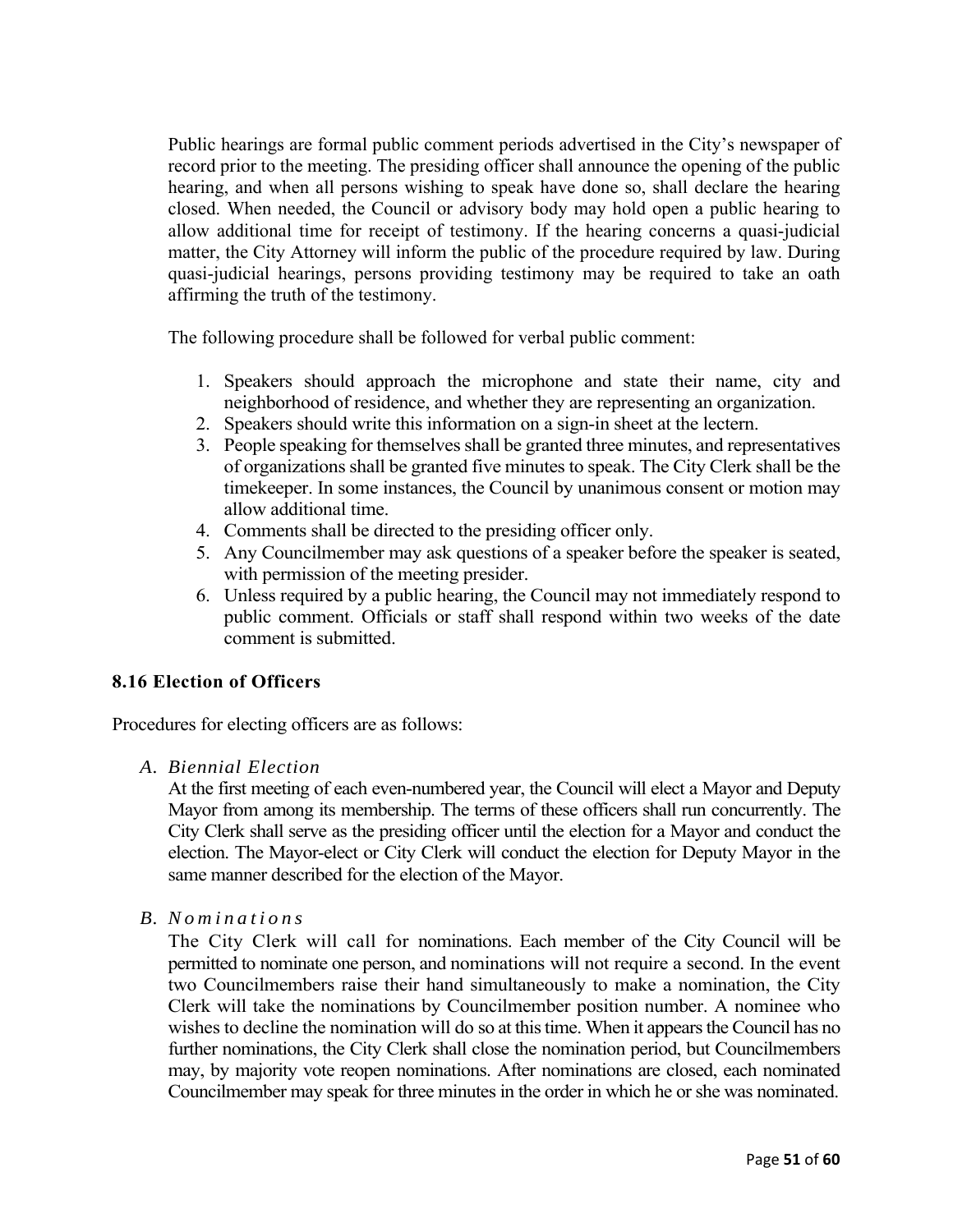# *C. Casting Ballots*

Each Councilmember may vote for one nominee, and the vote of a simple majority of Councilmembers present is required to elect a candidate. Abstentions are not permitted. A tie vote results in a failed candidacy. Voting will be by written ballot. Each ballot will contain a list of nominees and the name of the voting Councilmember. The City Clerk will publicly announce results for the record by stating the name of the voting Councilmember and the manner in which he or she voted.

### *D. When an Officer Cannot be Elected*

If the Council is unable to elect an officer after the initial voting period, the City Clerk shall repeat the balloting process. If the Council again does not elect an officer, the Council may, by majority vote reopen the nomination period to add new candidates to the ballot. The City Clerk would then conduct the balloting process not more than twice for existing and additional nominees. If the Council is unable to elect a Mayor during the meeting, the previous Deputy Mayor, or if that person is unavailable, the Councilmember with the highest total seniority shall serve as Acting Mayor. Elections will be held at each subsequent regular Council meeting until a Mayor is elected. The Deputy Mayor shall not be elected until a Mayor is elected.

# *E. Removal from Position*

A vote of five members shall be required to remove the Mayor or Deputy Mayor from his or her position. Removal from the position of Mayor or Deputy Mayor does not constitute a removal from the position of Councilmember.

#### **8.17 Filling Council Vacancies**

If a Council position becomes vacant for any of the reasons found in 2.10 of this manual The Council shall direct staff to begin the appointment process and establish an interview and appointment schedule at the earliest opportunity in accordance with RCW 42.12.070. A Councilmember vacating a position cannot participate in the appointment process.

# *A. Soliciting Applications*

(1) The City Clerk shall prepare and submit a display advertisement to the City's official newspaper, with copies to other local media, which announces the vacancy consistent with the requirements necessary to hold public office: that the applicant (a) be a registered voter of the City of Newcastle, and (b) have a one year residency in the City of Newcastle. This advertisement shall be published once each week for two consecutive weeks. The advertisement shall contain other information, including but not limited to, time to be served in the vacant position, election information, salary information, Councilmember powers and duties, the deadline date and time for submitting applications, interview and appointment schedules, and such other information that the City Council deems appropriate.

(2) The City Clerk shall prepare an application form requesting appropriate information for City Council consideration of the applicants. Applications will be available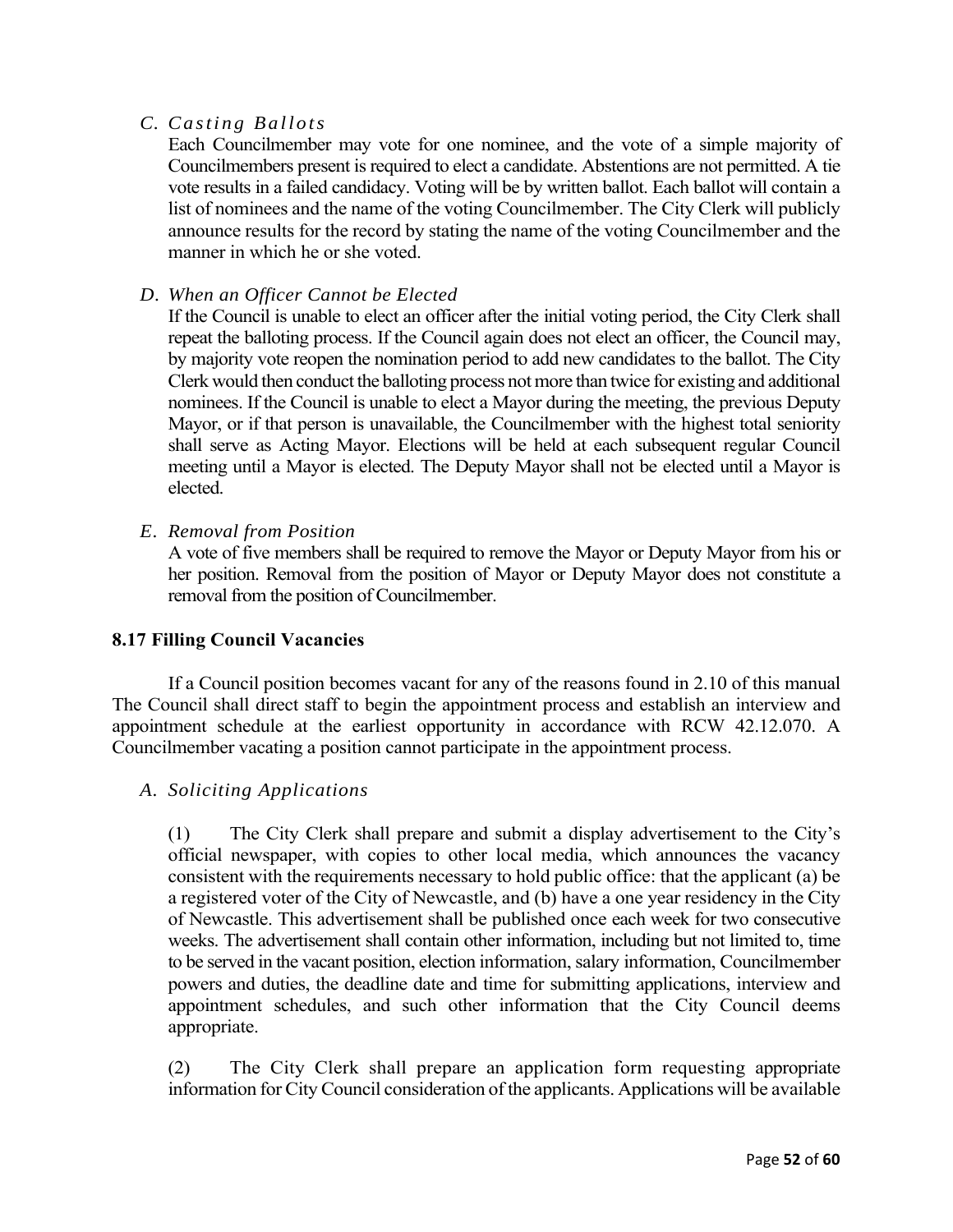at City of Newcastle offices and on the City's official website. Copies of the display advertisement will be provided to current members of the City of Newcastle commissions, committees, task forces and other City-sponsored citizen groups.

(3) Applications received by the deadline date and time will be copied and circulated by the City Clerk to the Mayor and City Council. Packets may also contain additional information received such as endorsements, letters of reference and other pertinent materials.

# *B. Interviewing Candidates for Office*

(1) The City Clerk shall publish the required public notice(s) for the meeting scheduled for interviewing applicants. This meeting may be a regularly scheduled City Council meeting, or a special City Council meeting. The City Clerk shall also notify applicants of the location, date and time of City Council interviews.

(2) During the interview meeting, the applicant shall present his or her credentials to the City Council. The applicants' order of appearance will be determined by a random lot drawing performed by the City Clerk.

(3) Councilmembers may each submit one interview question for one set of predetermined questions. An informal question period also will be a part of proceedings.

# *C. Selecting Officer*

(1) Upon completion of the interviews, Councilmembers may convene into Executive Session to evaluate the qualifications of the applicants. However, all interviews and final action appointing a candidate to elective office shall be in a meeting open to the public. Nothing in this policy shall prevent the Council from reconvening executive session at any time to discuss qualifications.

(2) Selection shall be by Council motion approved by a majority of the Council present.

(3) Proceedings shall continue until the Council appoints a Councilmember. At any time during the appointment process, the Council may postpone selection until a set date.

(4) The new Councilmember shall be sworn into office by the City Clerk at the earliest opportunity or no later than the next regularly scheduled City Council meeting.

(5) If the City Council does not appoint a qualified person to fill the vacancy within 90 days of the occurrence of the vacancy, the Revised Code of Washington delegates appointment powers to King County.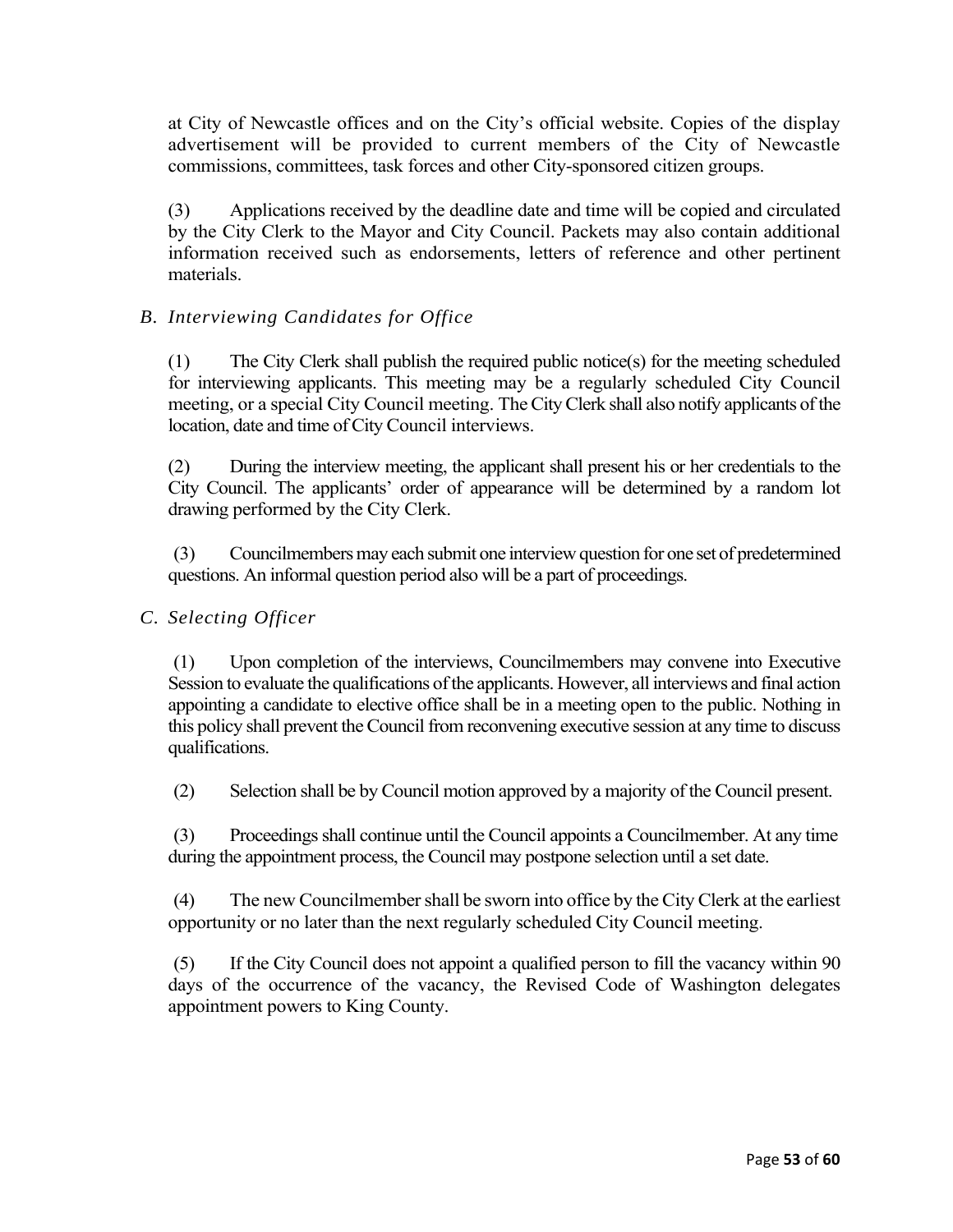# **Chapter 9 Public Records**

The Washington State Public Records Act (RCW 42.56) requires all local government agencies to protect public records from damage and disorganization and to make them available to the public with very narrow exemptions. A public record is defined as any writing prepared, owned, used or retained by any local government agency that contains information relating to the conduct of government or performance of any government function. The term "writing" is broadly defined to include not only traditional written records, but also photos, maps, videos, voicemails, emails, text messages and social media messages. The City Clerk is Newcastle's Public Records Officer.

# **9.01 Public Records on Privately Owned Resources**

Records created or maintained on personal devices or privately owned accounts may be public records if they meeting the definition under RCW 42.56.010(3). Officials should avoid creating or storing public records on privately owned resources whenever possible and should transfer public records to the City's Public Records Officer at the soonest available opportunity.

# **9.02 Records Retention Schedule**

Various public records must be kept for different amounts of time. City officials shall assist in the retention of public records they create. The State of Washington's Local Government Common Records Retention Schedule or CORE specifies how long each type of record must be kept. The CORE assigns a disposition authority number or DAN to each type of record or "records series." Access the full CORE at https://www.sos.wa.gov/archives/recordsretentionschedules.aspx. The City Clerk is available to answer questions concerning the CORE.

# **9.03 Records Commonly Created by Officials**

The City Clerk retains records related to Council and advisory board operations according to state schedule such as original copies of agenda packets, minutes, ordinances and resolutions. Staff often provides officials with duplicate copies of these materials, most of which can be disposed of immediately without any particular procedure. Records with a longer retention period may be transferred to the City Clerk. The following is intended to provide guidance concerning retention periods for records and may not be all-inclusive.

| <b>DAN</b> | <b>Record Description</b>                                                                                                                                                                              | <b>Retention Period</b>                                              |
|------------|--------------------------------------------------------------------------------------------------------------------------------------------------------------------------------------------------------|----------------------------------------------------------------------|
| GS50-02-04 | Secondary (Duplicate) Copies<br>Copies of records (created or received), provided the<br>agency retains its primary copy of the record in<br>accordance with the approved minimum retention<br>period. | Retain until no longer<br>needed for agency<br>business then destroy |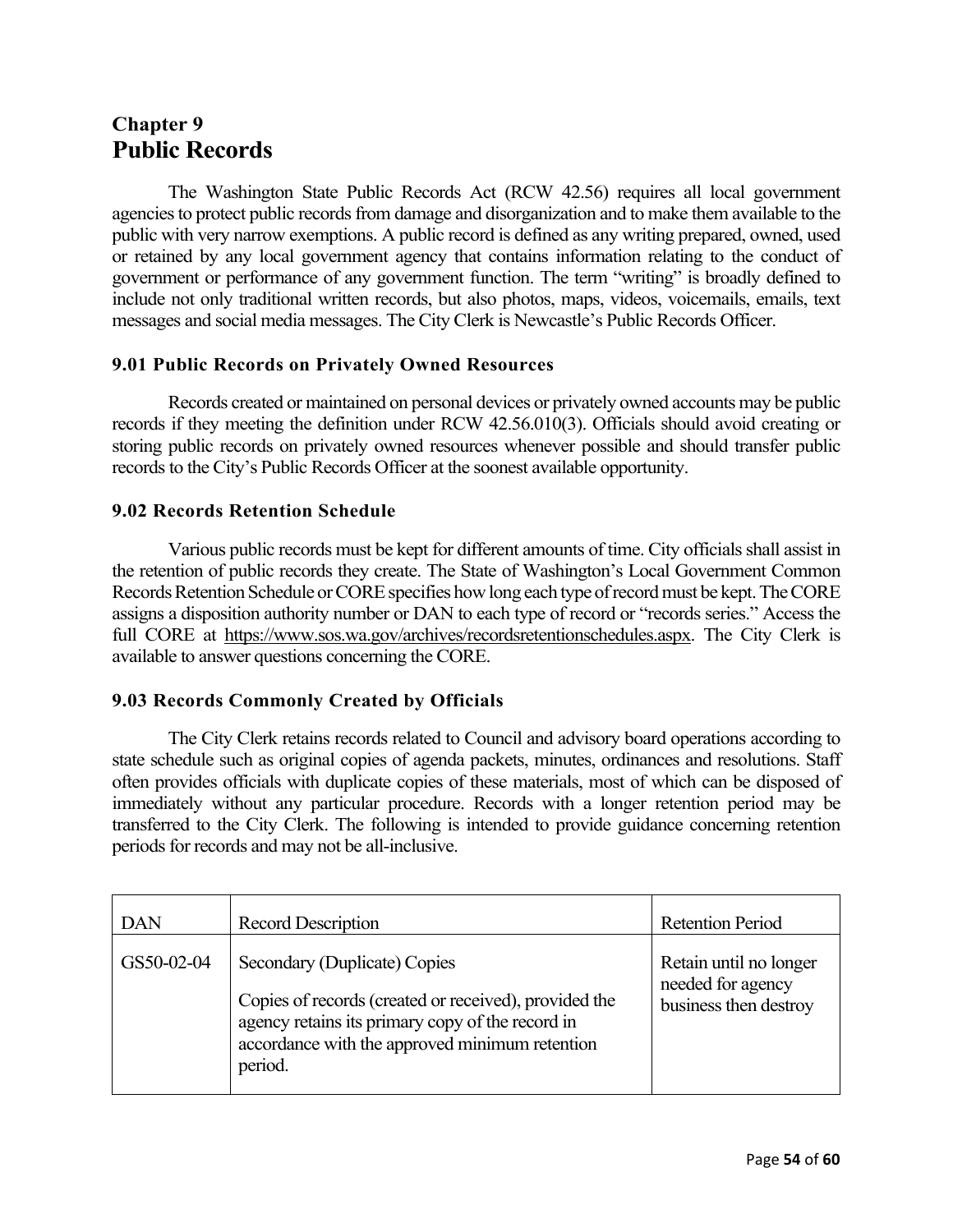| GS2016-007 | Meeting Materials – Members' Copies/Notes<br>Individual members' meeting materials from<br>participating in governing/executive, advisory,<br>internal/external committees, provided the committees'<br>records are retained by the secretary/responsible<br>agency/member. Includes but is not limited to copies of<br>agendas, meeting packets, working notes or drafts.                    | Retain until no longer<br>needed for agency<br>business then destroy.                                                          |
|------------|-----------------------------------------------------------------------------------------------------------------------------------------------------------------------------------------------------------------------------------------------------------------------------------------------------------------------------------------------------------------------------------------------|--------------------------------------------------------------------------------------------------------------------------------|
| GS2016-010 | <b>Reference Materials</b><br>Materials gathered from outside sources for<br>reference/reading use which are not evidence of the<br>agency's business transactions. Includes but is not<br>limited to individual participants' copies of internal and<br>external training materials (such as handouts, notes<br>taken, etc.) from conferences/seminars/trainings.                            | Retain until no longer<br>needed for agency<br>business then destroy.                                                          |
| GS50-02-03 | General Information - External<br>Information received from other agencies, commercial<br>firms, or private institutions, which requires no action<br>and is no longer needed for agency business purposes.<br>Includes unsolicited junk mail, informational copies,<br>notices, newsletters and announcements.                                                                               | Retain until no longer<br>needed for agency<br>business then destroy.                                                          |
| GS50-01-12 | Communications - Governing/Executive/Advisory<br>Internal and external communications to, from, and/or<br>on behalf of the agency's governing bodies, elected<br>officials/executive management or advisory bodies, that<br>are in connection with the transaction of public business.<br>Includes all communication types regardless of format<br>such as email and social networking posts. | Retain for 2 years after<br>received or provided,<br>whichever is later, then<br>transfer to State                             |
| GS2012-028 | Reporting/Filing (Mandatory) – Agency Management<br>Records relating to general functions of the agency<br>required to be submitted to an outside agency such as<br>political campaign reports, lobbying reports, or personal<br>statements, filed with the Public Disclosure<br>Commission.                                                                                                  | Retain for 6 years after<br>report or document<br>submitted then contact<br><b>Washington State</b><br>Archives for appraisal. |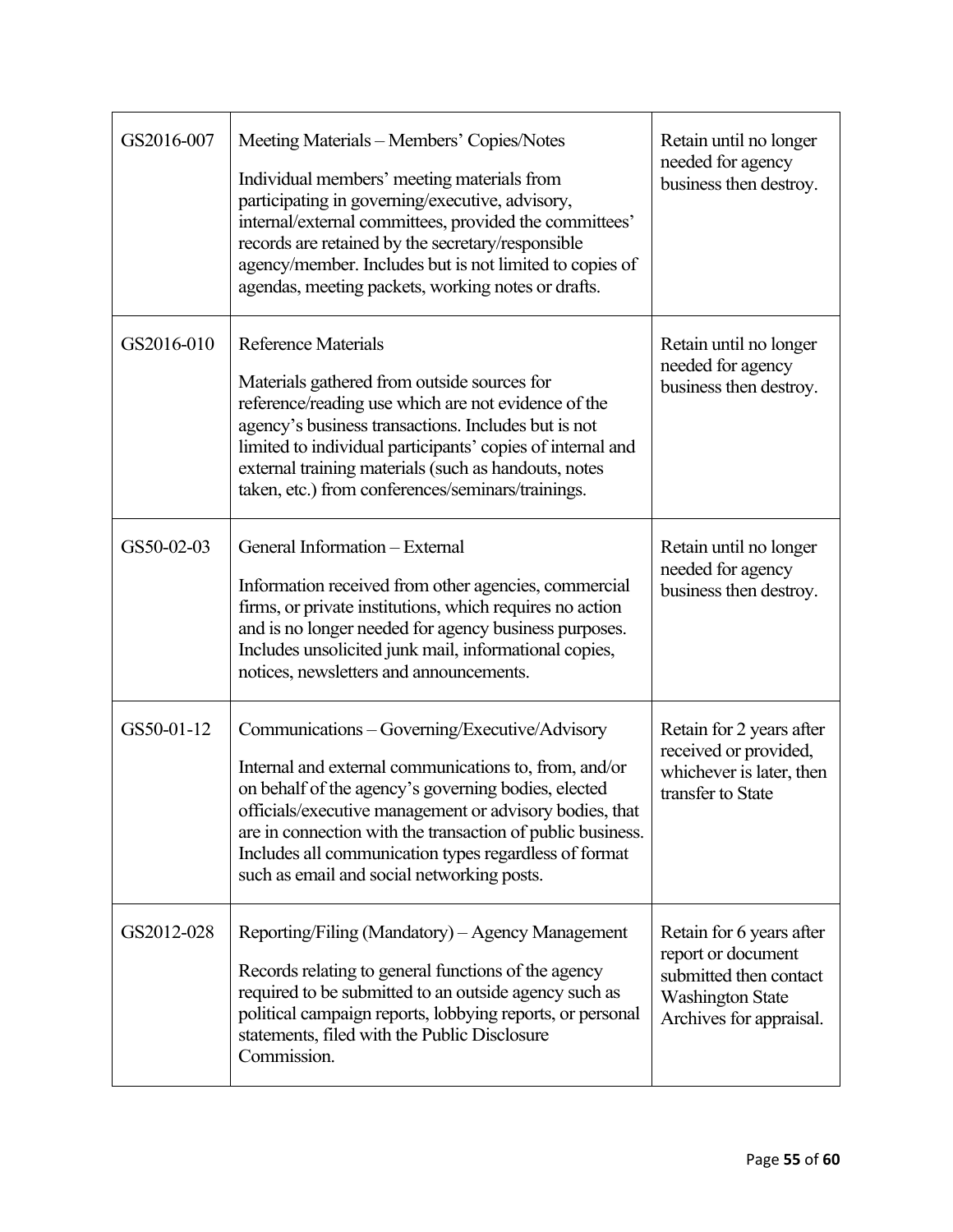| GS 2016-003 | <b>Contact Information</b><br>Records relating to contact details of external<br>clients/stakeholders the agency has gathered/received.<br>Includes email distribution lists, business cards and<br>contact details stored in contact databases.           | Retain until no longer<br>needed for agency<br>business then destroy. |
|-------------|------------------------------------------------------------------------------------------------------------------------------------------------------------------------------------------------------------------------------------------------------------|-----------------------------------------------------------------------|
| GS2016-004  | Drafting and Editing<br>Records relating to the drafting/editing of<br>correspondence, documents and publications. Includes<br>preliminary drafts and edits/suggestions/directions, such<br>as handwritten notes and track changes information.            | Retain until no longer<br>needed for agency<br>business then destroy. |
| GS2016-011  | Scheduling - Appointments/Meetings<br>Records relating to the scheduling of<br>appointments/meetings, provided the calendar is<br>retained in accordance with GS50-01-36. Includes<br>meeting invitations accepted/declined and related<br>correspondence. | Retain until no longer<br>needed for agency<br>business then destroy. |
| GS50-02-01  | Requests for Basic/Routine Agency Information<br>Internal and external requests for, and provision of,<br>routine information about the operations of the agency,<br>such as business hours, web/email addresses and<br>meeting dates/times.               | Retain until no longer<br>needed for agency<br>business then destroy. |

# **9.04 Records Automatically Archived**

Any emails sent from or to a City-issued email address are automatically archived on publiclyowned resources. Text messages sent from City owned mobile devices and social media records on City social media accounts are automatically archived. View section 7.07 for more information on procedures related to text message communications and section 7.08 concerning social media records.

# **9.05 Records Destruction or Transfer**

No records should be destroyed after the submittal of a public records request relating to such records regardless of retention period. Records that have met their mandated records retention periods and are not a part of a current public records request should be destroyed to limit liability to the City and to reduce the cost of responding to public records requests. Some records are eligible to be transferred to the State of Washington for retention.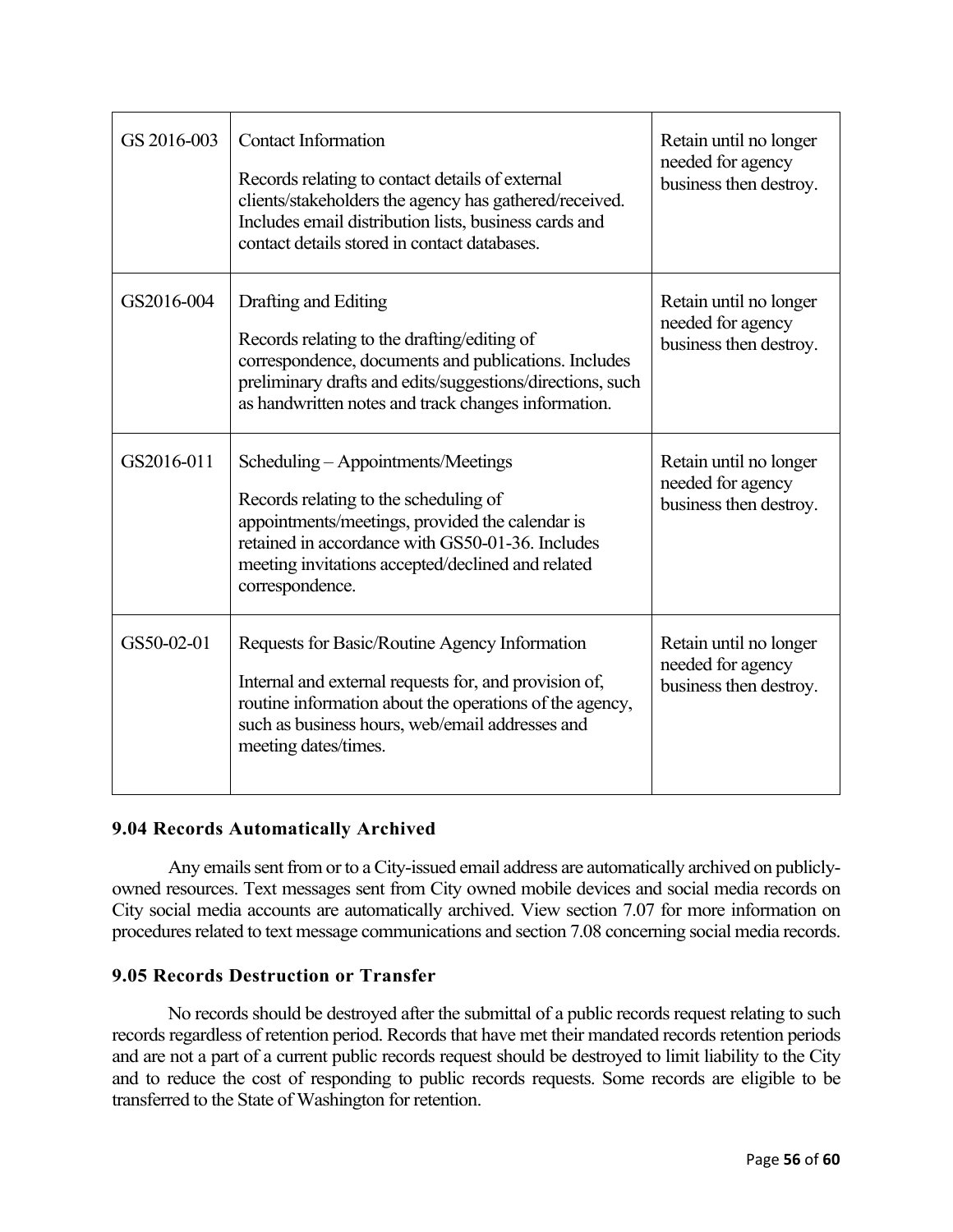# **Chapter 10 Additional Training and Resource Materials**

# **10.01 Association of Washington Cities** [(800) 562-8981]

*www.awcnet.org* The Association is a voluntary, nonpartisan, nonprofit association comprised of all incorporated cities and towns in Washington.

# **10.02 Municipal Research & Services Center of Washington** [(206) 625-1300]

*www.mrsc.org* MRSC is a nonprofit, independent organization created in 1969 to continue programs established in 1934 under the Bureau of Governmental Research at the University of Washington. One of the principal services of MRSC is to respond to inquiries on virtually every facet of local government.

#### **10.03 Washington Cities Insurance Authority** [(206) 575-6046]

*www.wciapool.org* A municipal organization of Washington public entities that join together for the purpose of providing liability and property financial protection to its members.

# **10.04 International City/County Management Association** [(202) 289-4262]

*www.imca.org* ICMA is a professional and educational association of local government administrators that serves to enhance the quality of local government through professional management and to support and assist professional local government administration. The Association's *Elected Officials Handbook* series can be of great value to Councilmembers. Publications are also available through ICMA concerning every basic city service.

#### **10.05 Government Finance Officers Association** [(312) 977-9700]

*www.gfoa.org* GFOA is a professional association of state and local finance officers. The Association administers a broad range of services and programs related to government financial management.

#### **10.06 National League of Cities** [(202) 626-3000]

*www.nlc.org* A non-partisan organization serving municipal governments, the NLC works to establish unified policy positions, advocates those policies forcefully, and shares information that strengthens municipal government throughout the nation.

#### **10.07 Overview of Basic City Documents**

Many other laws, plans, and documents exist which bind the City to certain courses of action and practices. The following is a summary of some of the most notable documents that establish City Council direction.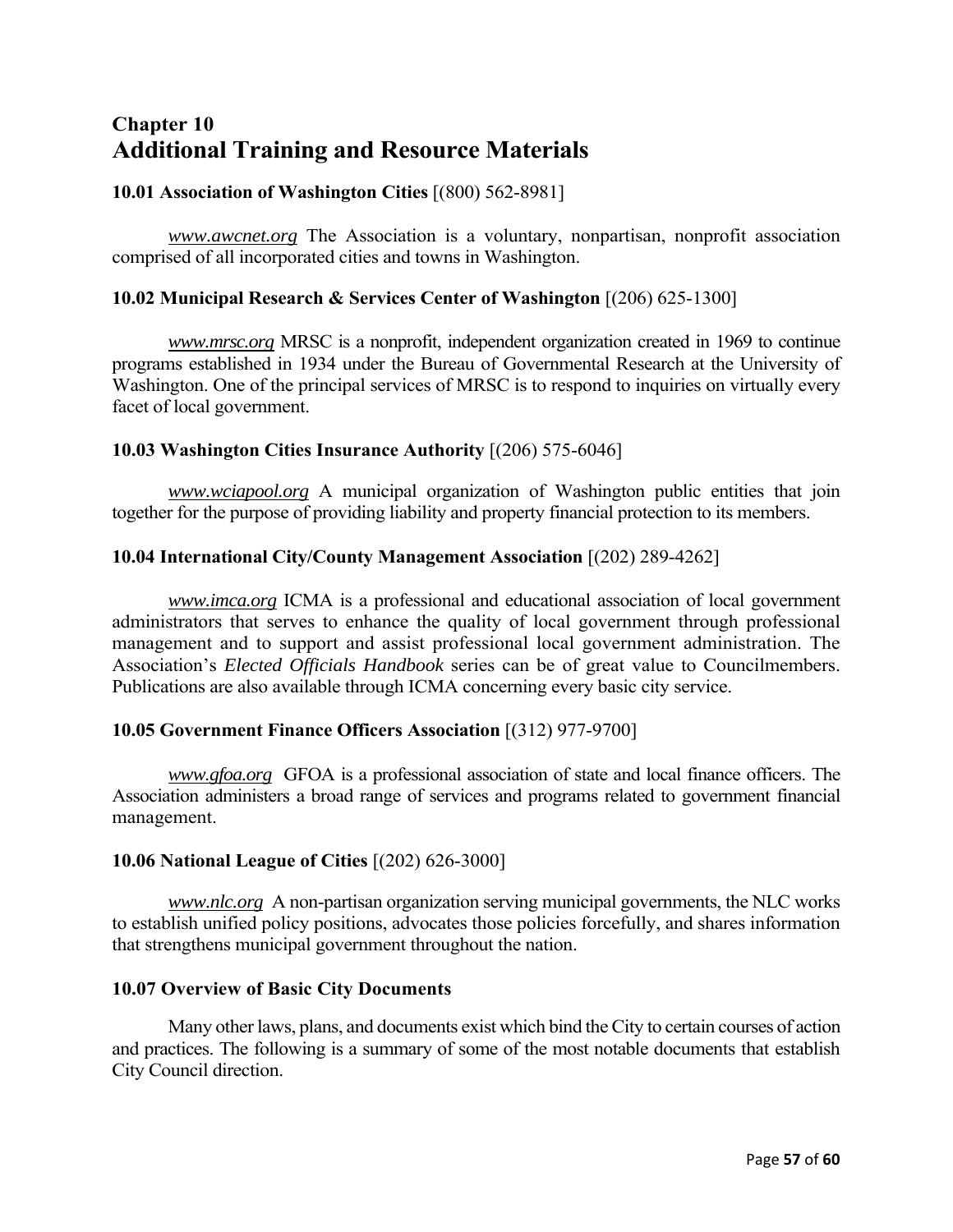#### *A. City Council Goals and Strategic Priorities*

The Council provides prioritized goals that provide broad guidance to officials and staff. Goals turn the City's mission and vision into specific targets. Goals are outcome statements to guide implementation of strategy.

#### *B. Comprehensive Plan*

A state-mandated Comprehensive Plan addresses the City's long-range planning needs relative to land use, transportation, economic development, and other planning elements. The City's Comprehensive Plan is reviewed on an ongoing basis, but may only be revised once a year, except as provided by State law.

#### *C. Non-Motorized Transportation Plan*

Adopted May 20, 2008, the Non-Motorized Plan is a policy-guidance document developed to remain consistent with and further the policies and goals of the Comprehensive Plan adopted in 2004. The plan implements key transportation, land use and recreation policies of the Comprehensive Plan. It provides a process for ranking and prioritizing sidewalk, trail and bike route projects with the goal of providing safe and continuous links to key destinations within the city.

#### *D. Downtown Strategic Plan*

The Downtown Strategic Plan, authorized by the Comprehensive Plan, sets a vision and a framework for Downtown Newcastle. Downtown is widely recognized as critical to Newcastle's future, helping boost the economy and local tax base, improving resident quality of life, and giving the City a greater sense of identity and place.

#### *E. Comprehensive Surface Water Management Plan*

Updated in 2017, this plan sets a framework for Surface Water Management (SWM) policies, operations, capital improvement projects, staffing levels and SWM fee rate structure and fee adjustments.

#### *F. Newcastle Municipal Code*

The municipal code contains local laws and regulations adopted by ordinances. Title 2 of the code addresses the role of the City Council, describes the organization of City Council meetings and responsibilities and appointment of advisory boards and commissions. In addition to these administrative matters, the municipal code contains a variety of laws including, but not limited to, zoning standards, health and safety issues, traffic regulations, building standards, and revenue and finance issues.

#### *G. Six-Year Capital Improvement Program*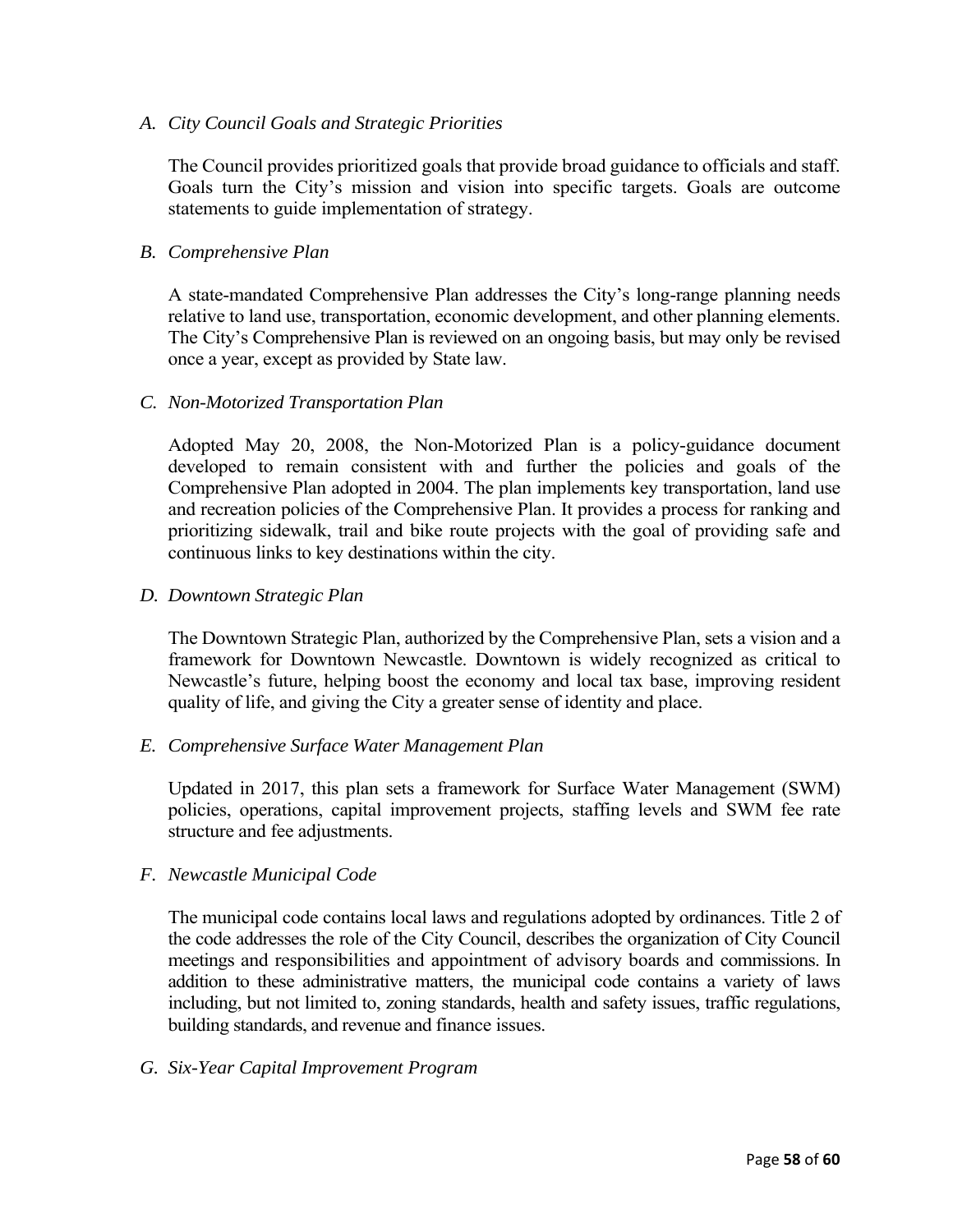The Six-year Capital Improvement Program serves as a guide for determining priorities, planning, financing, and constructing capital projects which add to, support, or improve the physical infrastructure, capital assets, or productive capacity of city services. The sixyear Transportation Improvement Program is included.

# *H. Lake Boren Park Master Plan*

This is a plan for development of Lake Boren Park, the largest City-owned park in Newcastle. The park is centrally located and serves as the primary destination for organized events and opportunities for recreation.

# *I. Annual Budget*

The budget is the primary tool and road map for accomplishing the goals of the City. The budget document is the result of one of the most important processes the City undertakes. By adopting the budget, the City Council makes policy decisions, sets priorities, allocates resources, and provides the framework for government operations.

# *J. Comprehensive Financial Management Policies*

The City's Comprehensive Financial Management Policies serve as a framework for financial planning, budgeting, accounting, reporting and other financial management practices. The document assists the City in operating in a prudent manner, using sound fiscal policies that ensure safekeeping of the City's assets.

#### *K. Personnel Policies*

Personnel policies adopted by the City Council apply to all City employees except the City Manager. Generally they do not apply to the City Council. The document provides policies about recruitment, selection, retention and separation of City employees. Guidance on compensation, benefits, employee responsibilities and conduct are provided.

#### *L. Disaster Preparedness Plan*

The City maintains a disaster preparedness plan that outlines actions to be taken during times of extreme emergency. The Mayor is called upon to declare the emergency, and then the Fire Chief directs all disaster response activities. The City Council may be called upon during an emergency to establish policies related to a specific incident.

#### **10.08 Orientation of New Members and Ongoing Training**

It is important for the members of the City Council and its advisory boards to gain an understanding of the full range of services and programs provided by the City. As new members join, the City will host an orientation program that provides an opportunity for members to tour municipal facilities and meet with key staff within the first quarter of taking office. Another training opportunity for new members is the Association of Washington Cities-